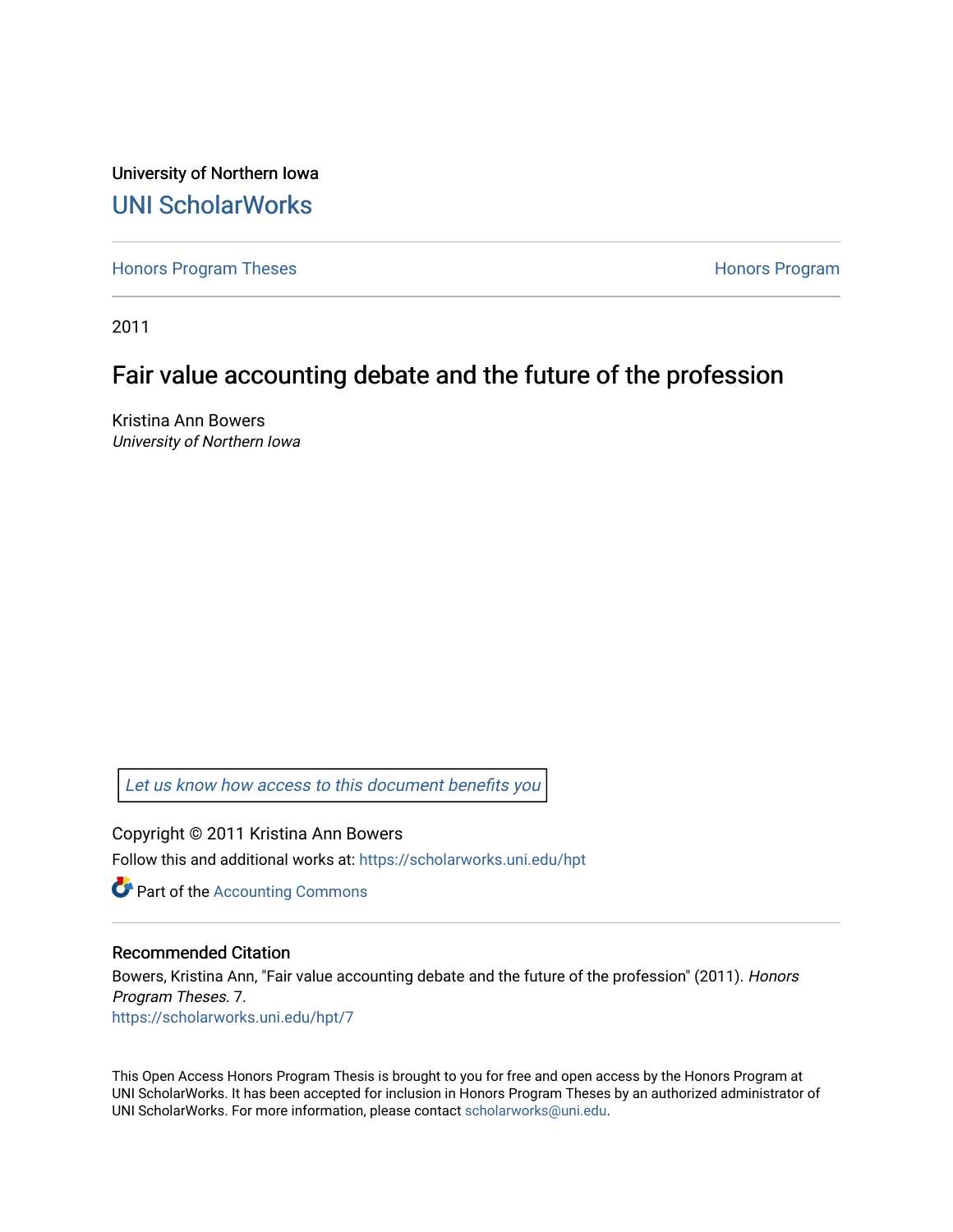# THE FAIR VALUE ACCOUNTING DEBATE AND THE FUTURE OF THE PROFESSION

A Thesis Submitted

in Partial Fulfillment

of the Requirements for the Designation

University Honors

Kristina Ann Bowers

University of Northern Iowa

May 2011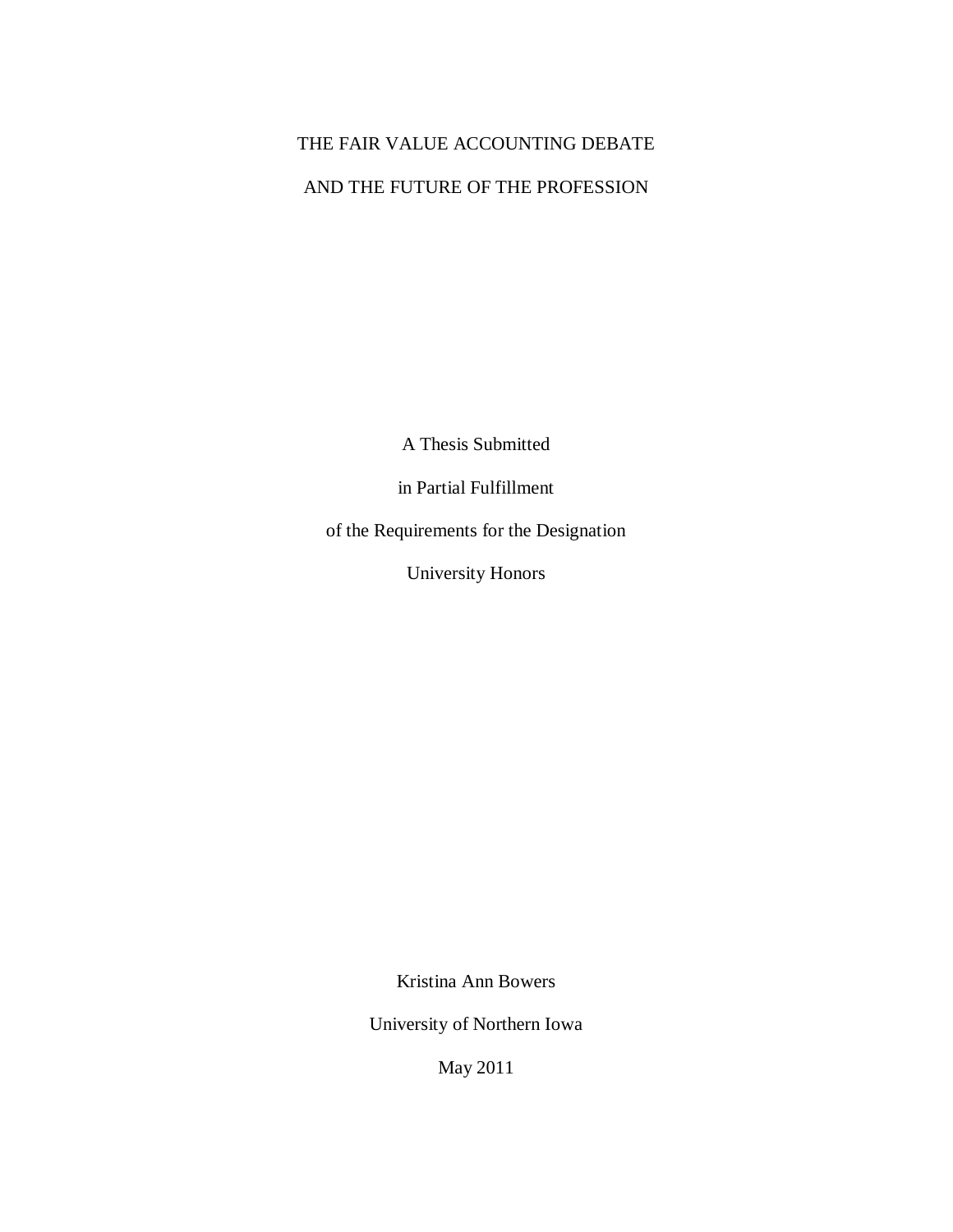This Study by: Kristina Ann Bowers

Entitled: The Fair Value Accounting Debate and the Future of the Profession

has been approved as meeting the thesis or project requirement for the

University Honors

Date Mary Christ, Honors Thesis Advisor, Accounting

\_\_\_\_\_\_\_\_ \_\_\_\_\_\_\_\_\_\_\_\_\_\_\_\_\_\_\_\_\_\_\_\_\_\_\_\_\_\_\_\_\_\_\_\_\_\_\_\_\_\_\_\_\_\_\_\_\_\_\_\_\_\_

\_\_\_\_\_\_\_\_ \_\_\_\_\_\_\_\_\_\_\_\_\_\_\_\_\_\_\_\_\_\_\_\_\_\_\_\_\_\_\_\_\_\_\_\_\_\_\_\_\_\_\_\_\_\_\_\_\_\_\_\_\_\_

Date Jessica Moon, Director, University Honors Program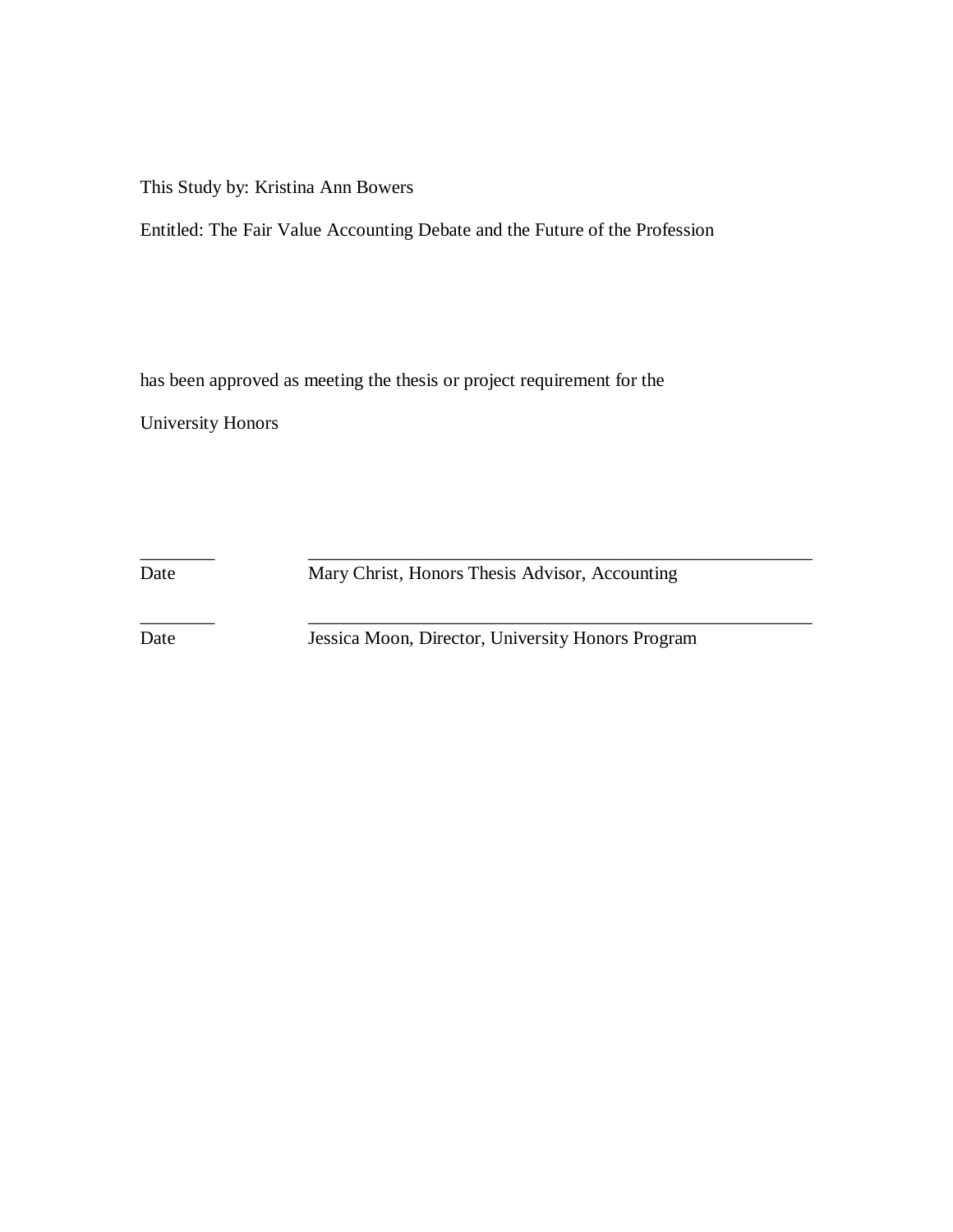### **Table of Contents**

| 14 |
|----|
|    |
|    |
|    |
|    |
|    |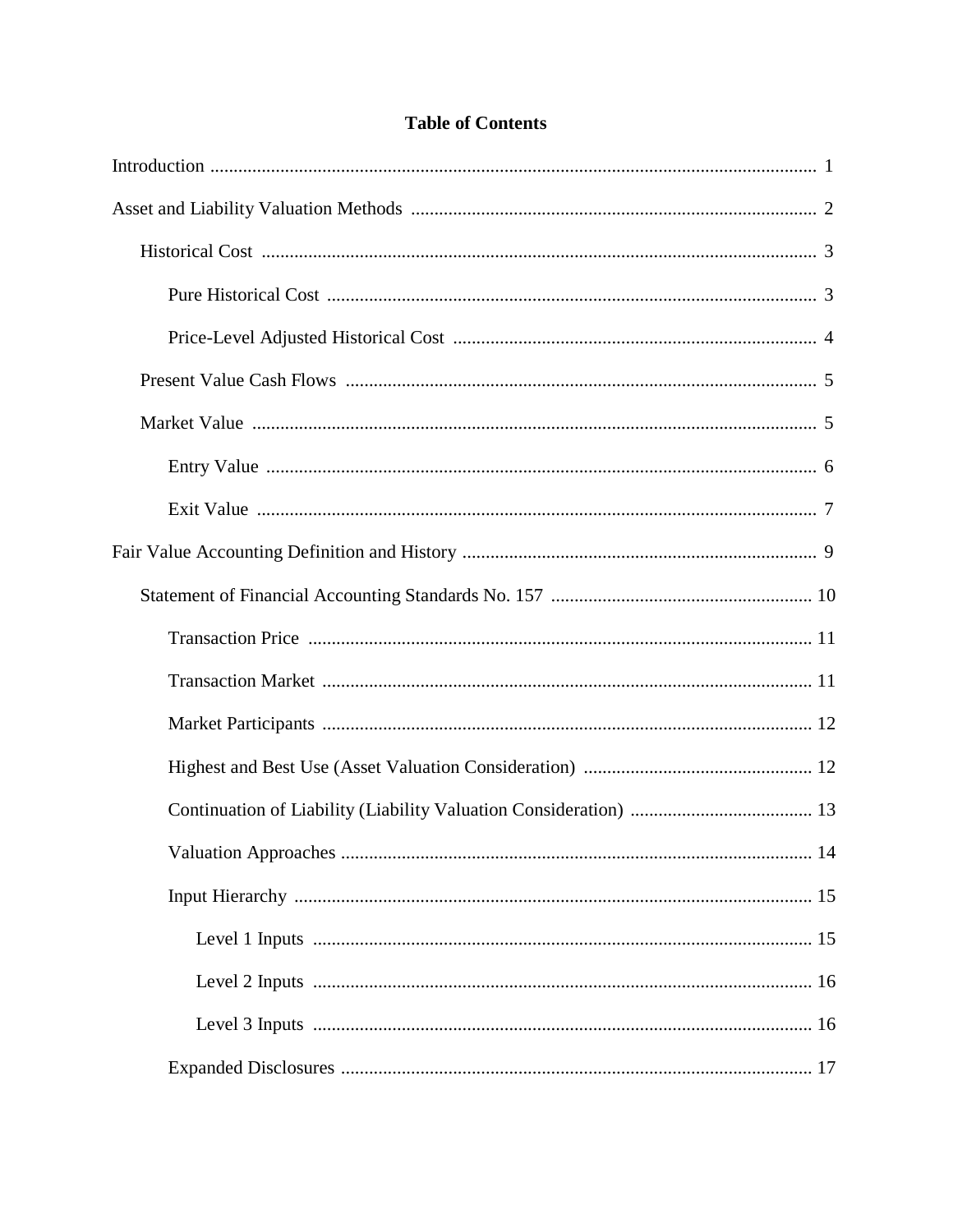| Arguments in Opposition to Fair Value Accounting under Statement of |  |
|---------------------------------------------------------------------|--|
|                                                                     |  |
|                                                                     |  |
|                                                                     |  |
| Recognition of Unrealized Gains and Losses that May Eventually      |  |
|                                                                     |  |
|                                                                     |  |
|                                                                     |  |
|                                                                     |  |
|                                                                     |  |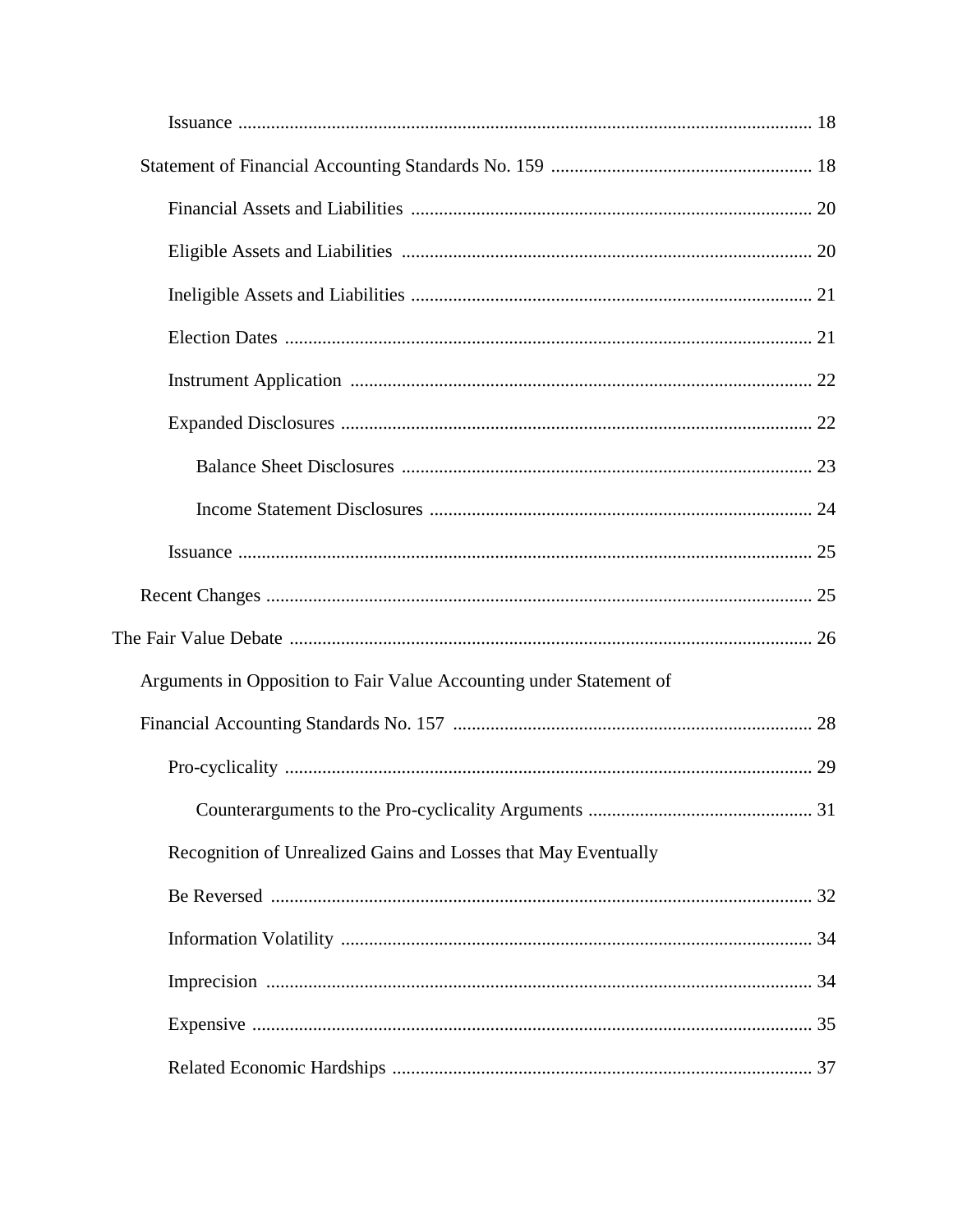| Arguments in Support of Fair Value Accounting under Statement of   |
|--------------------------------------------------------------------|
|                                                                    |
|                                                                    |
|                                                                    |
|                                                                    |
|                                                                    |
|                                                                    |
| Debate over Fair Value Option of Statement of Financial Accounting |
|                                                                    |
|                                                                    |
|                                                                    |
|                                                                    |
|                                                                    |
|                                                                    |
|                                                                    |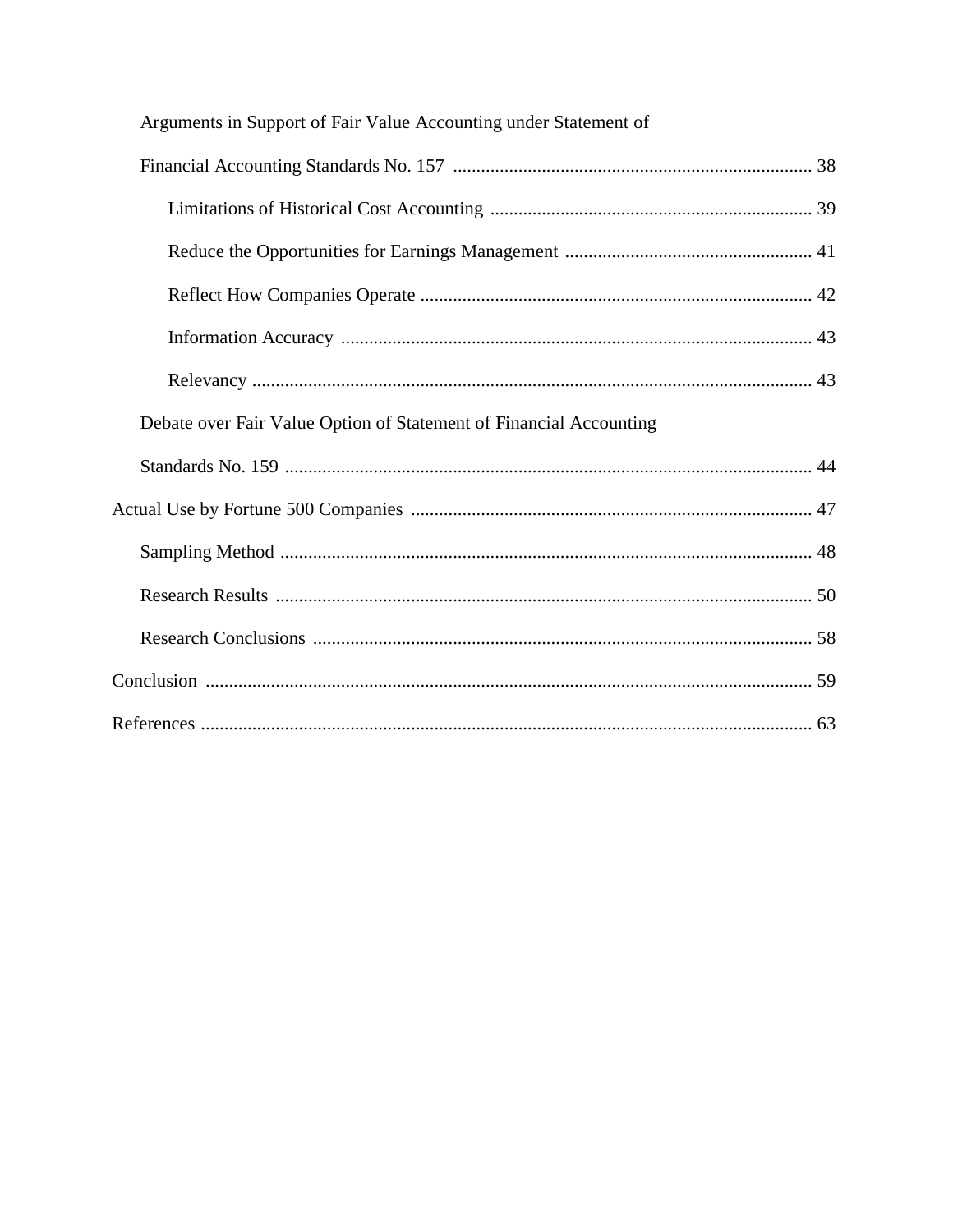#### **Introduction**

In 2006 and 2007, new accounting statements were issued that expanded fair value accounting, which have led to a debate that extends beyond the accounting profession to the rest of the business community. While fair value accounting is not a new concept or accounting practice, the new requirements related to the statements, combined with the recent credit crisis that started in 2007, have caused many companies and users of the financial statements to argue whether or not current fair value accounting practices should be continued.

It is important that a resolution for this disagreement is chosen and implemented soon because many companies that use fair value accounting have to write down a considerable number of their assets and liabilities as the market collapses, causing those companies' financial statements to appear much worse than they actually may be. The purpose of the financial statements is to illustrate the financial condition and activities of a company during the fiscal year and allow users of the financial statements to predict future cash flows of the company. When the market collapses and write downs in the value of assets and liabilities cause the financial statements to misrepresent the financial situation of the company, the financial statements are unable to fulfill their intended purpose. Fair value accounting affects primarily the balance sheet of a company, as well as the company's income statement to a lesser degree. As a result, one of the primary questions that must be addressed is whether or not fair value accounting makes the balance sheet better by helping people estimate the future cash flows of the company.

It is crucial to understand how fair value accounting is currently affecting companies. In addition, in order to make the transition from historical cost to fair value accounting as effective and efficient as possible, it is important to have a good idea about how further implementation of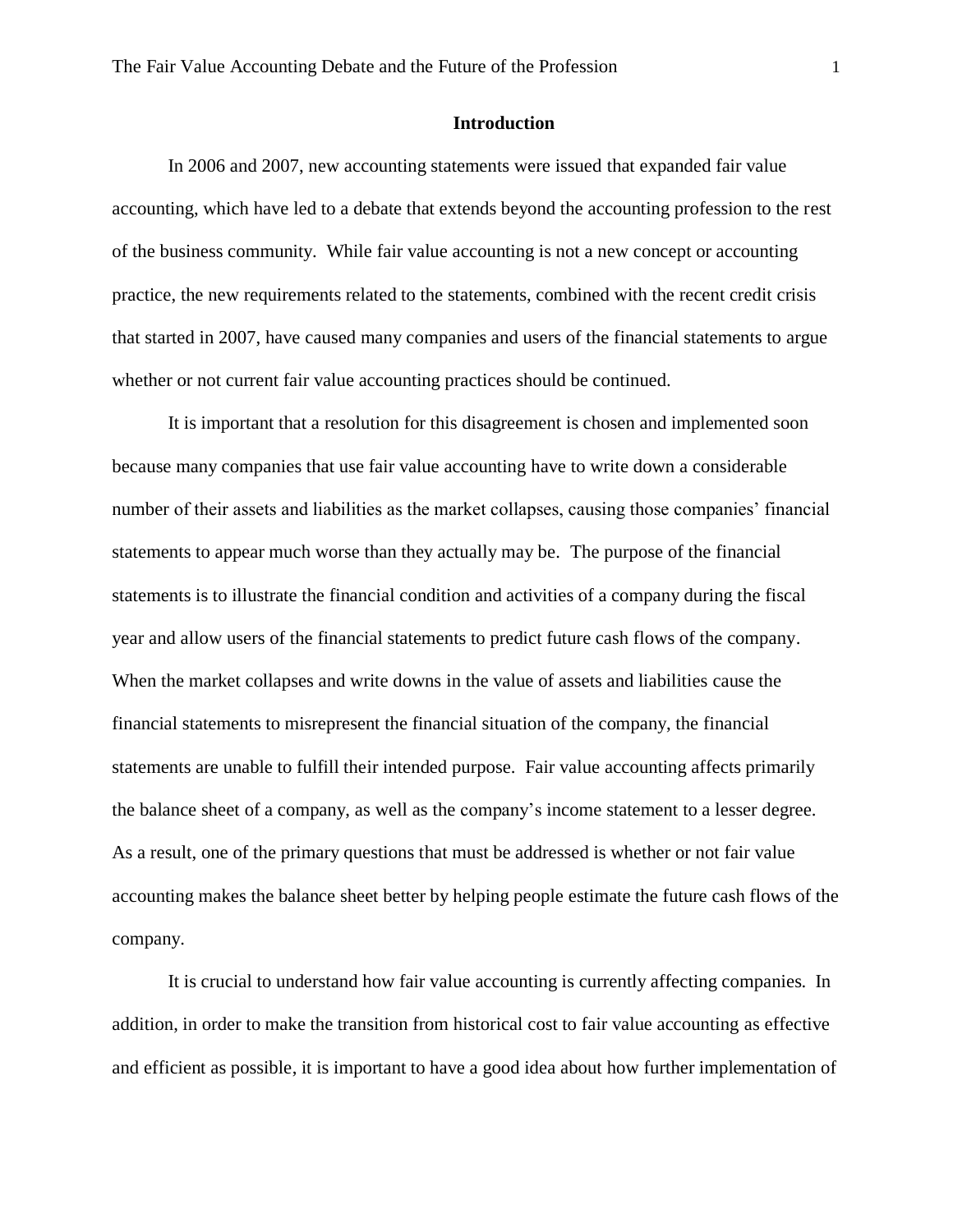fair value accounting will likely progress. By understanding this, avoiding large problems, like those that occurred as a result of the recent credit crisis, may be possible.

The purpose of this thesis paper is to decide if fair value accounting is a good accounting practice to use based on the current needs of companies and financial statement users as well as current business factors. This is accomplished by exploring what fair value accounting is, its effects on businesses and the economy, how it is currently applied, and its weaknesses and strengths. This paper first defines and explains current fair value accounting practices. Then, the debate over fair value accounting is discussed. An examination of financial statements of 50 Fortune 500 companies follows to look at how fair value accounting has affected the financials of some of the biggest companies in the United States. This research provides the basis for a recommendation of whether or not fair value accounting is the best option to meet current economic and business needs of companies implementing it and the needs of the financial statement users. Another recommendation based on the research is whether or not continued expansion is appropriate. In addition, this research highlights what future research and adjustments to fair value accounting are still necessary.

#### **Asset and Liability Valuation Methods**

The assets and liabilities of a company can be valued on the company's balance sheet using three different accounting measurements: historical cost, present value, or market value. It is important to understand the different measurements used to value assets and liabilities to fully understand what fair value accounting is and how it is different from the alternatives. Each of the accounting measurements has advantages and disadvantages. The Generally Accepted Accounting Principles (GAAP) in the United States requires the application of different measurements depending on the type of asset or liability being measured.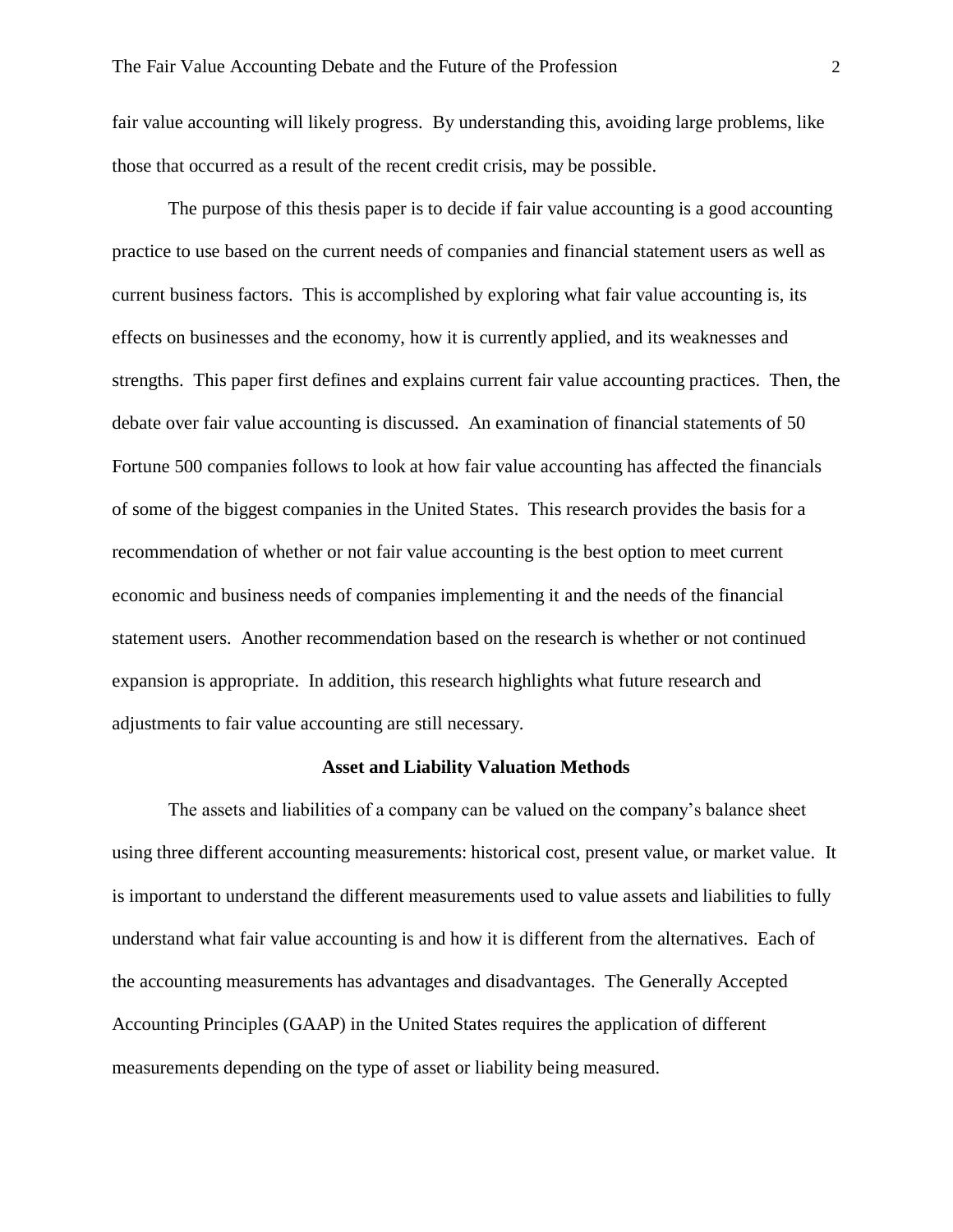#### **Historical Cost**

Historical cost is the "default" measurement under US GAAP. The historical cost of an item is the actual cost paid for the item (Historical Cost Accounting, 2009). The historical cost used can be the pure historical cost, which is the cost of the item ignoring inflation rates, or the historical cost adjusted for changes in price levels (Jensen, 2007). Each type of historical cost has advantages and disadvantages.

**Pure historical cost***.* The advantages of using pure historical cost to measure assets are that it has been used for a long time, is the primary basis for accounting in many nations, and satisfies the matching concept of accounting because it matches the costs of the resources used in production with the revenues generated from the production. In addition, using pure historical cost allows the valuation measurements shown on the balance sheet to be traced to real transactions, which helps create an audit trail. The earnings from the pure historical costs can assist in the prediction of future historical cost earnings. Also, pure historical cost is more accurate, more uniform, more consistent, and less prone to measurement error than the other accounting measurements because it is based on real transaction amounts.

Using pure historical cost has its disadvantages as well. Pure historical cost valuation has led to companies creating contracts, within the confinements of GAAP, designed specifically to avoid including certain items on the balance sheet. This practice is known as off-balance sheet accounting. An example of this is when companies create derivative contracts that do not cost the company anything when the derivatives are established but can be worth millions of dollars. Under pure historical cost accounting, those derivatives are left off of the balance sheets because there is no historical cost to record, even though they have a significant impact on the company's financial position. While it is not against the rules, off-balance sheet accounting makes the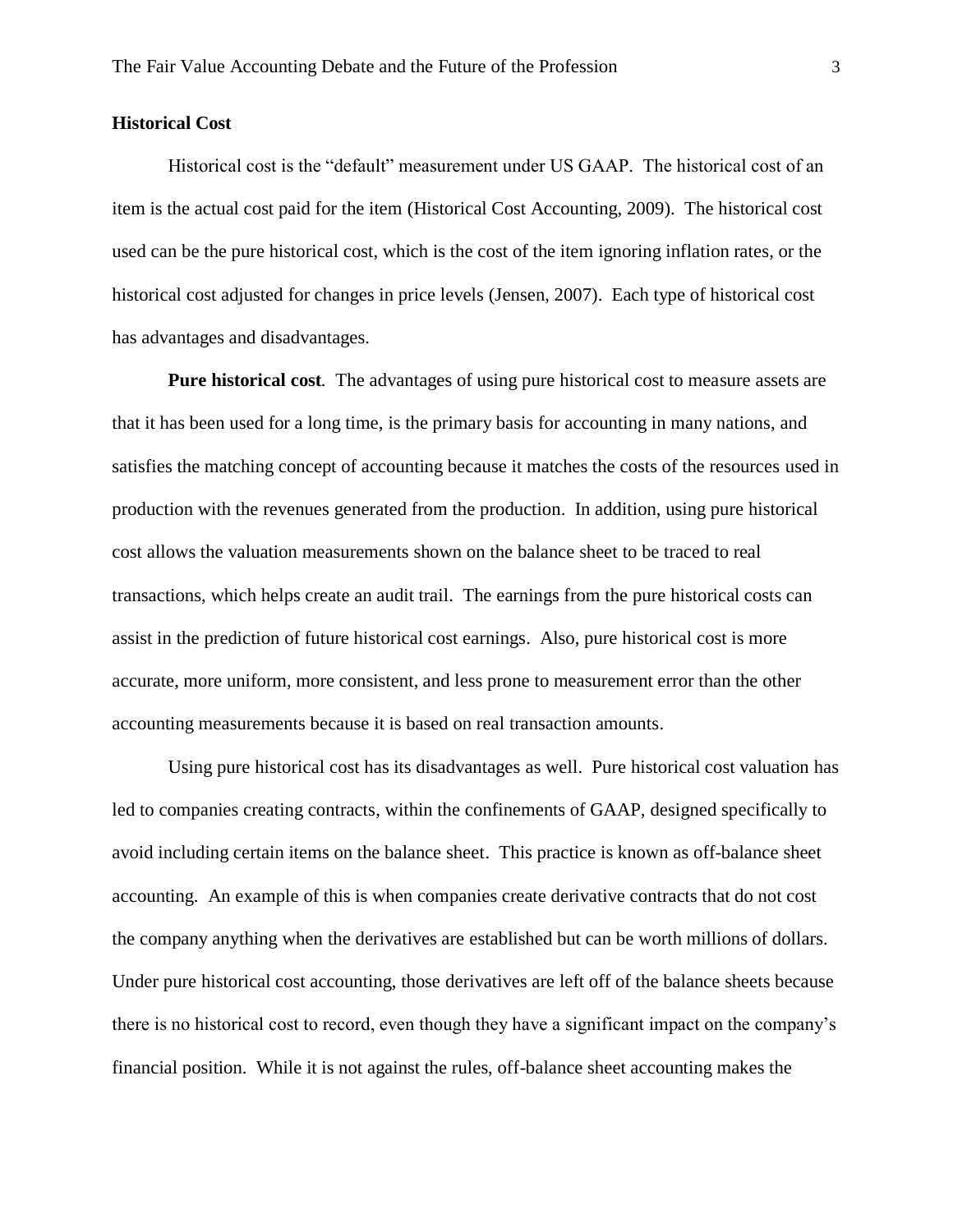financial statements, specifically the balance sheet, less representative of the realities of the company's financial position than they should be. Also, it is not useful in economies of high inflation because the cost of an asset will not match the revenues generated from that asset. This lack of matching is caused by the purchasing power of the dollar over time changing dramatically because of high inflation rates. In addition, the use of pure historical cost assumes the company is a going concern, which means that the company is assumed to continue to exist forever. This is a disadvantage because if the company is no longer a going concern, the asset of the company must be measured at liquidation values and the balance sheet values must be changed to reflect the new measurements. This transition can be confusing for investors because the company's assets may look better or worse depending on the current situation. Another disadvantage of using pure historical cost is that, while it is thought to be objective, there are many underlying subjective estimates that factor into the measurement, such as the asset's useful life and allocations of indirect costs (Jensen, 2007).

**Price-level adjusted historical cost.** Price-level adjusted historical cost is the measurement of an asset based on the item's historical cost, which is then adjusted for change in the general price level. There are advantages to using price-level adjusted historical cost to measure assets. These include converting costs to a common purchasing power unit of measurement to allow for better comparison of the purchasing power invested in each asset, having a dramatic positive impact on the return on investment (ROI) calculation for the company, and being very useful in periods of hyperinflation. When adjusting the historical cost to the general price level, the government-generated consumer price index (CPI) can be used. Government-generated CPIs are readily available and are reasonably accurate. The disadvantages are that there is no general agreement of best inflation index to use and there is no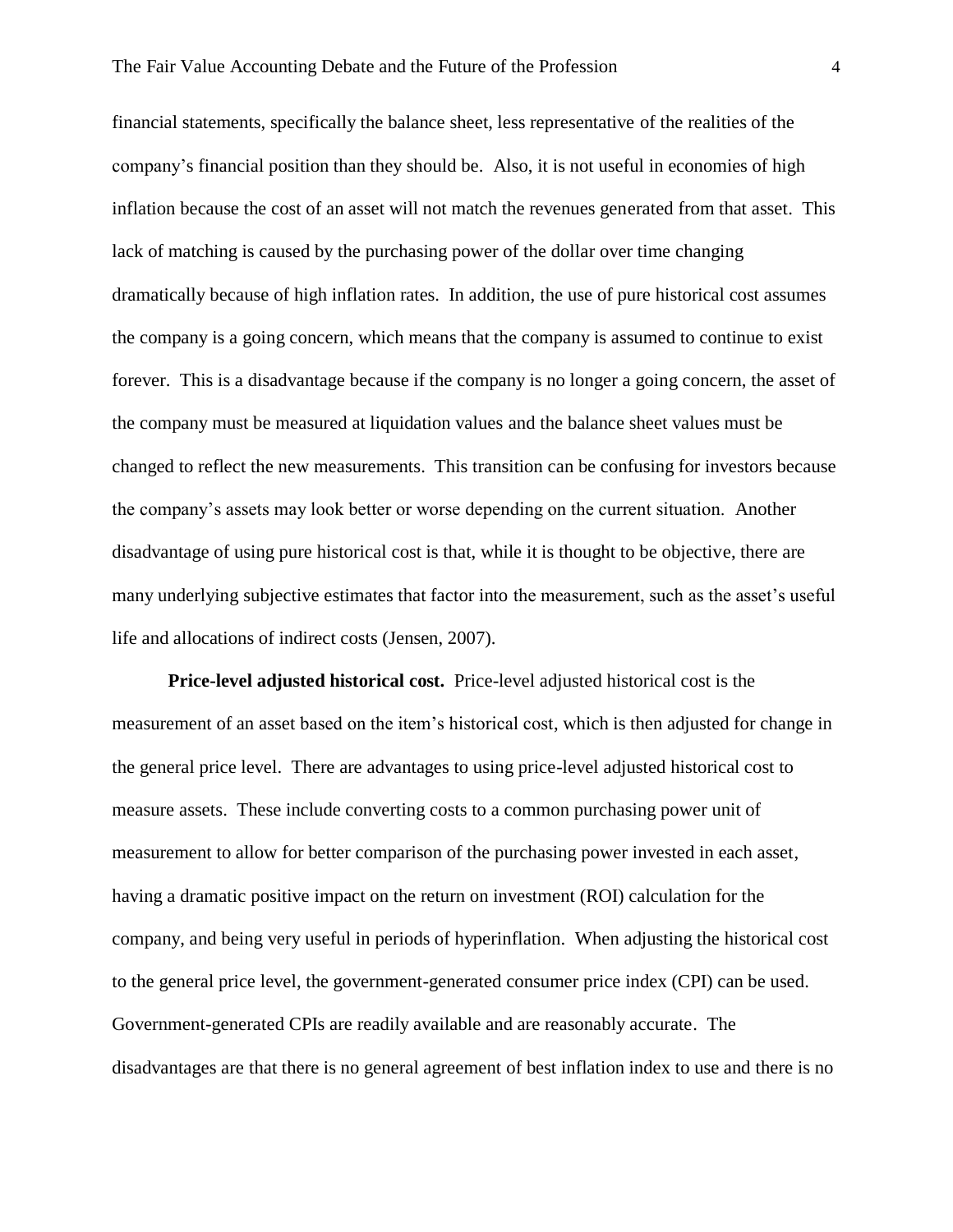common index across nations, which makes it difficult to compare companies in different nations. Also, using price-level adjusted historical cost is not as good of a predictor of earnings as pure historical cost (Jensen, 2007).

#### **Present Value of Future Cash Flows**

In addition to historical cost, measuring assets and liabilities can be done using the present value of future cash flows. The future cash inflows and outflows related to an asset or liability are discounted to today's dollars using a determined discount rate to come up with the present value of the asset or liability. This means that the cash expected to be coming into the company and going out of the company because of the asset or liability is stated in the equivalent dollar amount in today's dollars. Current US GAAP requires present value to be used to measure certain assets and liabilities, such as pension liabilities, instead of historical cost. The situations that require the use of present value accounting occur when the future cash inflows and outflows can be reliably estimated and are attributable to the asset or liability being measured based on discounted cash flows.

There are advantages and disadvantages to valuing assets and liabilities at present value. One advantage is that the present value is based on the management's intended use of the item being valued. Another advantage is that the economic value of the asset or liability "conforms to the economic theory of the firm" (Jensen, 2007, p. 306). The disadvantage of using present value to measure assets and liabilities include difficulties allocating the cash flows of a system to the individual assets that make up the system and difficulties estimating cash flows. It can also be hard to decide on an appropriate discount rate to use to discount the cash flows. In addition, the underlying assumptions related to economic valuations can be problematic (Jensen, 2007).

#### **Market Value**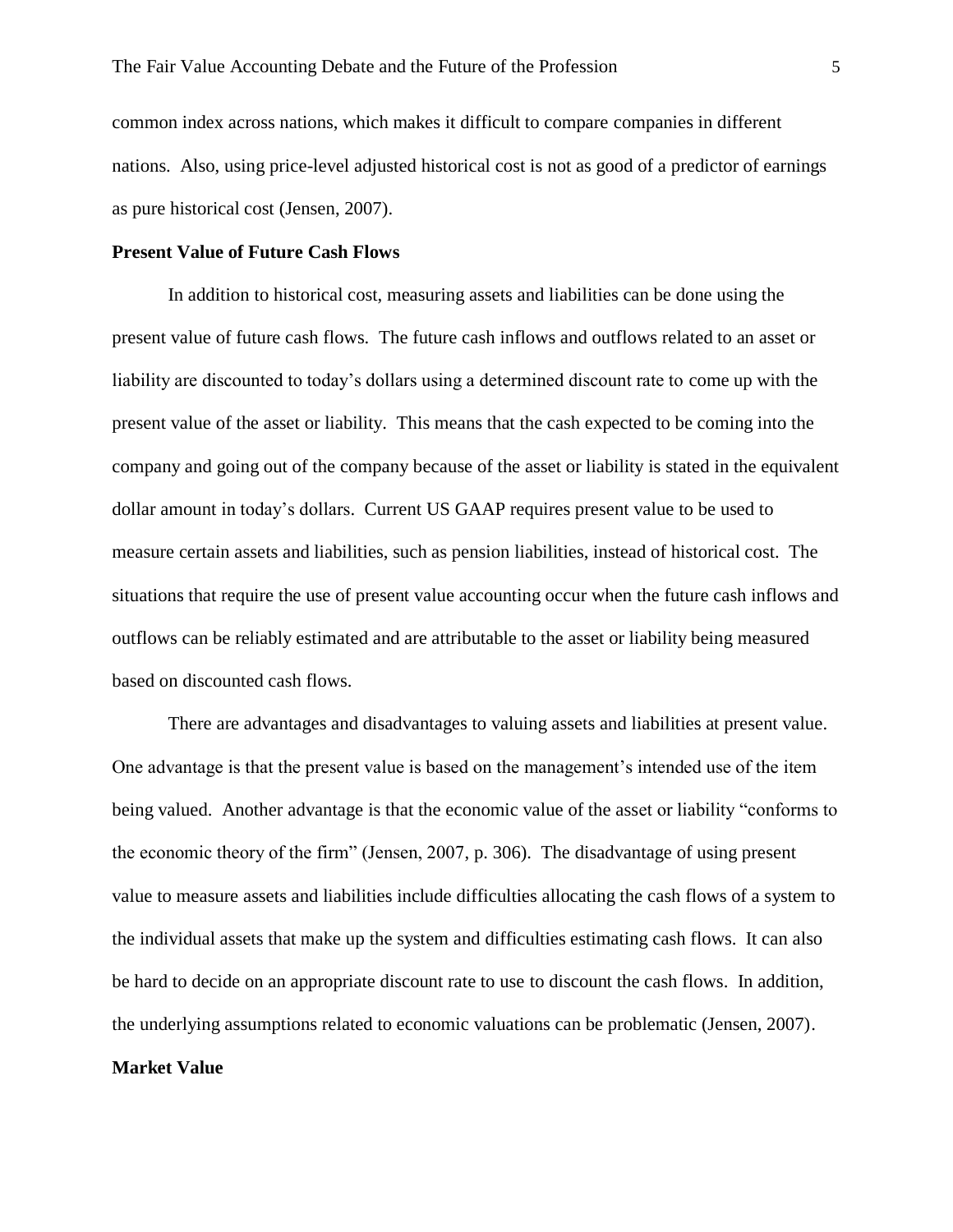The market value of assets and liabilities can also be used for balance sheet measurement. This valuation is based on hypothetical transactions that would occur in the market as of the date of the balance sheet. Market value for an asset or liability can either be the entry value or the exit value of the item.

**Entry value***.* Entry value is also called the current cost or replacement value. This is "a buyer's acquisition cost (net of discounts) plus transaction fees and installation expenses" (Jensen, 2007, p. 302). This means that the value of an item is the amount it would cost to purchase that item in the current market plus any additional costs necessary to prepare the item for use.

The advantages to using the entry value of an asset or liability are matching current revenues to what the current costs would be of generating that revenue as well as avoiding the problems of finding a index when using price-level adjusted historical cost, as long as an accurate replacement cost is known and can be matched with the current selling prices.

There are some disadvantages to using entry value to measure assets and liabilities. One disadvantage is that the discovery of an accurate replacement cost is nearly impossible when the technology is rapidly changing and there are newer production alternatives available. Another disadvantage of entry value measurements is that it is very costly to a firm to use if they must find the current replacement costs for thousands or millions of items. In addition, because the quality of a certain type of item may change drastically over time, such as with vehicles and computers, finding an accurate replacement cost can be difficult. An example of this problem is finding a replacement cost for a ten-year-old truck because the optional features, useful lives, and pricing options of trucks have changed a great deal over the past decade. If replacement cost cannot be easily determined, a company may try to use a "sector" price index, such as a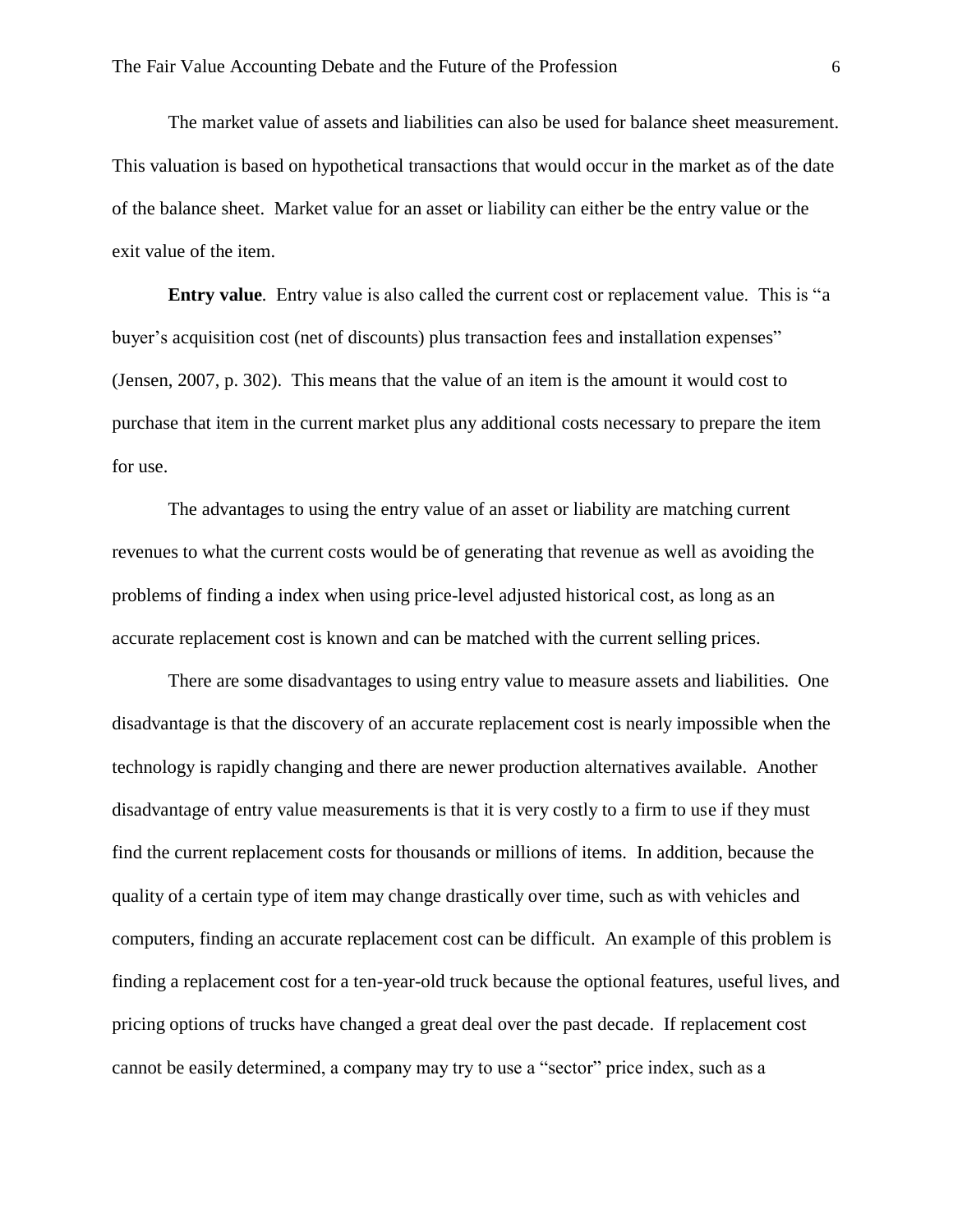transportation price index, to adjust the assets value to a comparable current value. This creates the same problem as using a general price index in the price-level adjusted historical cost measurement, in that the indices used may not be readily available and different ones can be chosen, making it difficult to compare companies' balance sheets. Another disadvantage of using entry cost to value an asset or liability is that the gains or losses not yet realized may be recognized on the company's financial statements as the current cost changes (Jensen, 2007).

**Exit value***.* The other market value that can be used to measure assets and liabilities is the exit value, also known as the liquidation or fair value of the asset or liability. This is the value used in fair value accounting. The exit value of an item can be defined as "the seller's liquidation value (net of disposal transaction costs)" (Jensen, 2007, p. 304). This means that the exit value of an item is the value of disposing of or selling the item. The use of exit value for measuring assets and liabilities is required by US GAAP for personal financial statements and for companies that are considered likely to become a non-going concern. An exit value of an item can be negative if the disposal is very costly or involves clean-up costs.

One advantage of using exit value for valuation is that some assets and liabilities that do not have a historical cost, such as forward contracts, but are worth millions of dollars, are measurable and included on the balance sheet. Another advantage is that arbitrary cost allocation decisions, such as inventory valuation method and depreciation rates, are not required. In addition, computing exit value can be easier than computing entry values for many items. An example of an asset that it is easier to compute exit value for rather than replacement cost (entry value) is a computer from the 1980s. It is easier to figure out the amount of money a company can sell that computer for than it is to figure out how much it would cost to buy a replacement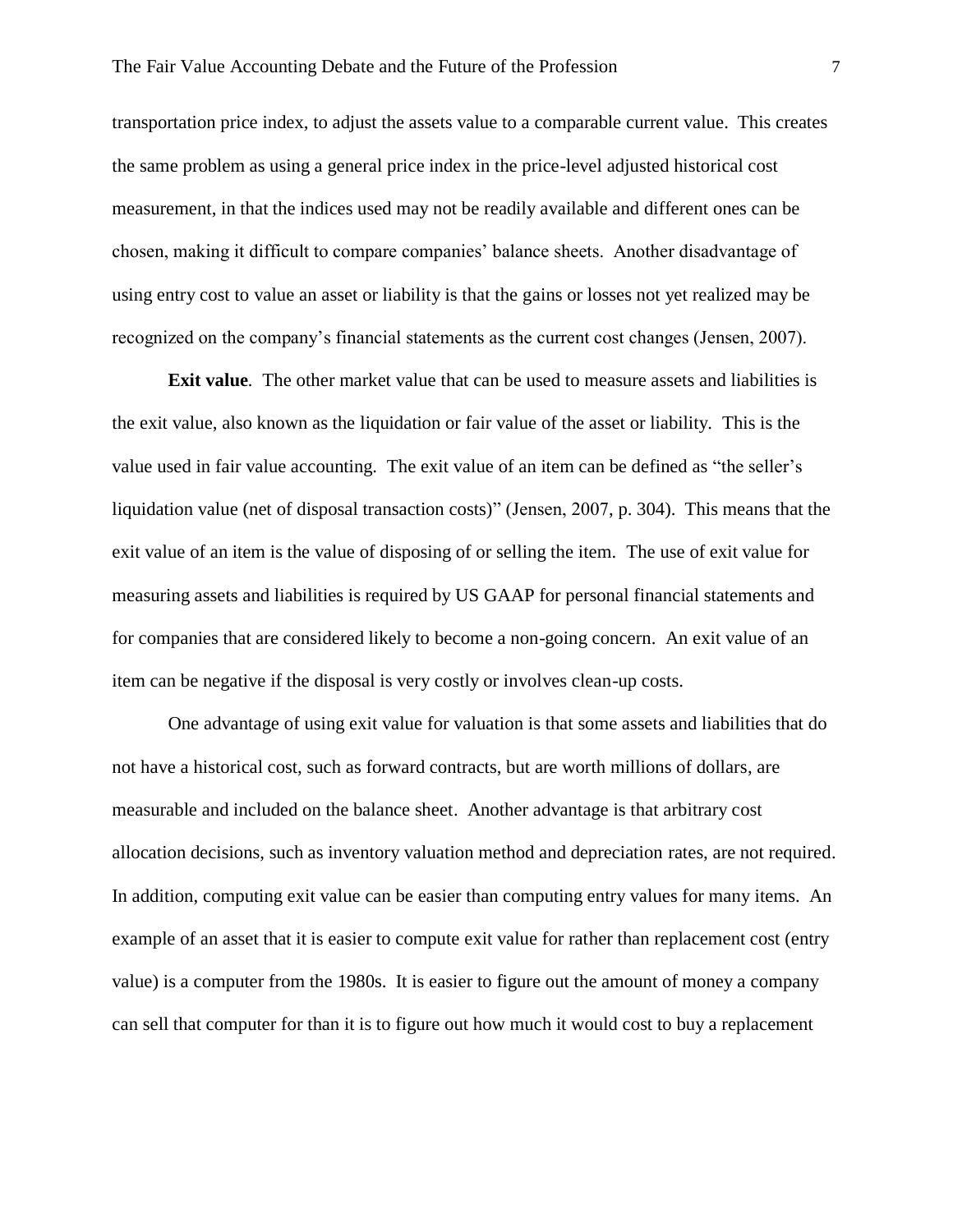computer with the same capabilities and equivalent computing power, since computers are very different now compared to the computers from the 1980s.

There are many disadvantages to using the exit value. The seller's liquidation value of an asset or liability may differ greatly from the useful value depending on if the company is a going concern or not. Another disadvantage is that operating assets are purchased to be used in the operations of the company, not with the intentions of selling the asset; and exit value bases the value of the assets on the selling price. This can lead to fluctuations in the earnings of a company that are misleading because if the assets are not being considered for sale, it is not important to the company's financial position and condition what the disposal value of the assets is. Another disadvantage of using exit value is that some assets, such as software and databases, cost millions of dollars to develop but may not have any exit value if sold separately from the company because no market exists for those assets without the company the assets were specifically developed for. These assets would not have any value on the balance sheet, even though they do add value to the company for a long period of time. In addition, using exit values may lead to recording anticipated profits well in advance of actual transactions occurring if inventory is created but buyers do not yet exist for the inventory. An example of this is the valuation of houses built by a homebuilding company. The houses (the inventory of the company) would be valued under the exit value as the houses' selling value but no buyers may exist for those homes yet, so no profit actually would be realized on the homes yet. The cost of appraising assets and liabilities for each accounting report date is very expensive and can be highly subjective, which is another disadvantage of measuring items at exit value. Additionally, selling now or later could impact the liquidation value of an item because more money will be received by the seller if they wait to sell the item until the right buyer comes along versus if they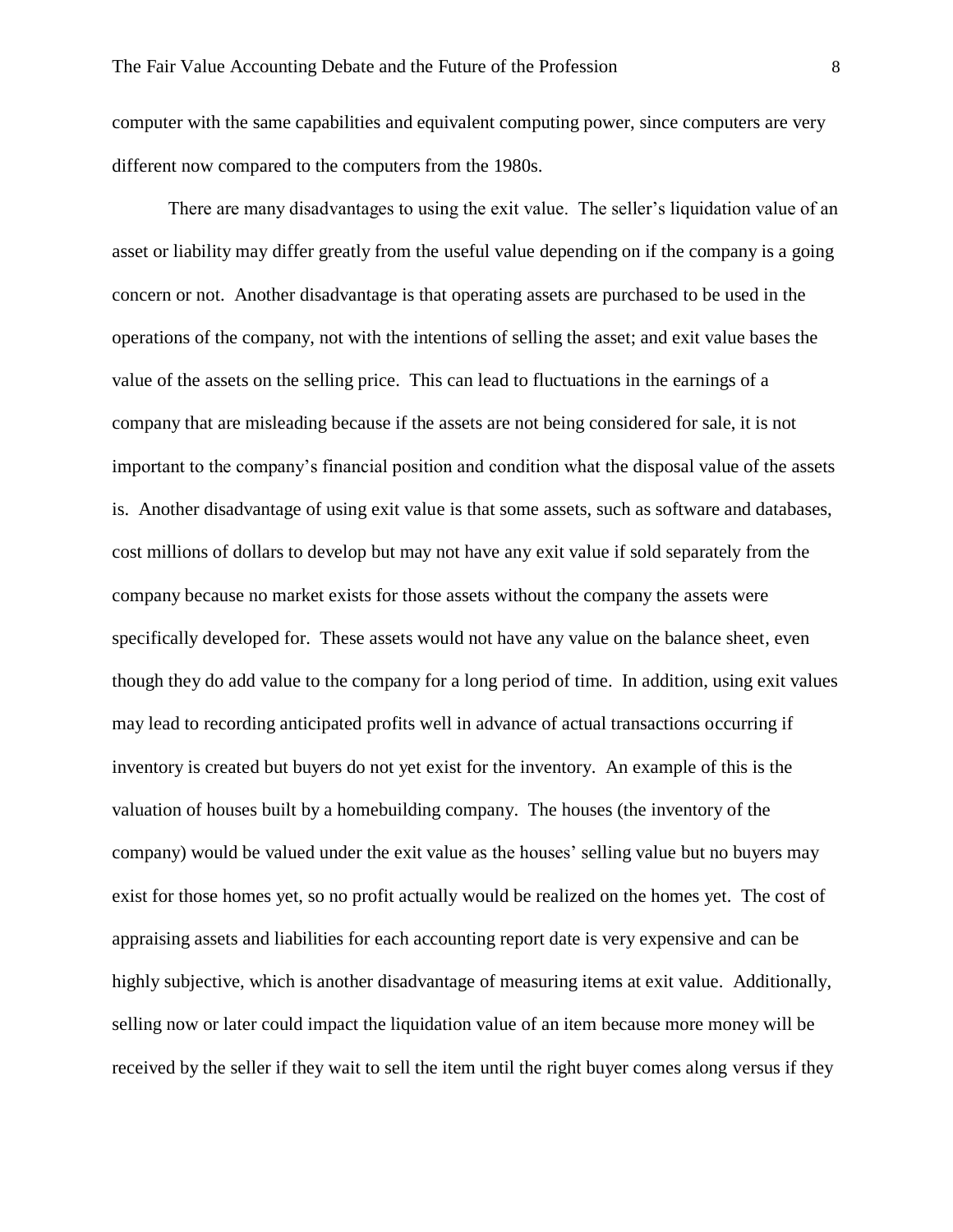sell it at any random time. Another disadvantage is that the value of a contracted item, such as a held-to-maturity security, may change over time but the payments received or paid related to the item remain the same as dictated by the contract, which causes the resulting fluctuations in the value of the assets to be misleading (Jensen, 2007).

Historical cost, present value, and market value measurements all play important roles in the US accounting requirements. Each has advantages and disadvantages which influence how and when the different measurements are used to value assets and liabilities. Because the measurements have positives and negatives associated with their use and application, there have been debates over the application of the different measurements in US GAAP requirements. These debates begin when there is a proposed change in the requirements of asset and liability measurement under US GAAP and often continue well after the requirements are put into effect. The most recent debate, which is still going on, is about measuring certain assets and liabilities at fair value.

#### **Fair Value Accounting Definition and History**

Fair value accounting has been around and applied under US GAAP for a long time but recent standards issued by the Financial Accounting Standards Board (FASB) have changed the definition of fair value, what it must be applied to, and when it should be used. Fair value accounting is also called mark-to-market accounting. This is an accurate description because the assets and liabilities are valued on the financial statements based on the prices and information available in the market for the asset or liability or a similar market. Fair value is used to reflect "current market participant assumptions about the future inflows associated with an asset (future economic benefits) and the future outflows associated with a liability (future sacrifices of economic benefits)" (Financial Accounting Standards Board [FASB], 2006a, p. 3). This means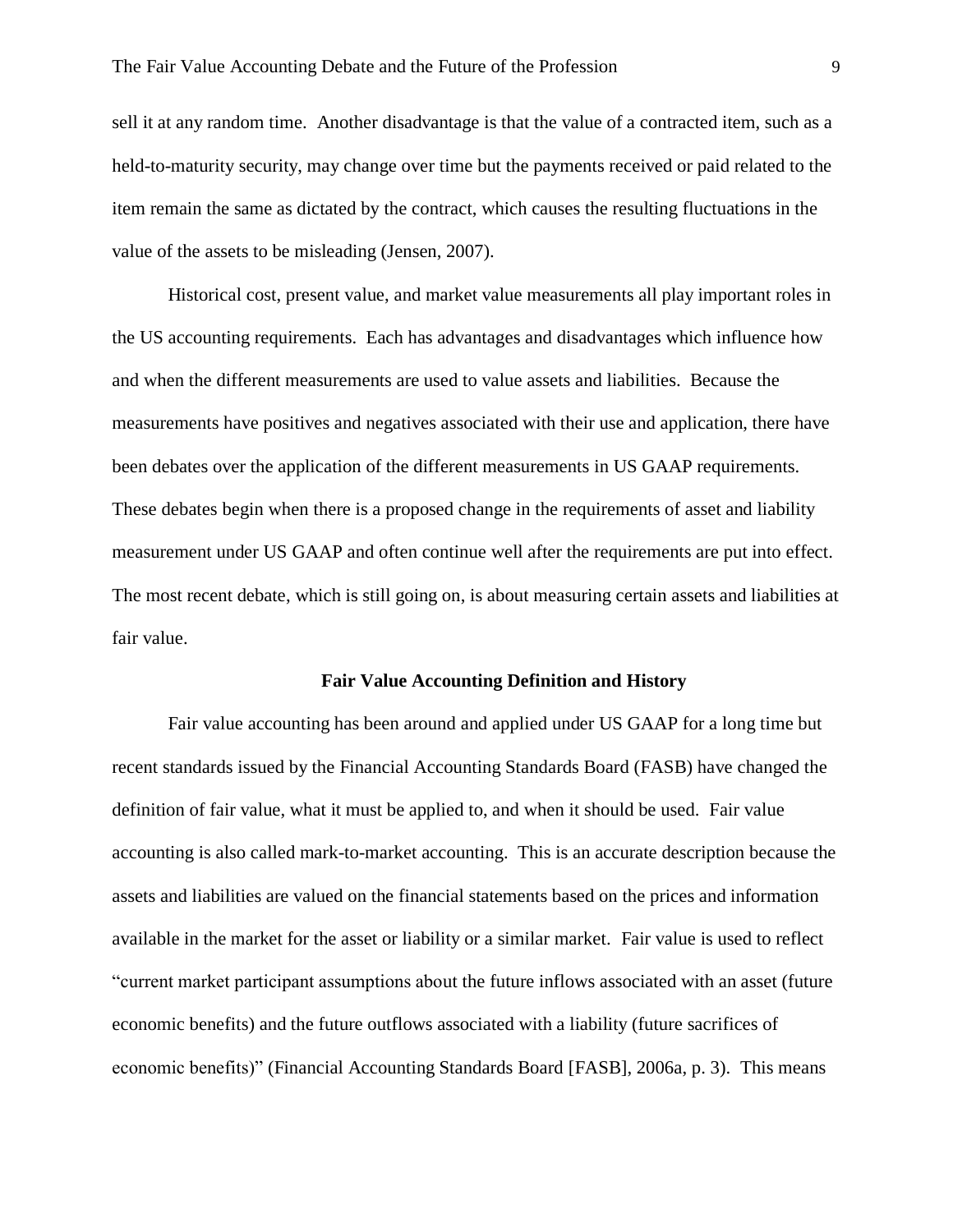that fair value is used to understand the future benefits of an asset or the future costs or loss of benefits due to a liability. Before the FASB issued the Statement of Financial Accounting Standards (SFAS) No. 157, which is now known as Accounting Standards Codification (ASC) 820 under the new FASB codification, there was confusion about how fair value was defined. So, FASB issued SFAS No. 157 to provide a definition for fair value in one document (Financial Accounting Standards Board [FASB], 2006b; McGladrey & Pullen, 2009).

#### **Statement of Financial Accounting Standards No. 157**

The definition of fair value did not change very much with the new statement; it was just condensed into one location to make compliance easier and increase consistency and comparability in fair value measurements. Fair value is the "exchange price" in the market of the asset or liability. SFAS No. 157 clarifies this price as "the price in an orderly transaction between market participants to sell the asset or transfer the liability in the market in which the reporting entity would transact for the asset or liability" (FASB, 2006b, p. 1). This market-based measurement is based on the theoretical price received for the asset or paid for the liability in a hypothetical transaction on the balance sheet date. This definition clarifies that fair value is the exit price of the asset or liability because it is the selling or transfer price from the perspective of the reporting entity, not the replacement cost, with adjustments for specific characteristics as defined in SFAS No. 157. The reporting entity finds the fair value of an asset or liability on the balance sheet date using available market information and assumptions.

There are many factors that the reporting entity must take into account when establishing the fair value of the asset or liability. It is first important to identify the asset or liability being measured because attributes specific to the asset or liability will affect the measurement. Specific attributes that affect the fair value of an item include the "condition and/or location of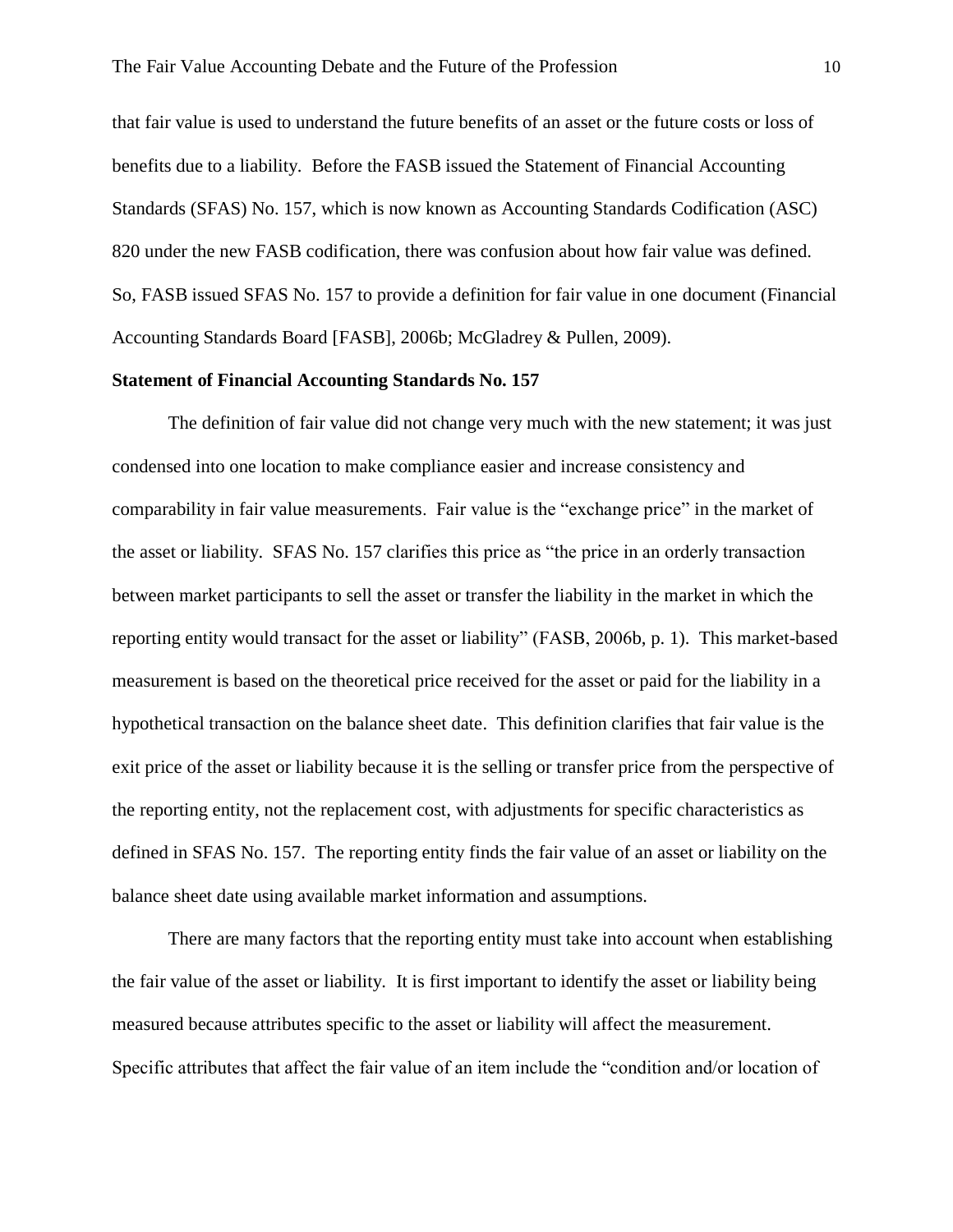the asset or liability and restrictions, if any, on the sale or use of asset at the measurement date" (FASB, 2006a, p. 6). It also makes a difference if the asset or liability being measured is a standalone asset or liability, such as an operating asset or financial instrument, or a group of assets or liabilities, such as an asset group or reporting unit. The fair value of a group of assets or liabilities may be different than the fair value of the individual items because the value of the group may be greater than sum of the individual items' fair values.

**Transaction price***.* The next consideration is about the price used. As mentioned above, the exit price of an asset or liability is the focus of fair value measurements. The price is determined as the price received for selling an asset or the price paid to transfer a liability in a hypothetical transaction. This hypothetical transaction must be considered an orderly transaction if the transaction were to actually take place. In order to be considered an orderly transaction, the transaction must have exposure to the market for a period of time that would allow the customary marketing activities to take place. This exposure is assumed in the hypothetical transaction. An orderly transaction is not a forced transaction, such as a forced liquidation, that would cause the reporting entity to accept a lower amount for the sale of an asset or pay more to transfer a liability than it would if the transaction was not forced. This essentially means that the company chooses to sell an asset or pay for the transfer of a liability, instead of being forced into the transaction by other circumstances. The price should not take into consideration any fees or costs that result from the transaction itself and are not directly related to the asset or liability (FASB, 2006a).

**Transaction market***.* The market in which the theoretical transaction takes place is also an important assumption that the reporting entity must make. The transaction is assumed to occur in either the principal market for the asset or liability or the most advantageous market.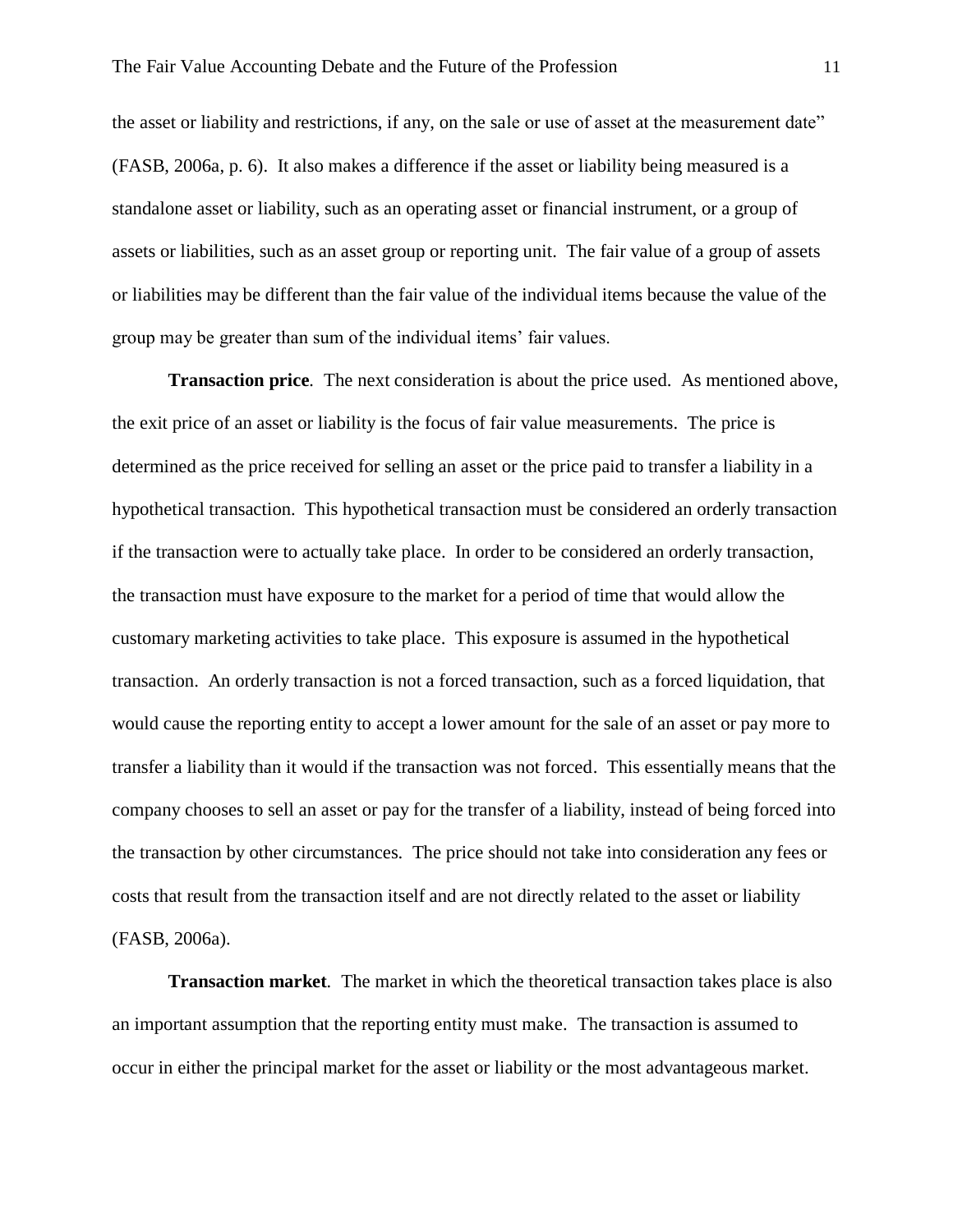The principal market is the "market in which the reporting entity would sell the asset or transfer the liability with the greatest volume and level of activity for the asset or liability" (FASB, 2006a, p. 7). This is the market in which the reporting entity would normally dispose of the asset or liability because it is the market that is most familiar with the item. The principal market would include buyers that are looking to purchase that item and have knowledge about it. The most advantageous market is the "market in which the reporting entity would sell the asset or transfer the liability with the price that maximizes the amount that would be received for the asset or minimizes the amount that would be paid to transfer the liability" (FASB, 2006a, p. 7). This market may be different from the principal market and may result in a different exit price. The reporting entity should always use the principal market price if the principal market exists, even if the most advantageous market price is greater than the principal market price (FASB, 2006a).

**Market participants***.* In addition to the asset or liability, price, and market of the transaction, the reporting entity must make assumptions about the market participants involved in the transaction. The market participants are the buyers and sellers in the market used to determine the price. The market participants are those in the market who are "independent of the reporting entity, knowledgeable (having a reasonable understanding about the asset or liability and the transaction based on all available information), able to transact for the asset or liability, and willing to transact for the asset" (FASB, 2006a, p. 7). The reporting entity does not actually identify specific market participants, but makes general assumptions about the type of market participants that would be involved in the hypothetical transaction.

**Highest and best use (asset valuation consideration).** The measurement of fair value also is influenced by whether the item being measured is an asset or a liability. For assets, the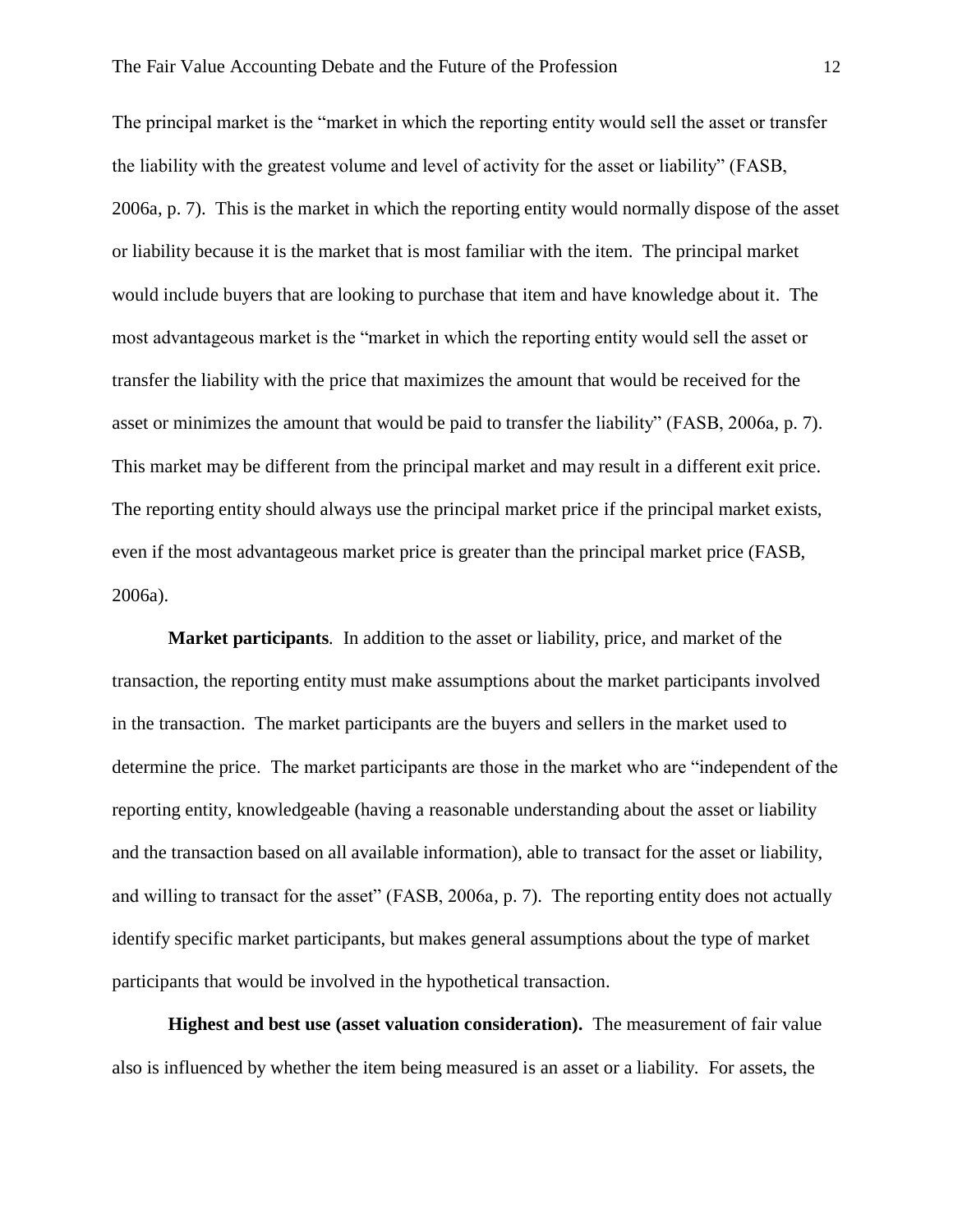reporting entity must assume the "highest and best use of the asset by market participants" (FASB, 2006a, p. 8). This is the assumption that the market participants will use the asset in a way that would maximize the value of the asset or the group of assets in which the asset being measured would be used. There are two different uses for assets that could be the highest and best use of the asset. The first highest and best use, called in-use, is when the asset would provide maximum value to the market participants through its use with other assets as a group. Many times, this is the highest and best use for operating assets. If the asset's highest and best use is in-use, the fair value of the asset is based on the "price that be received in a current transaction to sell the asset assuming that the asset would be used with other assets as a group and that those assets would be available to market participants" (FASB, 2006a, p. 8). The other highest and best use for an asset is in-exchange. This is when the asset would provide the most value to the market participants by itself, instead of as part of a group of assets. Financial assets, like securities, are an example of assets that would provide maximum value on a standalone basis. When measuring the fair value of an asset with the highest and best use of in-exchange, the price is determined based on the "price that would be received in a current transaction to sell the asset standalone" (FASB, 2006a, p. 8). To determine the highest and best use of the asset, the reporting entity must consider how the market participants would use the asset and cannot consider its own use of the asset.

**Continuation of liability (liability valuation consideration).**There are factors that influence the measurement of fair value for liabilities and not assets. The reporting entity must assume that the liability continues to exist after the hypothetical transfer. Because the liability still exists, the risk of the obligation not being fulfilled, known as the nonperformance risk, remains the same. The nonperformance risk is made up of the reporting entity's credit risk as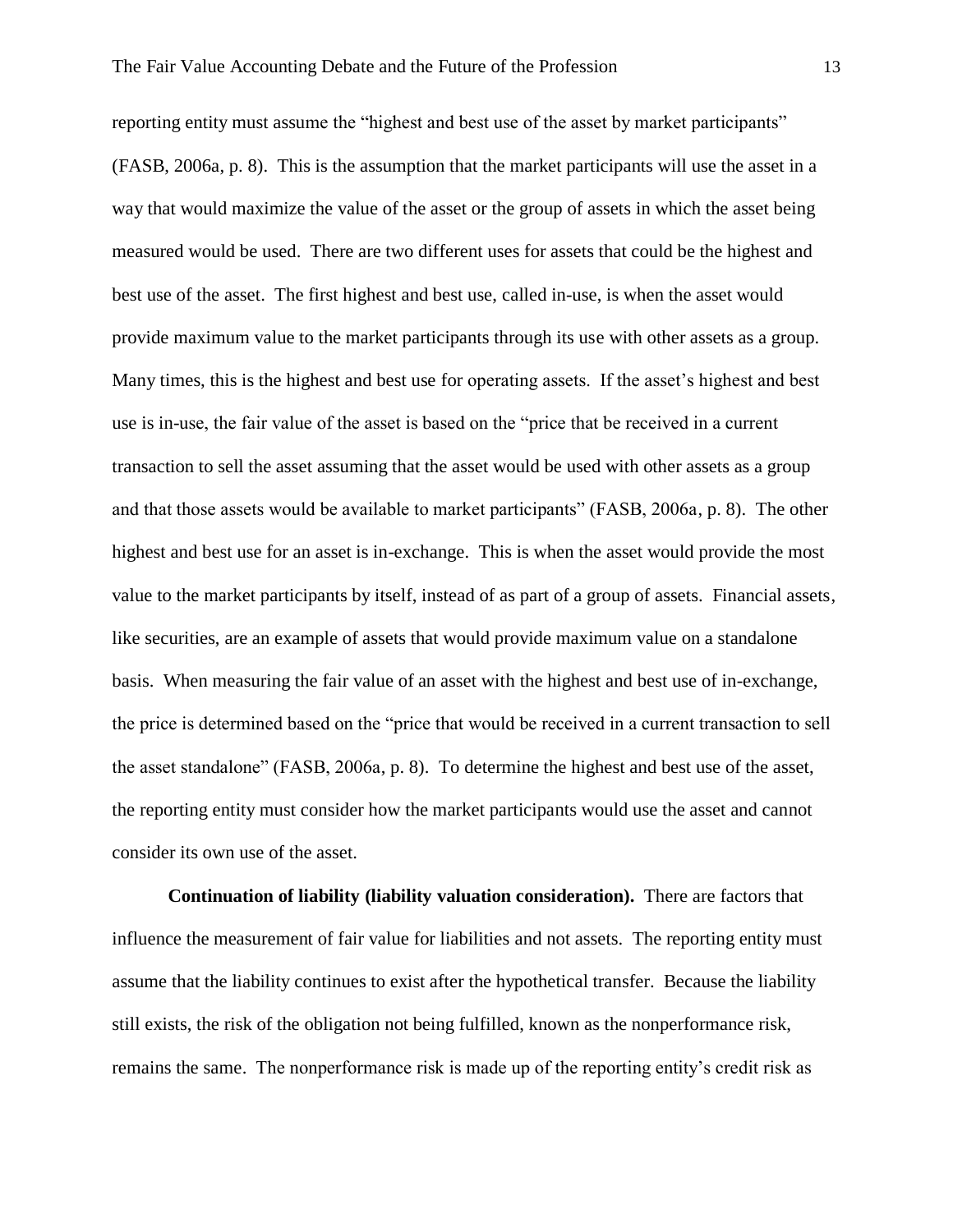well as other risks. The nonperformance risk should be reflected in the fair value of the liability because it would influence the price that would be paid to transfer the liability. The reporting entity's credit standing should also be taken into consideration when measuring fair value for a liability.

**Valuation approaches***.* There are a number of different ways that fair value can be measured for an asset or liability, depending on the information available and when the asset or liability is being measured. The fair value is always the exit price, as previously discussed, but at the initial recognition of an asset or liability, the fair value may be equal to the price the asset or liability was purchased at, the transaction price. The transaction price is the entry price for the reporting entity related to the specific asset or liability. The transaction price may not be equal to the fair value of the asset or liability if the transaction is between related parties or occurs under duress. In addition, if the transaction price is affected by other considerations not directly related to the asset or liability, such as rights or privileges, or if the entry and exit markets are different for the asset or liability being measured by the reporting entity, then the transaction price and fair value will not be the same (FASB, 2006a).

If the transaction price does not reflect the fair value of the asset or liability at initial recognition or if the asset or liability is being measured at fair value after initial recognition, the reporting entity should use valuation techniques consistent with the market approach, the income approach, and/or the cost approach to measure fair value. The market approach focuses on using prices and other relevant information from market transactions involving identical or similar assets or liabilities to measure the fair value of the asset or liability. The income approach uses current market expectations about the future earnings or cash flow of an asset or liability to discount the amounts back to a present value. The cost approach measures fair value as the price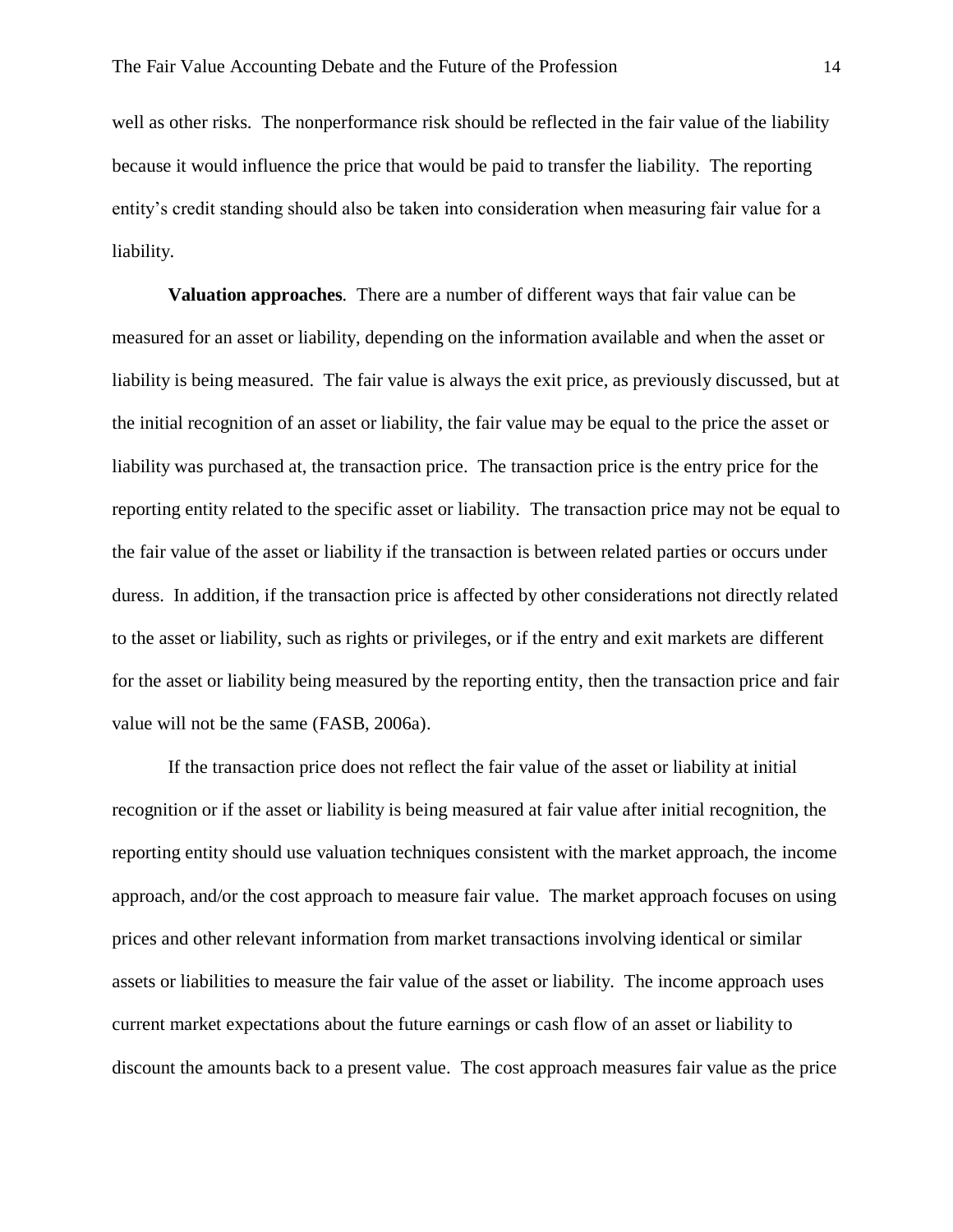that would be received by the seller based on the buyer's "cost to acquire or construct a substitute asset or comparable utility" or the buyer's replacement cost (FASB, 2006a, p. 10). The reporting entity can use more than one valuation technique to measure fair value, if necessary. After figuring out the fair value that would result from each valuation technique, the reporting entity uses the fair value measurement that is the most reasonable out of the different fair values computed (FASB, 2006a).

**Input hierarchy***.* Input data from three possible situations is used with each of the valuation techniques. The inputs are "assumptions that market participants would use in pricing the asset or liability" (FASB, 2006a, p. 10). These inputs can be defined as part of one of two categories. The first category is "inputs that reflect the assumptions market participants would use in pricing the asset or liability developed based on market data obtained from sources independent of the reporting entity" (FASB, 2006a, p. 10). These inputs are known as observable inputs and include quoted prices of assets and liabilities. The other category of inputs to valuation techniques is called unobservable inputs. These inputs "reflect the reporting entity's own assumptions about the assumptions market participants would use in pricing the asset or liability developed based on the best information available in the circumstances" (FASB, 2006a, p. 10). Unobservable inputs may include the reporting entity's own data. When choosing a valuation technique to measure fair value, the use of observable inputs should be maximized and the use of unobservable inputs should be minimized (FASB, 2006a).

*Level 1 inputs.* In order to increase consistency and comparability among fair value measurements, FASB created a fair value hierarchy that prioritizes the observable and unobservable inputs into three levels. Observable inputs are divided between Level 1 and Level 2 while unobservable inputs are in Level 3. According to the American Institute of Certified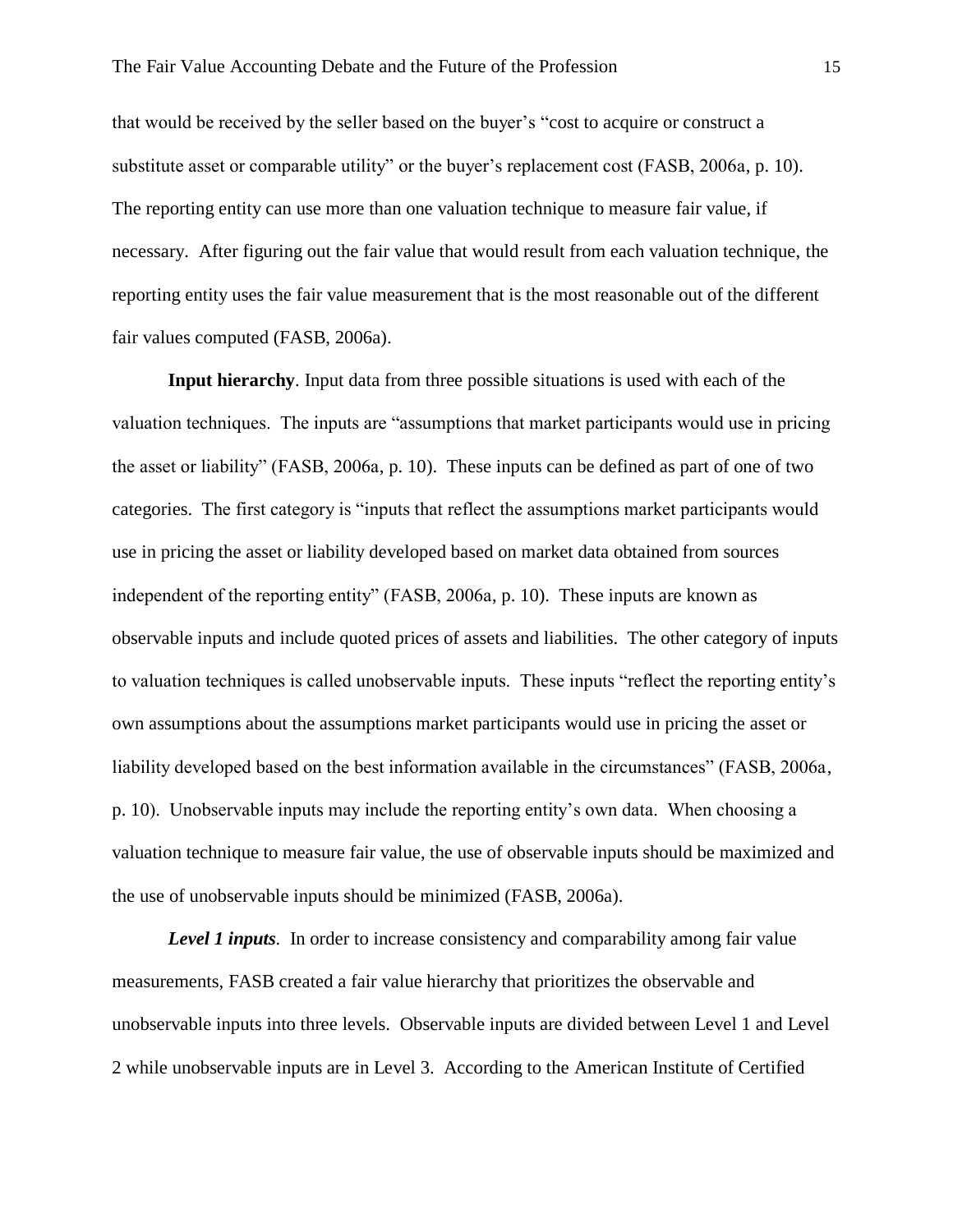Public Accountants' (AICPA) summary of the statement's definitions (2006, p. 1), Level 1 uses "quoted prices for identical items in active, liquid, and visible markets". This means that the prices used are based on markets that are trading identical assets or liabilities, like a stock exchange. An active market is "a market in which transactions for the assets or liability occur with sufficient frequent and volume to provide pricing information on an ongoing basis" (FASB, 2006a, p. 11). Level 1 data inputs are the most reliable evidence of fair value and should be used before other inputs if available (AICPA, 2006).

*Level 2 inputs.* Level 2 inputs are "inputs other than quoted prices included within Level 1 that are observable for the asset or liability, either directly or indirectly" (FASB, 2006a, p. 11). In other words, Level 2 inputs are the observable inputs for an item that are not categorized as Level 1 inputs. Some examples of Level 2 inputs include "quoted prices for similar assets or liabilities in active markets, quoted prices for identical or similar assets or liabilities in markets that are not active, inputs other than quoted prices that are observable for the asset or liability, and inputs that are derived principally from or corroborated by observable market data" (FASB, 2006a, p. 11). Level 2 data inputs are used for assets or liabilities where there are similar assets or liabilities, but not identical items, in active or inactive markets (AICPA, 2006). An inactive market is a market in which there are "few transactions for the asset or liability, the prices are not current, or price quotations vary substantially either over time or among market makers, or in which little information is released publicly" (FASB, 2006a, p. 11).

*Level 3 inputs.* Level 3 inputs are "unobservable inputs for the asset or liability" (FASB, 2006a, p.12). These unobservable inputs are developed based on the best information available under the circumstances and are the reporting entity's assumptions about the assumptions market participants would make in pricing assets or liabilities in a hypothetical transaction. The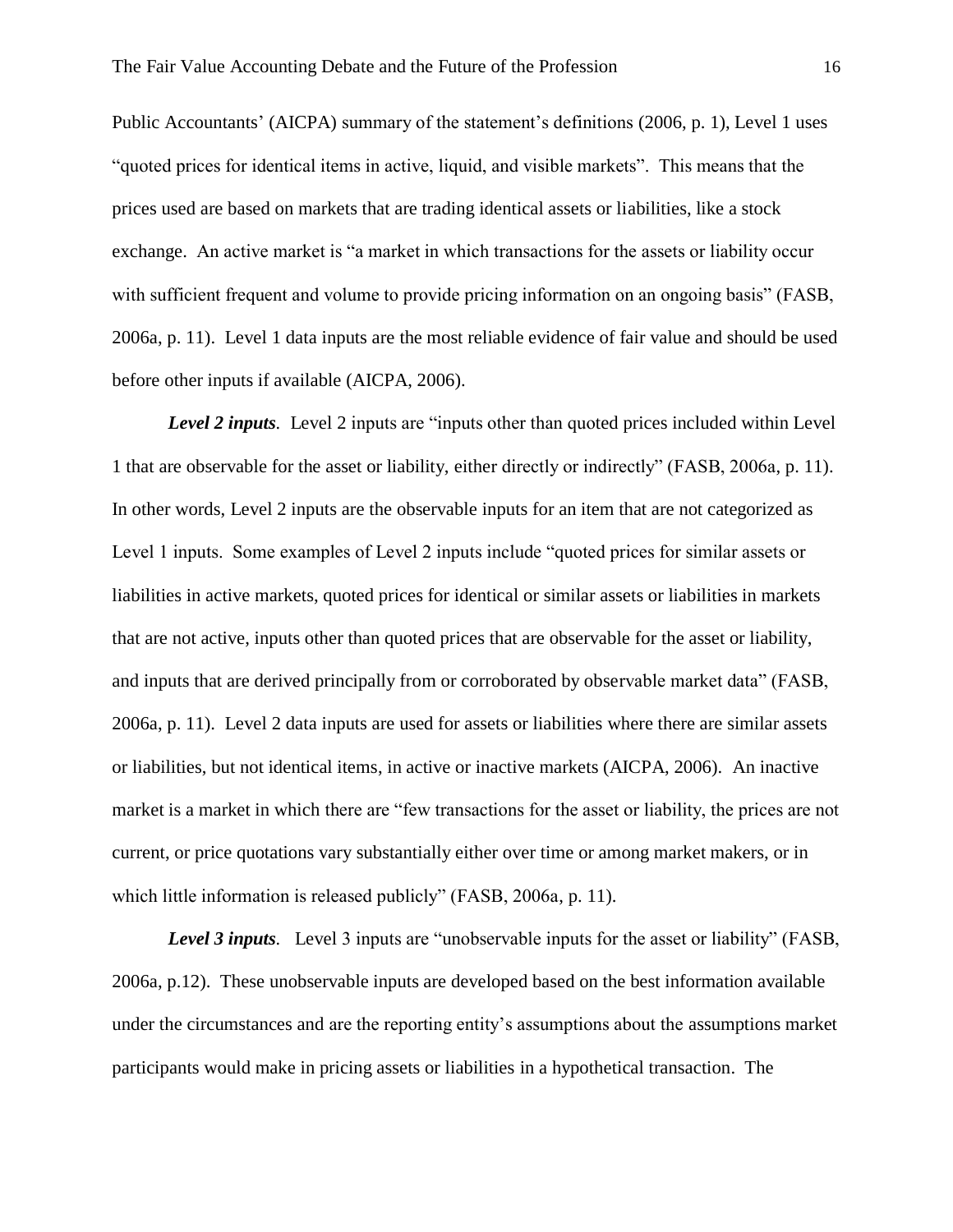reporting entity is not required to make all possible efforts to obtain information about market participant assumptions. But, the reporting entity is not allowed to ignore information about market participant assumptions so long as the information is readily available and does not require undue cost and effort. The reporting entity's own information and data can be used as Level 3 inputs. Level 3 inputs are "to be used in situations where markets do not exist or are illiquid" (AICPA, 2006, p. 2). In those circumstances, fair value becomes difficult to measure and problems can arise.

**Expanded disclosures.** In addition to providing a clear definition for fair value in one document and establishing a framework for measuring fair value, SFAS No. 157 also expanded the disclosures required for fair value accounting. The reason was to provide more transparency to financial statements where fair value is applied and to make it less confusing for users of the financial statements to understand what assets and liabilities are valued using fair value and which are valued using other measurements, like historical cost. For assets and liabilities that continue to be measured at fair value after initial recognition on a recurring basis, the reporting entity must disclose the following (FASB, 2006a, p. 12):

- 1. The fair value measurements at the reporting date
- 2. The level within the fair value hierarchy in which the fair value measurements in the entirety fall
- 3. A reconciliation of the beginning and ending balances for fair value measurements using significant unobservable inputs
- 4. The amount of the total gains or losses for the period that are attributable to the change in unrealized gains or losses relating to those assets and liabilities still held at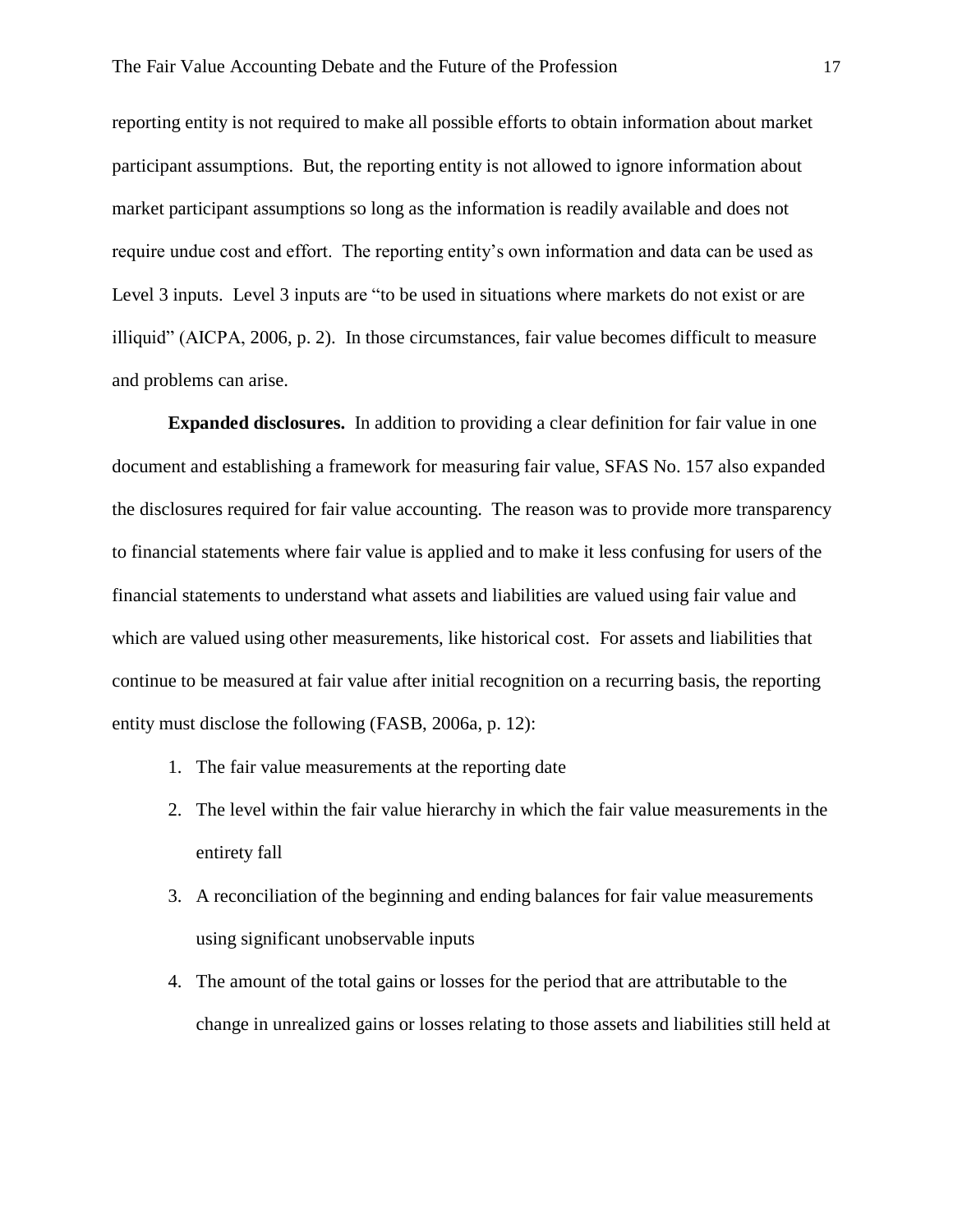the reporting date and a description of where those unrealized gains or losses are reported in the statement of income

5. In annual periods only, the valuation technique $(s)$  used to measure fair value For assets and liabilities that are measured at fair value on a nonrecurring basis after initial recognition, the reporting must disclose the following (FASB, 2006a, p. 13):

- 1. The fair value measurements recorded during the period and the reasons for the measurements
- 2. The level within the fair value hierarchy in which the fair value measurements in the entirety fall
- 3. For fair value measurements using significant unobservable inputs, a description of the inputs and the information used to develop the inputs
- 4. In annual periods only, the valuation technique(s) used to measure fair value

In addition to these new disclosure requirements, the reporting entity must disclose information required by other FASB statements previously issued, such as SFAS No. 107: Disclosures about Fair Value of Financial Instruments.

**Issuance.** SFAS 157 was issued in September 2006 and was effective for financial statements issued for fiscal years beginning after November 15, 2007. The statement was applied to assets and liabilities in stages. Starting in November 2007, the statement was applied to the "non-financial assets and liabilities that are recognized, or disclosed, at fair value on a recurring basis" and the "financial assets of all publicly-traded companies" (AICPA, 2006, p. 2). It was then applied to other non-financial assets in 2009 (AICPA, 2006).

#### **Statement of Financial Accounting Standards No. 159**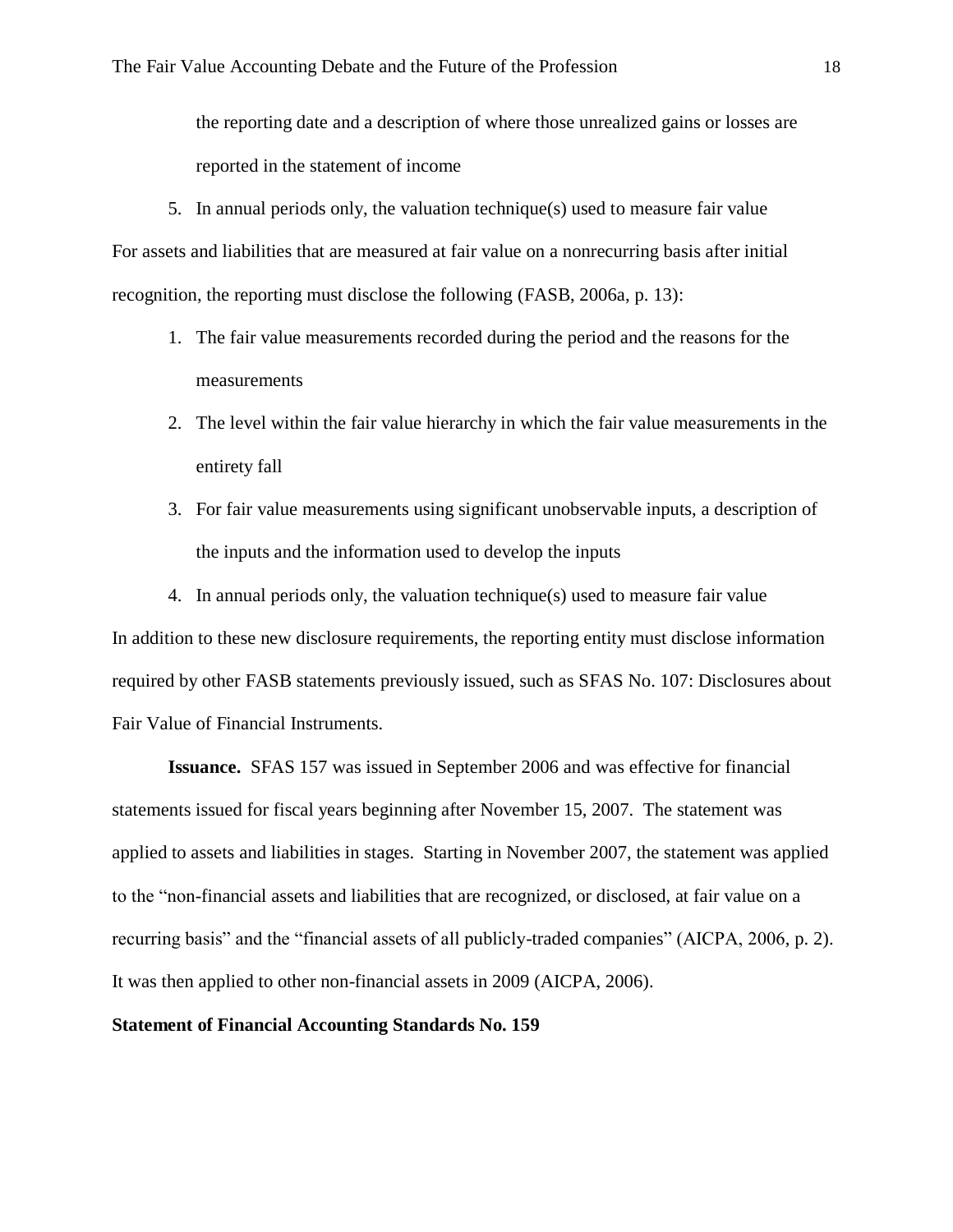Another statement relating to fair value accounting, SFAS No. 159: The Fair Value Option for Financial Assets and Financial Liabilities, which is now known as Accounting Standards Codification (ASC) 825-10 under the new FASB codification, was issued by FASB in February 2007. This statement expanded the application of fair value accounting by allowing all entities to elect to measure many financial assets and liabilities at fair value. FASB has stated in SFAS No.133: Accounting for Derivative Instruments and Hedging Activities that they are working toward a long-term goal of measuring all financial instruments at fair value. SFAS No. 159 is consistent with this goal. The objective of SFAS No. 159 is "to improve financial reporting by providing entities with the opportunity to mitigate volatility in reported earnings caused by measuring related assets and liabilities differently without having to apply complex hedge accounting provisions" (FASB, 2007, p. 3).

The statement created a fair value option that allows entities to choose to measure many financial instruments and certain other items at fair value, provided the entities follow the guidelines of the statement. The entity is only allowed to select eligible assets and liabilities to apply this standard to. The business entity must then report any resulting unrealized gains or losses in earnings at each subsequent reporting date. In addition, the decision to elect the fair value option is limited. The decision must be made and applied in an instrument by instrument basis. This means that each identical asset or liability, with a few exceptions, must be elected for the fair value option individually. The decision must be applied to an entire instrument. Once the decision to apply the fair value option is made, it is irrevocable, with a few exceptions. These exceptions are events that are referred to as new election dates and include business combinations, consolidation or deconsolidation of a subsidiary or variable interest entity, and significant modifications of debt (FASB, 2007).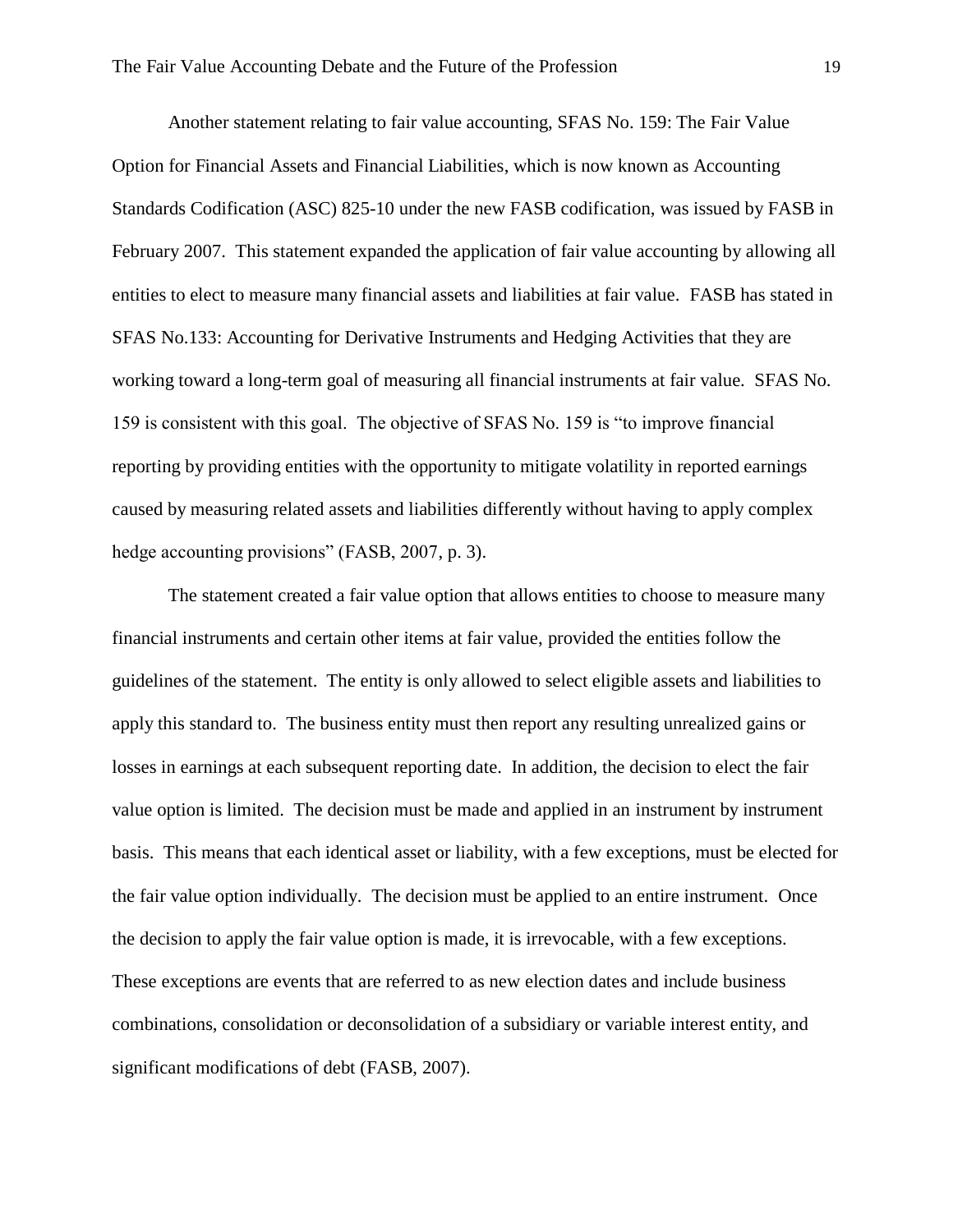**Financial assets and liabilities.** It is important to know certain accounting terminology in order to understand to what the fair value option can be applied. Some financial assets are eligible under the fair value option. A financial asset is:

…cash, evidence of an ownership interest in an entity, or a contract that conveys to one entity a right (1) to receive cash or another financial instrument from a second entity or (2) to exchange other financial instruments on potentially favorable terms with the second entity. (FASB, 2007, p. 10)

Certain financial liabilities are also eligible for the fair value option. A financial liability is "a contract that imposes on one entity an obligation (1) to deliver cash or another financial instrument to a second entity or (2) to exchange other financial instruments on potentially unfavorable terms with the second entity" (FASB, 2007, p.10). Basically, financial assets and liabilities generate cash for the company, create the right to receive it through contracts or ownership, or require the company to pay cash or transfer other financial instruments to other entities.

**Eligible assets and liabilities.** SFAS No. 159 specifies the items that are eligible for the fair value option as well as the items that are not eligible. Eligible items include the following (FASB, 2007, p. 11):

- 1. A recognized financial asset and financial liability [except those listed below]
- 2. A firm commitment that would otherwise not be recognized at inception and that involves only financial instruments
- 3. A written loan commitment
- 4. The rights and obligations under an insurance contract that is not a financial instrument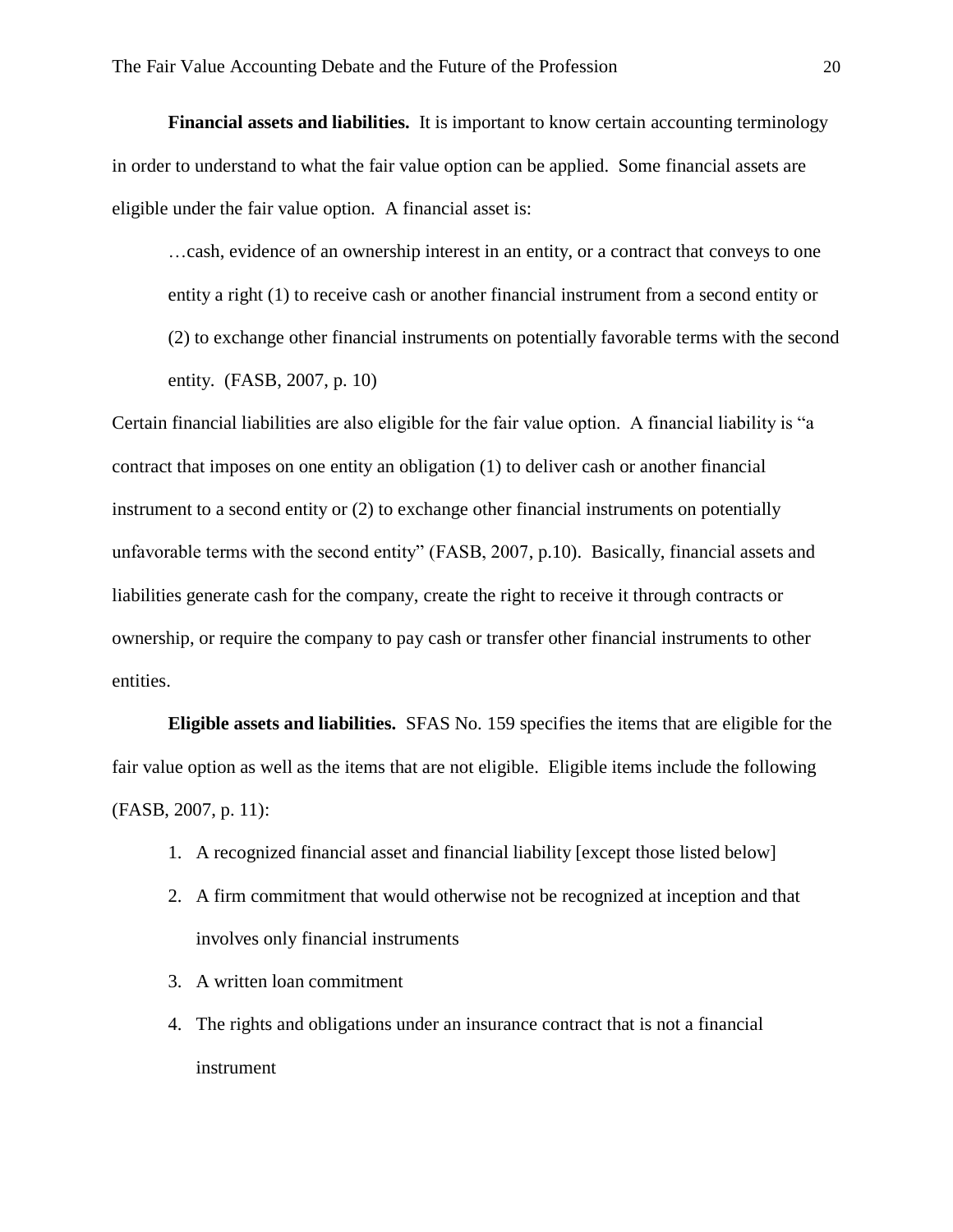- 5. The rights and obligations under a warranty that is not a financial instrument
- 6. A host financial instrument resulting from the separation of an embedded nonfinancial derivative instrument from a nonfinancial hybrid instrument

**Ineligible assets and liabilities.** Certain recognized financial assets and financial liabilities are not eligible item for the fair value option. These financial assets and liabilities include the following (FASB, 2007, p. 11):

- 1. An investment in a subsidiary that the entity is required to consolidate
- 2. An interest in a variable interest entity that the entity is required to consolidate
- 3. Employers' and plans' obligations for pension benefits, other postretirement benefits, postemployment benefits, employee stock option and stock purchase plans
- 4. Financial assets and financial liabilities recognized under leases as defined in FASB Statement No. 13: Accounting for Leases
- 5. Deposit liabilities, withdrawable on demand, of bands, savings and loan associations, credit unions, and other similar depository institutions
- 6. Financial instruments that are, in whole or in part, classified by the issuer as a component of shareholder's equity

These exceptions were chosen because FASB felt that those assets and liabilities should follow the same measurements as were required before SFAS No. 159 was issued. In addition, the fair value of some of the assets and liabilities is affected by nonfinancial components and fair value measurements should not take into consideration nonfinancial information if the asset or liability is a financial asset or liability (FASB, 2007).

**Election dates.** The election of the fair value option for an eligible asset or liability can only be made on dates on which certain events occur. The fair value option may be elected when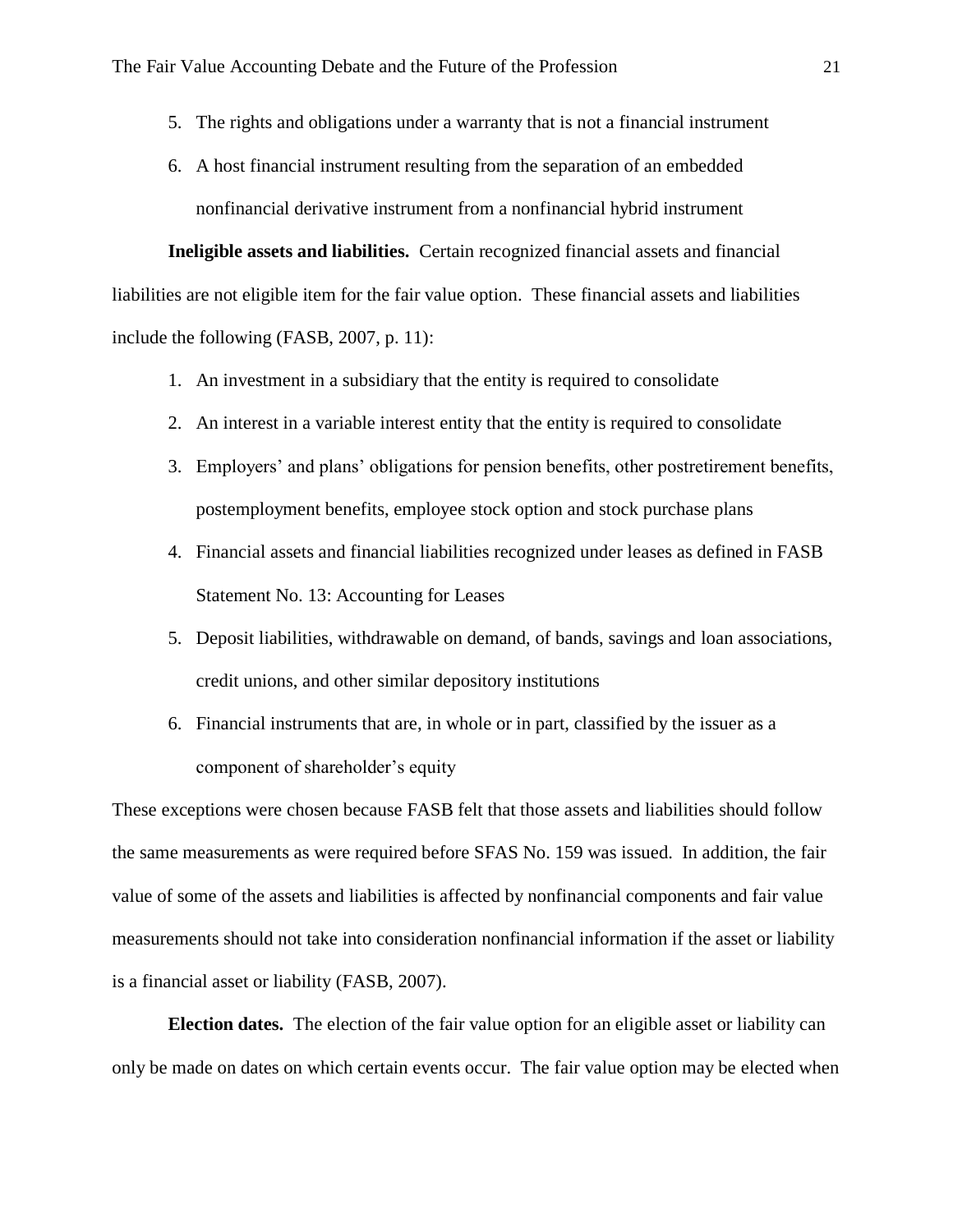the eligible item is first recognized by the entity. If the entity enters into an eligible firm commitment, which would otherwise not be recorded, the entity may elect the fair value option. Certain financial assets qualify for specialized accounting that requires them to be reported at fair value with unrealized gains and losses being included in earnings. If those specialized accounting principles cease to qualify for that asset, the date on which that occurs is a date that the election can be made to apply the fair value option. On the date that the accounting treatment for an investment in another entity changes because the investment becomes subject to the equity method of accounting or the investor ceases to consolidate a subsidiary or variable interest entity but retains an interest, the entity may elect the fair value option. An election date is also created if an asset is impaired and must be written down to fair value (FASB, 2007).

**Instrument application.** The election and application of the fair value option is done on an instrument-by-instrument basis. An entity may elect the fair value option for one eligible item without electing it for other identical items, unless the identical items are closely related through a contract or equity method investment. In addition, when an entity acquires or issues multiple instruments through a single transaction, not all of the instruments have to be elected for the fair value option if one of the instruments is.

**Expanded disclosures.** SFAS No. 159 requires specific presentation of items measured at fair value under the statement as well as additional disclosures. On the balance sheet, the entity must show the fair values of items for which the fair value option has been elected separately from the carrying amounts of similar items that are measured with another measurement attribute. This can be done by showing two line items on the balance sheet, one for the fair value carrying value items and one for the non-fair-value carrying amounts, or by showing one line item with combined amounts for all similar assets or liabilities and stating the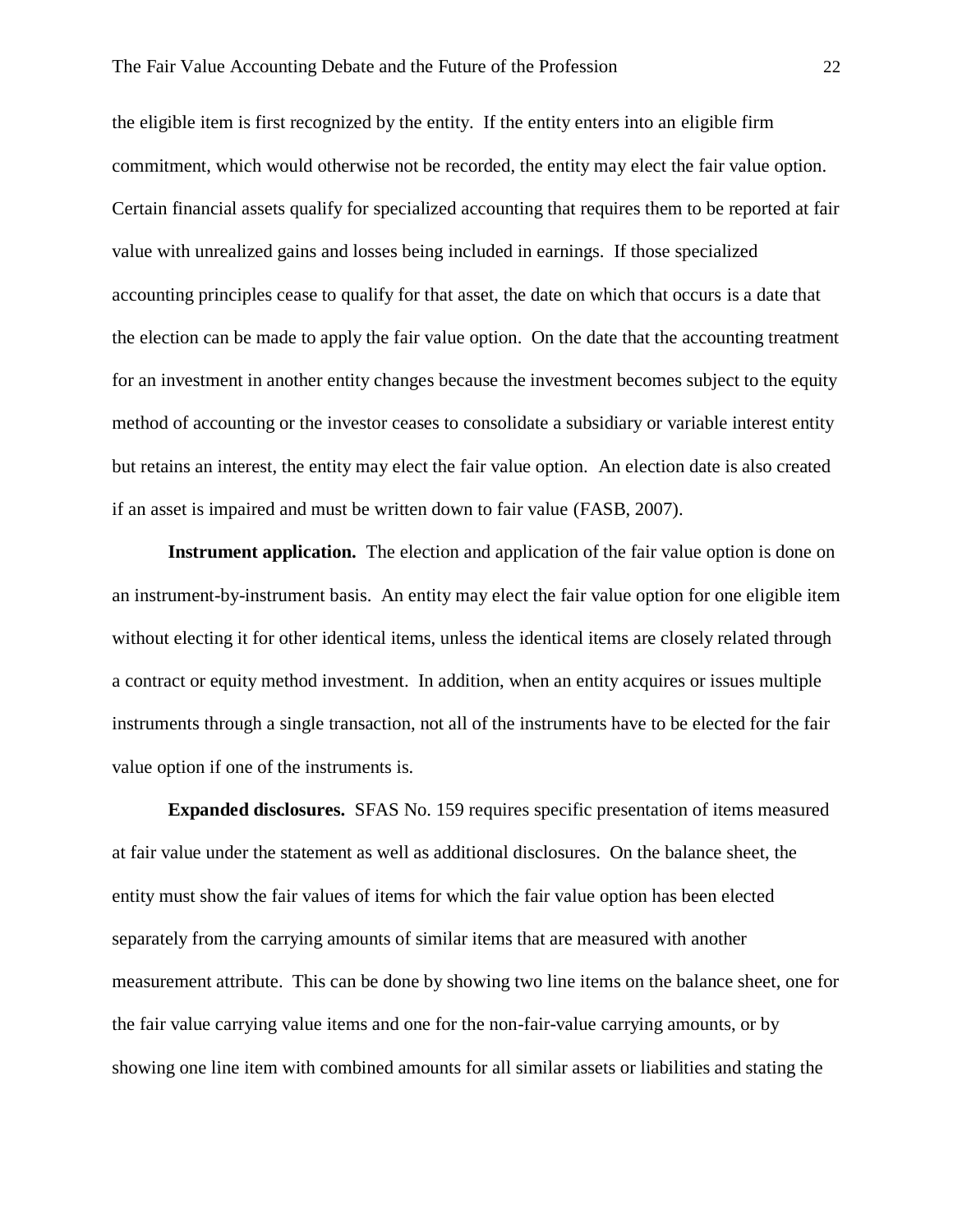fair value carrying amounts in parentheses. The disclosures required by the statement are required to help users of the financial statements with comparisons "(a) between entities that choose different measurement attributes for similar assets and liabilities and (b) between assets and liabilities in the financial statements of an entity that selects different measurement attributes for similar assets and liabilities" (FASB, 2007, p. 15).

*Balance sheet disclosures.* The balance sheet disclosures are required as of each date for which an interim (during the fiscal year) or annual balance sheet is presented. These disclosures include the following (FASB, 2007, p. 16):

- 1. Management's reasons for electing a fair value option for each eligible item
- 2. If the fair value option is elected for some but not all eligible items within a group of similar eligible items, a description of those similar items and the reasons for partial election and information to enable users to understand how the group of similar items relates to individual line items on the statement of financial position
- 3. For each line item that includes an item or items for which the fair value option has been elected, information to enable users to understand how each line item relates to major categories of assets and liabilities presented in accordance with Statement 157's fair value disclosure requirements and the aggregate carrying amount of items included in each line item that are not eligible for the fair value option, if any
- 4. The difference between the aggregate fair value and the aggregate unpaid principal balance of loans and long-term receivables that have contractual principal amounts and for which the fair value option has been elected and long-term debt instruments that have contractual principal amounts and for which the fair value option has been elected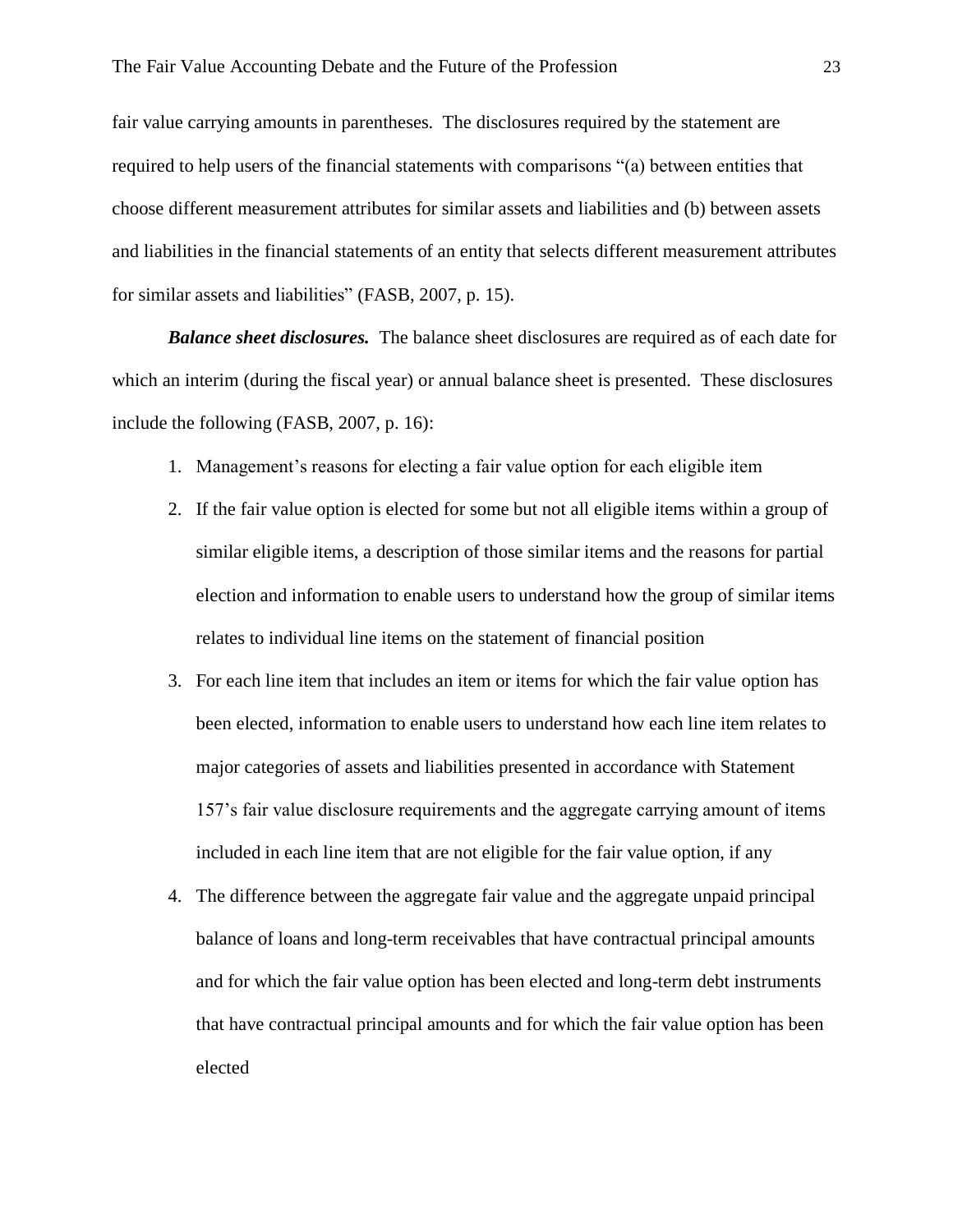5. For loans held as assets for which the fair value option has been elected, the aggregate fair value of loans that are 90 days or more past due and the difference between the aggregate fair value and the aggregate unpaid principal balance for loans that are 90 days or more past due

There are also required disclosures for each period for which an interim or annual income statement is presented.

*Income statement disclosures.* The required income statement disclosures include the following (FASB, 2007, p. 18):

- 1. For each line item on the balance sheet, the amounts of gains and losses from fair value changes included in earnings during the period and in which line in the income statement those gains and losses are reported
- 2. A description of how interest and dividends are measured and where they are reported in the income statement
- 3. For loans and other receivables held as assets, the estimated amount of gains or losses included in earnings during the period attributable to changes in instrument-specific credit risk and how the gains or losses were determined
- 4. For liabilities with fair values that have been significantly affected during the reporting period by changes in the instrument-specific credit risk, the estimated amount of gains and losses from fair value changes included in earnings that are attributable to changes in the instrument-specific credit risk, qualitative information about the reasons for those changes, and how the gains and losses were determined

These disclosures are required in addition to the required disclosures in SFAS No. 157 and other statements. The disclosures are designed to assist the users of the financial statements in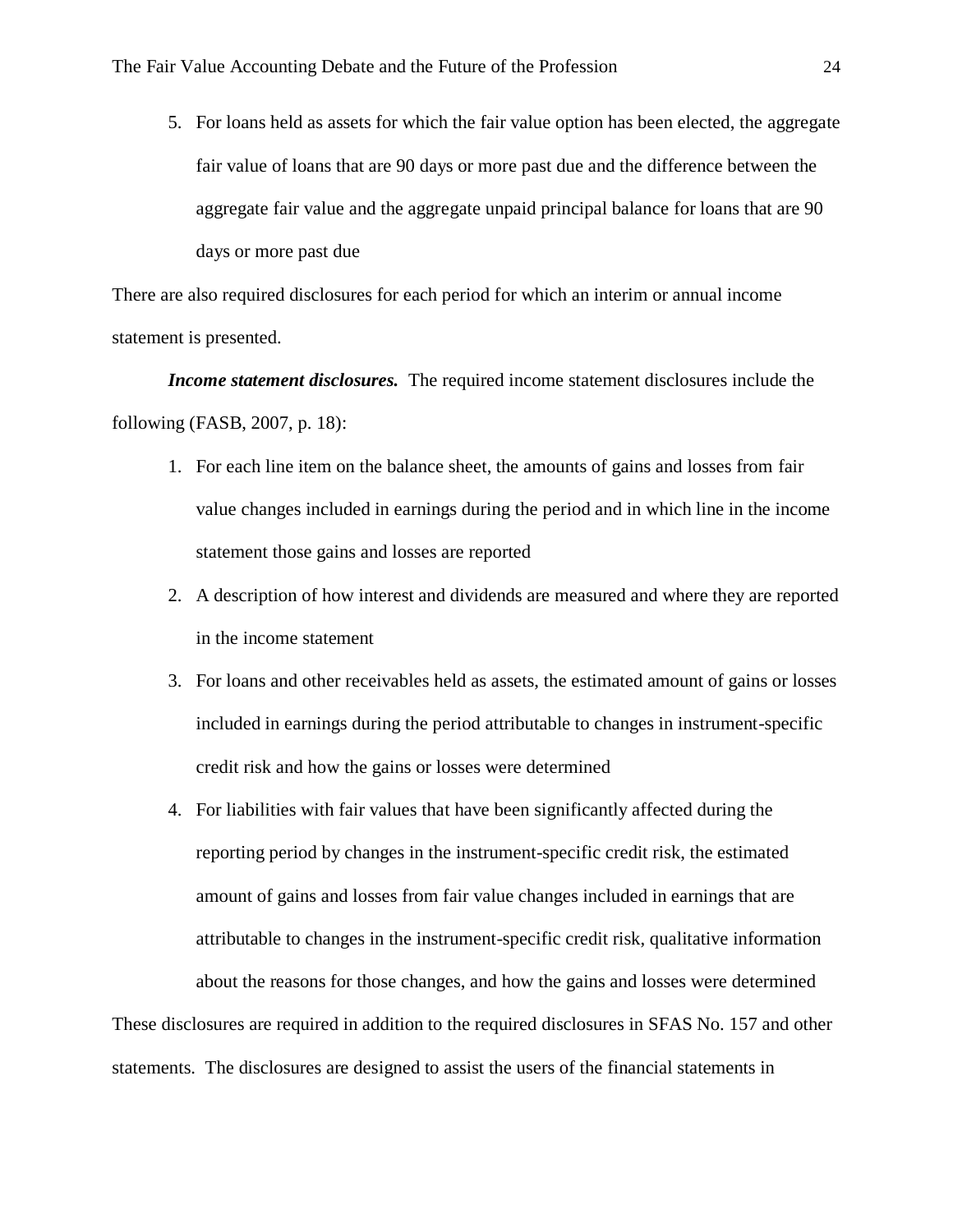understanding and comparing the financial statements with other entities' financial statements (FASB, 2007).

**Issuance.** SFAS No. 159 was issued in February 2007 and was effective for financial statements issued for fiscal years beginning after November 15, 2007. At the effective date, entities could elect the fair value option for eligible items that existed at that date. If an entity elected the fair value option, the annual financial statements and the first-interim-period financial statements for that first fiscal year must have included information about why the decision was made and how it affected the financial statements (FASB, 2007).

#### **Recent Changes**

There have been amendments and changes to the fair value accounting policies set by SFAS No. 157 and SFAS No. 159 in recent years. These changes are a result of the fair value debate that has been going on for the past few years, which is discussed in the next section of this paper. FASB has experienced pressure from opponents of fair value accounting as well as Congress to make changes to fair value accounting standards since the credit crisis started.

As a result of pressure from Congress in 2009, FASB allowed cash flow accounting to be used in illiquid markets for a period of time during the crisis, instead of fair value accounting (Forbes, 2010). An illiquid market is one in which it is difficult to sell an asset or transfer a liability due to a lack of market liquidity. In April 2009, FASB issued FASB Staff Position (FSP) No. FAS 157-4: Determining Fair Value When the Volume and Level of Activity for the Asset or Liability have Significantly Decreased and Identifying Transactions that are Not Orderly, which provides additional guidance for estimating fair value when Level 3 inputs must be used due to significant changes in the market and level of activity for an asset or liability (FASB, 2009). In addition, to make the measurements and the underlying judgments more clear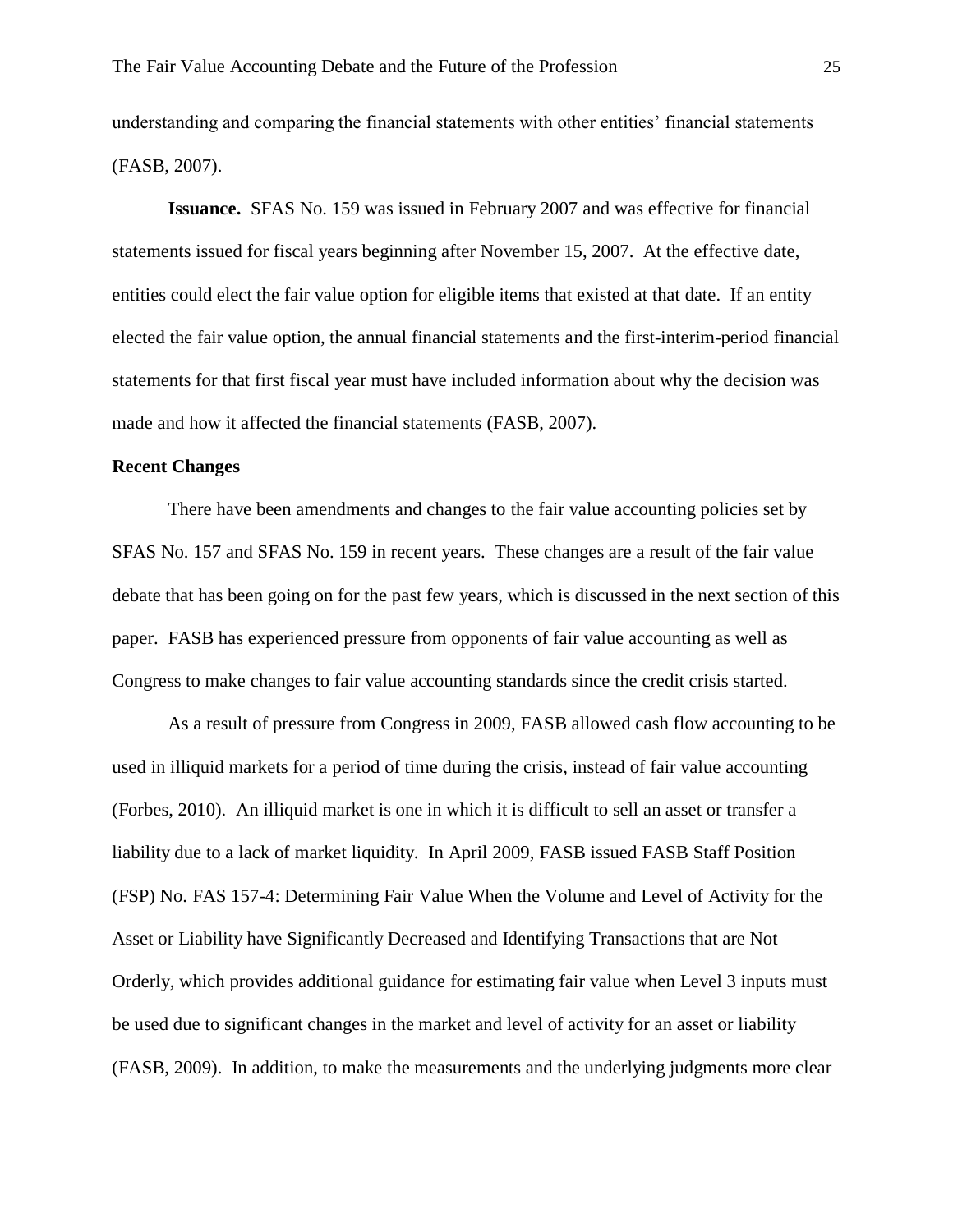and understandable, FASB issued an Accounting Standards Update (ASU) in January 2010 known as ASU No. 2010-06: Improving Disclosures about Fair Value Measurements (FASB, 2010). This update does not change SFAS No. 157 directly, but is actually an amendment to ASC 820-10: Fair Value Measurements and Disclosures – Overall Subtopic, a section of the FASB Accounting Standards Codification that is now in effect and includes SFAS No. 157. This ASU was issued in order to improve the disclosures about fair value measurement to benefit users of the financial statements and increase transparency in financial reporting. FASB is continuing to work with each side of the fair value accounting debate to improve fair value accounting policies and to mitigate or fix some of the weaknesses of fair value accounting discussed in the next section of this paper.

SFAS No. 157 and SFAS No. 159 have significantly changed fair value accounting in the U.S. The clear definition of fair value accounting provided by SFAS No. 157 has allowed for more uniform understanding and application of fair value. SFAS No. 159 has greatly changed the measurement of many financial assets and liabilities and has allowed FASB to continue progressing toward the long-term goal of measuring all financial assets and liabilities at fair value. Not everything about these two statements has resulted in improvements to fair value accounting. There has been increased debate in the past few years regarding the requirements, definitions, and applications set forth by SFAS No. 157 and SFAS No. 159.

#### **The Fair Value Debate**

There has been controversy surrounding fair value accounting since it was first used under US GAAP, but the controversy over fair value accounting has become a hotter topic in recent years. With the issuance of SFAS No. 157 and SFAS No. 159, fair value accounting has become more prominent in financial statements and has therefore drawn more attention. In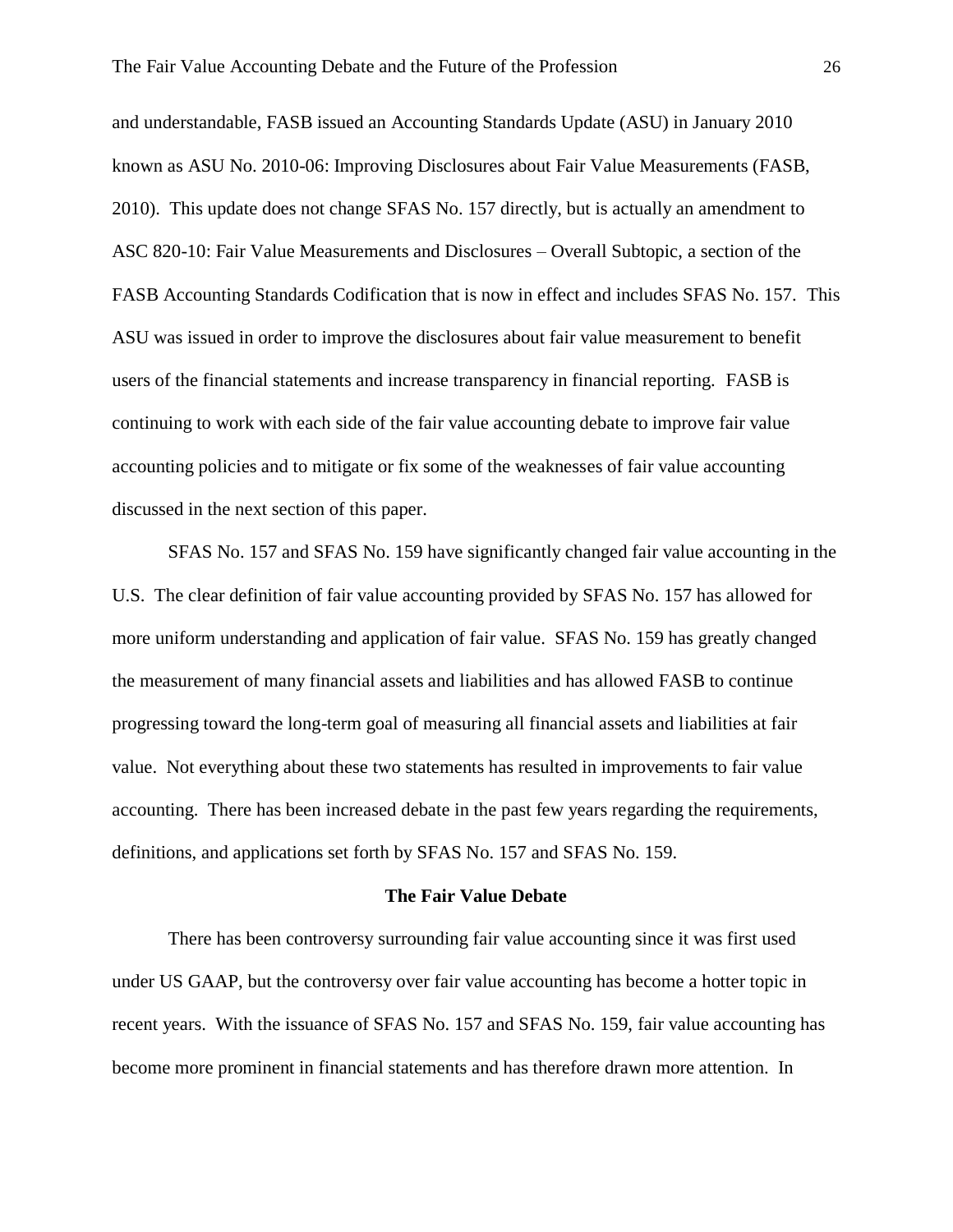addition, in late 2007, the major markets crashed due to a credit crisis that originated in the mortgage markets. When the markets crashed in late 2007 and in 2008, the value of assetbacked securities fell, especially "those tied to sub-prime mortgages" (Fornelli, 2009, p. 1). Once this happened, financial institutions had to write down many of their assets, which caused those institutions' market value to decline (Fornelli, 2009). These problems led to the current debate about fair value.

This debate over fair value accounting focuses on whether or not fair value accounting should be kept in practice and involves people throughout the business world, not only accountants. Because the financial institutions, such as banks, credit unions, and insurance companies, were hit the hardest by the credit crisis and had to write down the value so many of the assets they held, they have been on the leading front of those who oppose fair value accounting. In addition, many of the preparers of corporate financial statements are against full fair value accounting, which would apply fair value measurements to all assets and liabilities, because it requires a lot of estimations and can lead to large fluctuations in the income statements (Jensen, 2007). On the other hand, there has also been widespread support of fair value accounting. Many financial analysts are in favor of fair value accounting (Jensen, 2007). In addition, most investors and other users of the financial statements are in favor of fair value accounting because it gives "additional insight into the risks to which the company may be exposed and the potential liquidity issues the company could face if it needed to sell securities rather than hold them for the long-term" (U.S. Securities and Exchange Commission (SEC), 2008, p. A-4). There are also other people who oppose or support fair value accounting for various reasons.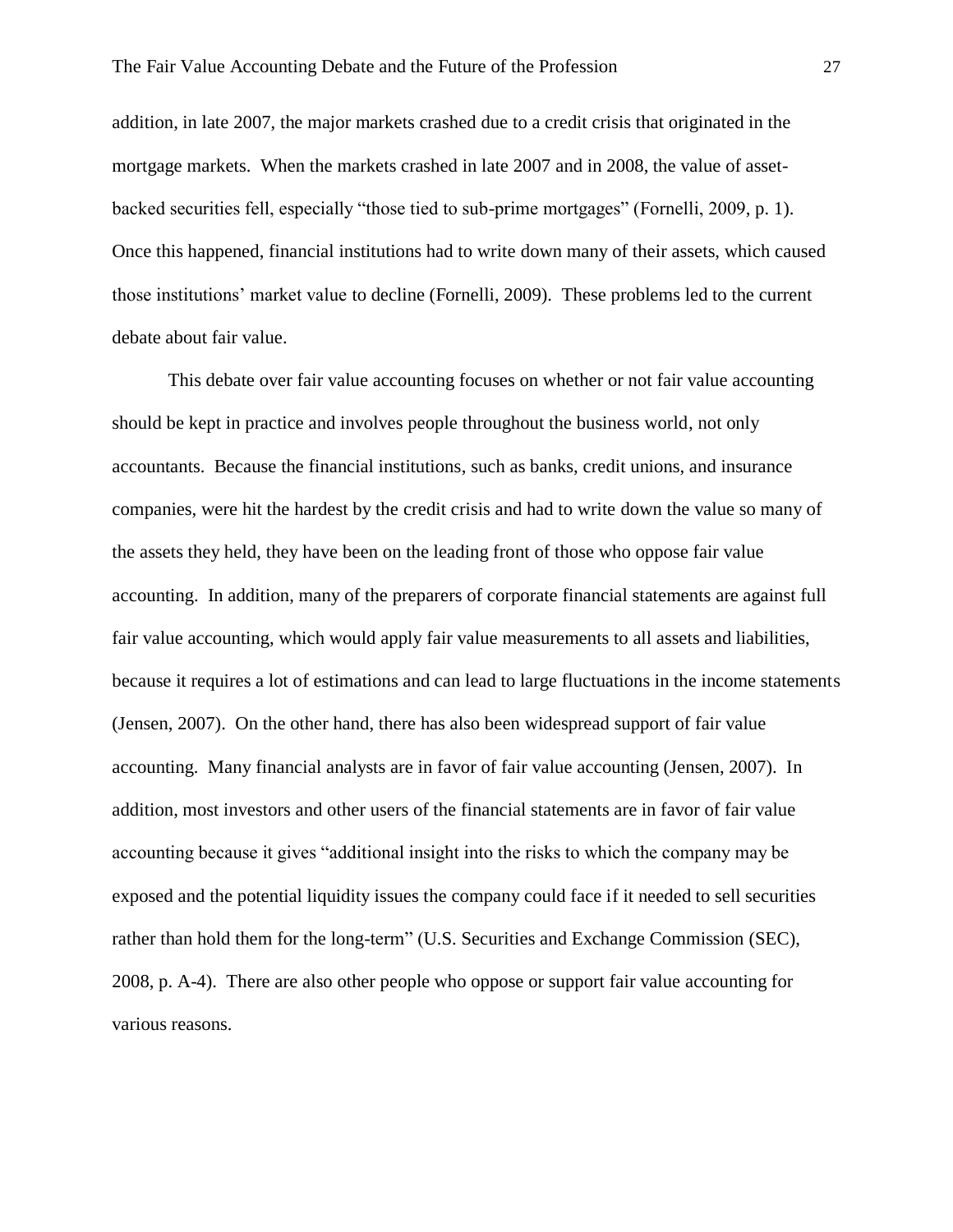Those who oppose fair value accounting have many arguments against fair value accounting that cite the weaknesses revealed during the credit crisis, especially the weaknesses related to the Level 3 inputs in the fair value hierarchy established in SFAS No.157. The credit crisis started in late 2007. It intensified during the winter of 2008-2009 and caused many markets to crash, resulting in major problems for many companies. This crash caused the markets to become illiquid. As mentioned previously, fair value in illiquid markets must be measured using Level 3. As a result of the credit crisis and the illiquidity of markets, financial institutions had to write down a total of over \$350 billion of assets (Moyer, 2008). These write downs resulted in many of these institutions showing losses on their financial statements and led to a push for the suspension or end to fair value accounting.

| <b>Opposing Arguments</b><br><b>Pro-cyclicality</b> |                                  | <b>Supporting Arguments</b><br>Limitations of historical |                                         |
|-----------------------------------------------------|----------------------------------|----------------------------------------------------------|-----------------------------------------|
|                                                     | <b>Recognition of unrealized</b> |                                                          | cost accounting                         |
|                                                     | gains and losses that may        |                                                          | Reduce the opportunities                |
|                                                     | eventually be reversed           |                                                          | for earnings management                 |
| ▶                                                   | <b>Information volatility</b>    |                                                          | $\triangleright$ Reflects how companies |
|                                                     | <b>Imprecision</b>               |                                                          | operate                                 |
|                                                     | <b>Expensive</b>                 |                                                          | Information accuracy                    |
|                                                     | <b>Related economic</b>          |                                                          | Relevancy                               |
|                                                     | hardships                        |                                                          |                                         |

#### **Arguments in Opposition to Fair Value Accounting under Statement of Financial**

#### **Accounting Standards No. 157**

There are six main points used by critics of fair value accounting to show how fair value accounting is not the best measurement to use for assets and liabilities. The first argument is that fair value is very pro-cyclical, which can lead to financing problems for companies. Fair value accounting also causes the recognition of unrealized gains and losses that may eventually be reversed. Another weakness of fair value accounting that opponents point out is that it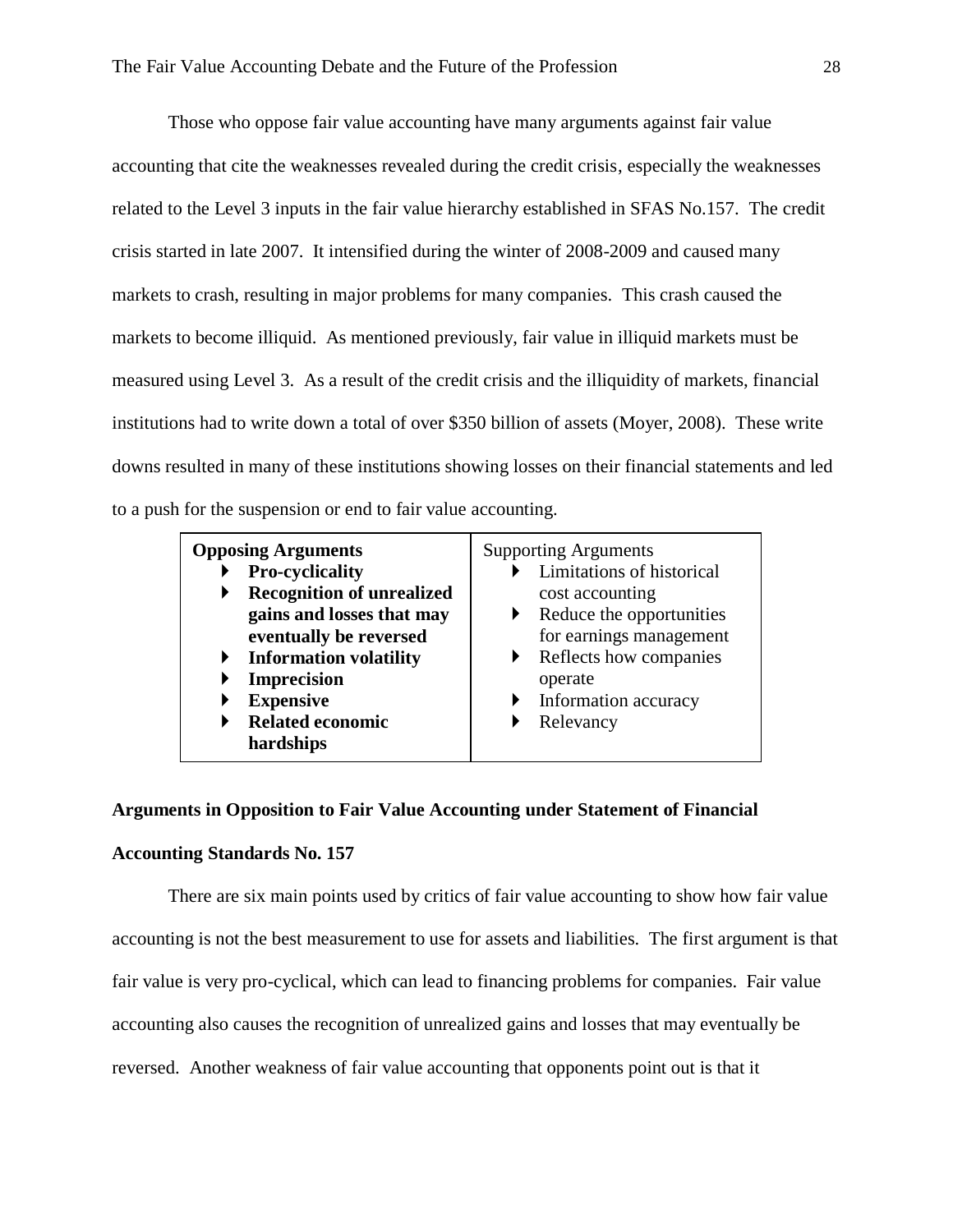introduces information volatility to the financial statements. They also argue that fair value accounting is often imprecise, which can make the information on the financial statement irrelevant and unreliable for investors. Another argument against fair value accounting is that it is very expensive because the fair values of assets and liabilities change frequently and must often be estimated by experts. In addition, opponents of fair value accounting believe that it was the cause of many of the economic hardships that have occurred in the past century.

**Pro-cyclicality.** One of the weaknesses of fair value accounting used as an argument against it is fair value accounting is pro-cyclical. Pro-cyclicality is the "amplification of otherwise normal cyclical business fluctuations, both in booms and in busts, creating preconditions for increasing instability and vulnerability of the financial system" (Lefebvre, Simonova, & Mihaela, 2009, p. 14). Fair value accounting leads to recognition of gains or losses that follow the cycles of the economy, which can lead to exaggerated cycles, and can "exacerbate cyclical movements in asset and liability values" (Lefebvre, Simonova, & Mihaela, 2009, p. 15). The following graph depicts the pro-cyclicality of fair value accounting. The blue line shows normal market fluctuations and the red line shows what can happen with fair value accounting.





Time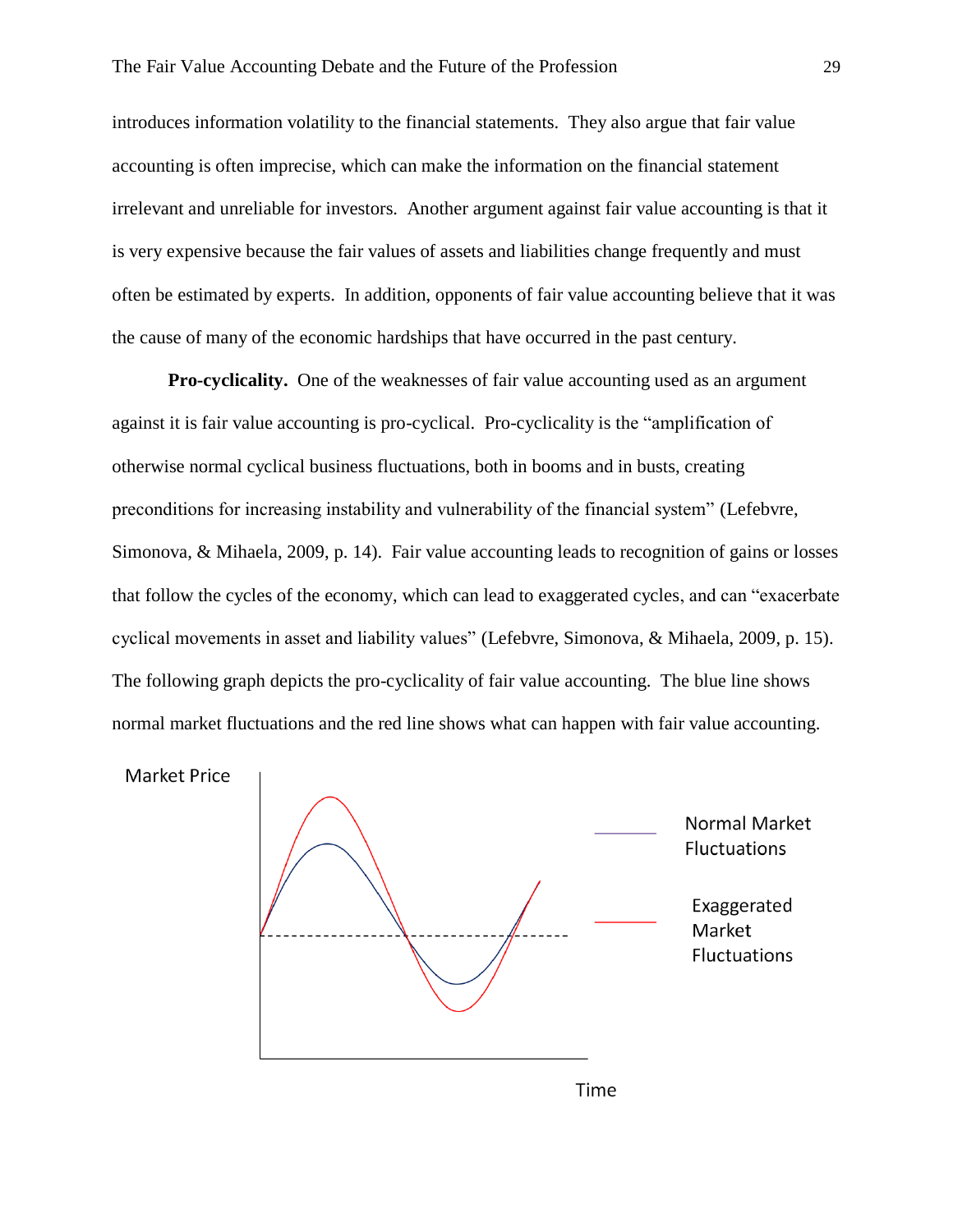In boom periods, fair value for assets increase, allowing companies to write-up the value of those assets and overstate profits through recognizing gains on those assets in earnings. These increases in profits and the value of assets allow financial institutions to increase their leverage, which is how much borrowed money a company is utilizing, because the amount a company can borrow is often tied to the value of the company's assets (WebFinance, Inc, 2010). The problem with increasing leverage is the risk that the company may not be able to make payments on their debt. In addition to increased leverage, the increases in profits and in the values of the assets held by a company limit the incentives for the company to create reserves that can be used during times of crisis.

On the other hand, during bust periods, fair value accounting causes companies to write down assets to new lower market values. This can put downward pressure on pricing in the already weakened markets, leading to even further declines in market prices. This happens because financial institutions may try to counteract the write downs of their assets by selling securities in the illiquid markets, even though, originally, the securities were going to be held to maturity. Held to maturity means that the company plans to keep the securities until the date the security is to be repaid by the issuing company. The sale of these securities will result in a lower exit price than if the companies could have held onto the securities as planned. These forced sales then become the observable inputs used by other companies to value their assets at fair value. By using the information from the forced sales, the other companies will have to reduce the value of their own assets more than they would have had to otherwise, in order to reflect the lower exit price that would be received in the current market. In addition, the non-distressed companies that want to sell securities in that market may wait until the market price can recover from the lowered price due to the forced sales before they actually sell their securities. This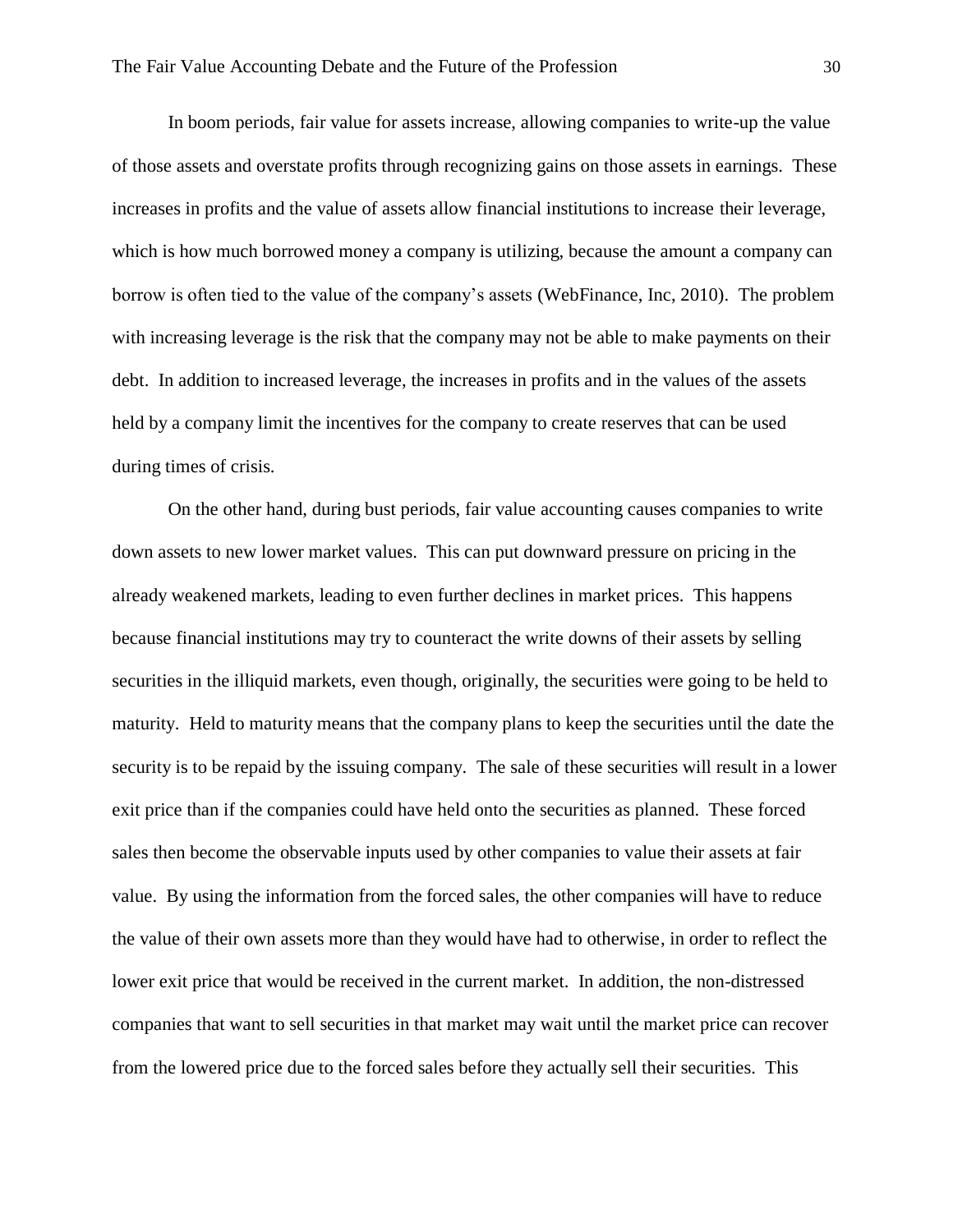delay can prevent the market price from returning to the value that truly reflects the future earning power of the securities, which in turn extends the length of time that the market is illiquid and depressed (Lefebvre, Simonova, & Mihaela, 2009). Forced sales can also render asset price dependent on market liquidity rather than on future earning power of the asset (Laux, & Leuz, 2009). This is because if a company has no choice but to sell an asset, the asset's market price will be even lower if the market is illiquid or has lower than normal liquidity. A less liquid or illiquid market makes it more time consuming and costly to sell an asset at a price that reflects the asset's earning power and causes companies to accept a price for the sale that is more reflective of the market conditions than of the characteristics of the assets itself.

*Counterarguments to the pro-cyclicality arguments.* There are counterarguments to the argument that fair value accounting is pro-cyclical and therefore not a good accounting measurement to use under US GAAP. While supporters recognize that it is pro-cyclical, they argue that this is not necessarily a bad thing. Measuring assets and liabilities at fair value may be beneficial during bust periods. This is because fair value measurements may reveal "early warning signals for an impending crisis," which can be used to try to "reduce the severity of a crisis and the intensity of price decline" (Lefebvre, Simonova, & Mihaela, 2009, p. 14). This is a fact that the argument about the pro-cyclicality of fair value accounting tends to ignore. In addition, while the pro-cyclicality can create some volatility in the markets, "volatility on balance sheets is primarily caused by the risk management framework and investment decision protocols employed by asset holders rather than the fair value accounting framework itself" (Lefebvre, Simonova, & Mihaela, 2009, p. 15). The pro-cyclicality exists but may not be as much of a big deal as the people who oppose fair value accounting make it out to be.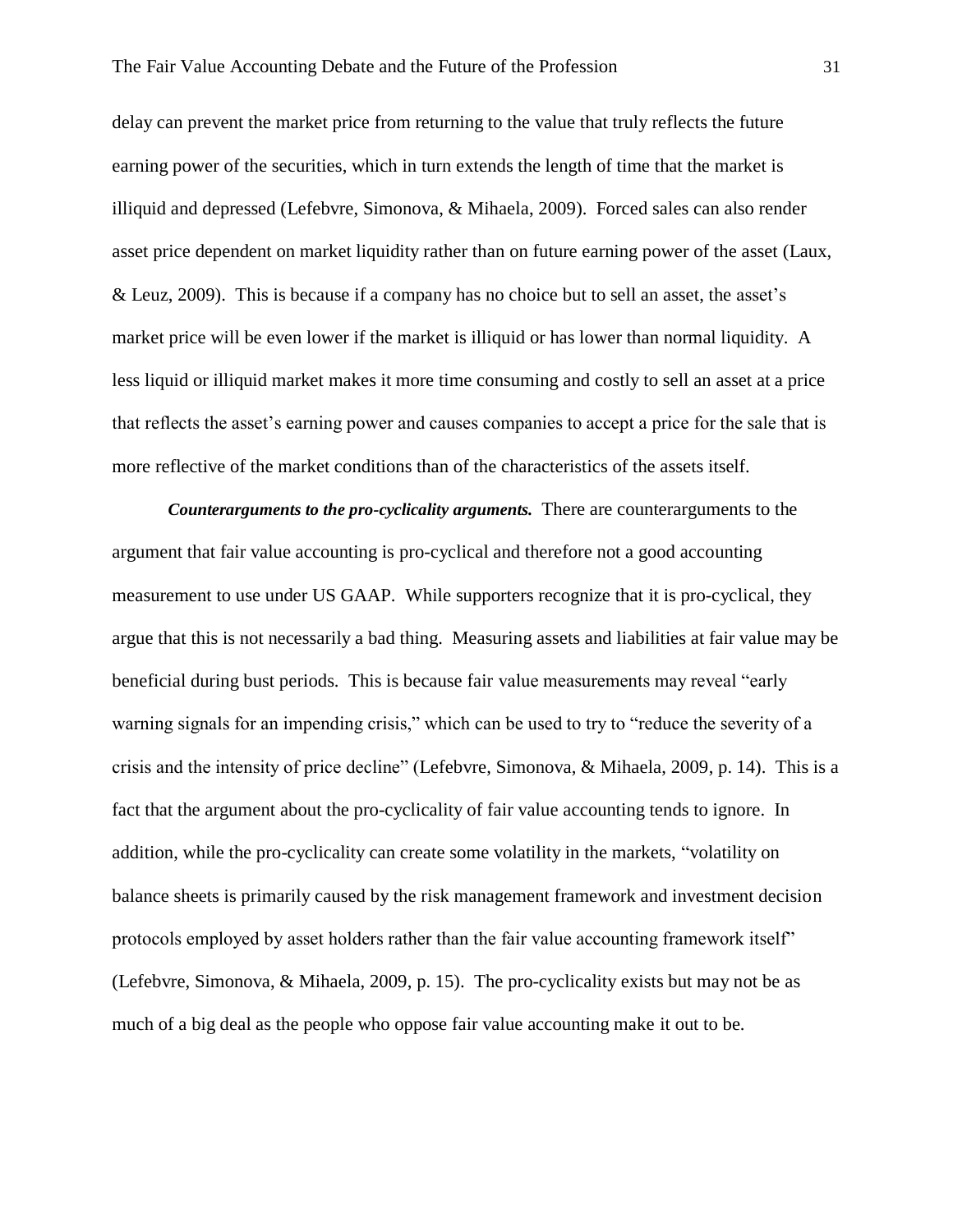**Recognition of unrealized gains and losses that may eventually be reversed.** Another argument used against fair value accounting that relates to its pro-cyclicality is the recognition of unrealized gains and losses that often will be reverse in the future. The economy is cyclical and leads to many ups and downs in the prices of assets and liabilities in the market. As a result, assets and liabilities that are held over many cycles in the markets will have fair values that increase and decrease with the market fluctuations (Jensen, 2007). A company will have to write down the values of assets and report losses in income statement as the market experiences a downward trend and the fair value of the company's assets decrease. These reported losses can be misleading because the losses may be only temporary. The losses will be temporary if the company does not plan to dispose or sell of the asset immediately. If the company holds on to the asset for longer than the trough in the market lasts, the fair value of the asset is likely to rebound and lead to the company writing the fair value of the asset back up, as the market returns to normal. This write down and subsequent write up is costly, time consuming, can be confusing for users of the financial statements, and pointless to the extent that it reverses within just a few months or years. Unrealized gains that are recorded as the market improves can also be misleading because the market is going to eventually return to normal, which will cancel out the recorded gains, if the company holds on to the assets until the market returns to normal (Ryan, 2008).

In addition, these gains generate passive income, which is not the type of income investors want to see being generated by a company. Passive income is generated by changes in the environment and markets the company operates in and the resulting increases in the value of the company's investments. The income generated by market changes is not controlled by management and cannot be easily reproduced. Investors prefer to see the generation of active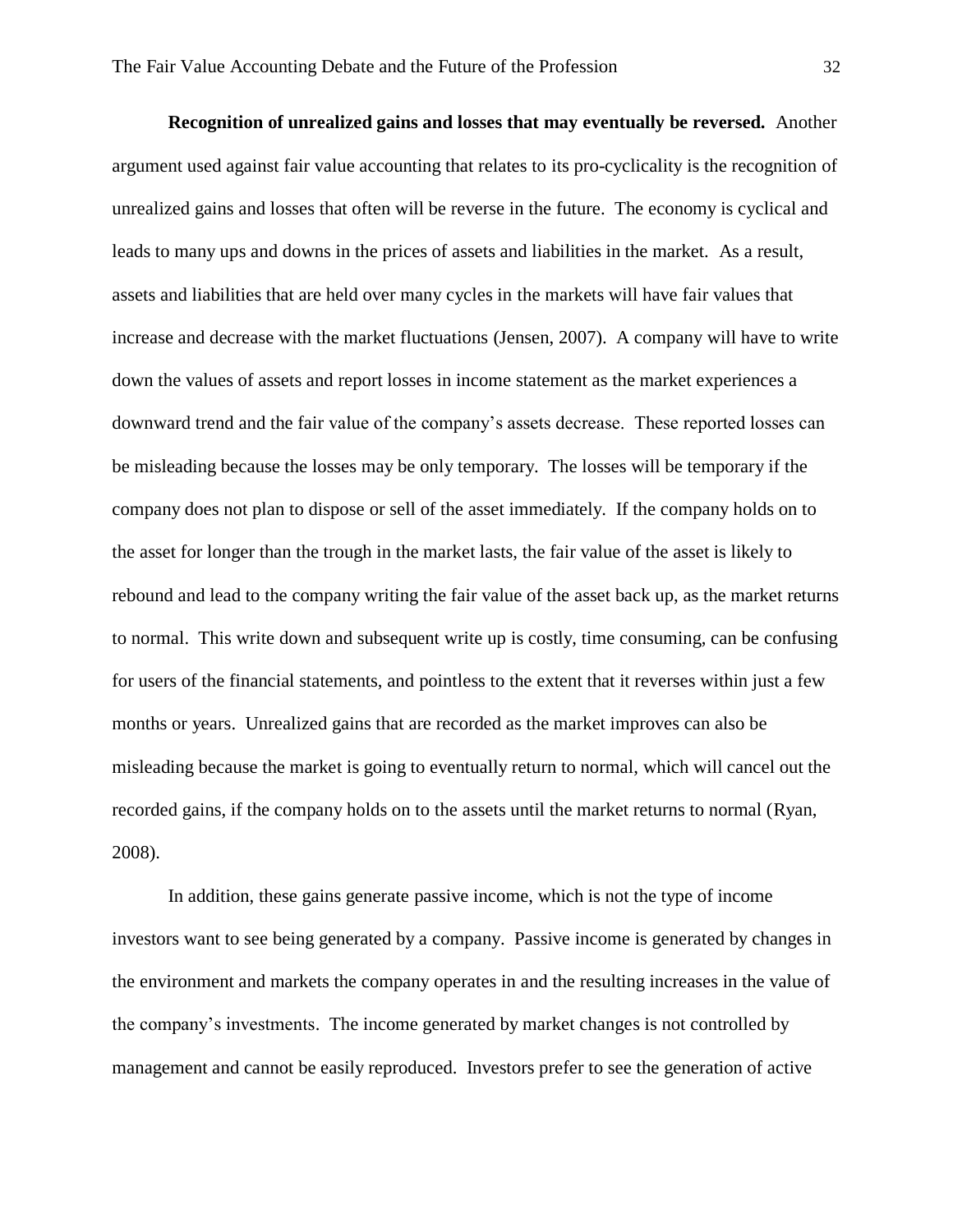income, which is created through management's efforts. Critics of fair value accounting claim that the passive income included with the active income that is actually generated by a company on the financial statements can be misleading for investors, especially those who may not realize that some of the company's income is the result of market changes that cannot be controlled by the company (Mulford, 2007). The unrealized gains or losses may overwhelm the actual realized gains or losses on the periodic income statements, which is cause the income statements to be misleading (Jensen, 2007).

In addition to normal market fluctuations, there is a situation that will cause unrealized gains and losses to reverse if the company holds onto the assets or liabilities. It occurs when the prices in the market represent bubble prices. Bubble prices are prices that have been "inflated by market optimism and excess liquidity" or "depressed by market pessimism and illiquidity" and do not reflect the fundamental values of the assets or liabilities (Ryan, 2008, p. 11). This means that market prices are not representative of the actual value of the asset or liability because investors believe the market is better or worse than it actually is, causing the market to fluctuate further, or the market is either so liquid that the market prices are higher than they would be if the market was at normal liquidity or is illiquid. Bubble prices can be caused by investor irrationality and market imperfection, as well as rational short-term investor decisions in sensitive markets. In SFAS No.157, FASB decided that the possible existence of bubble prices should not affect how fair value measurements are taken because it is hard to know when they actually exist. This means that bubble prices can affect the fair values of assets or liabilities and result in unrealized gains and losses being recorded that may be reversed going forward because no adjustment or consideration is made for the effect of these unsupported prices (Ryan, 2008).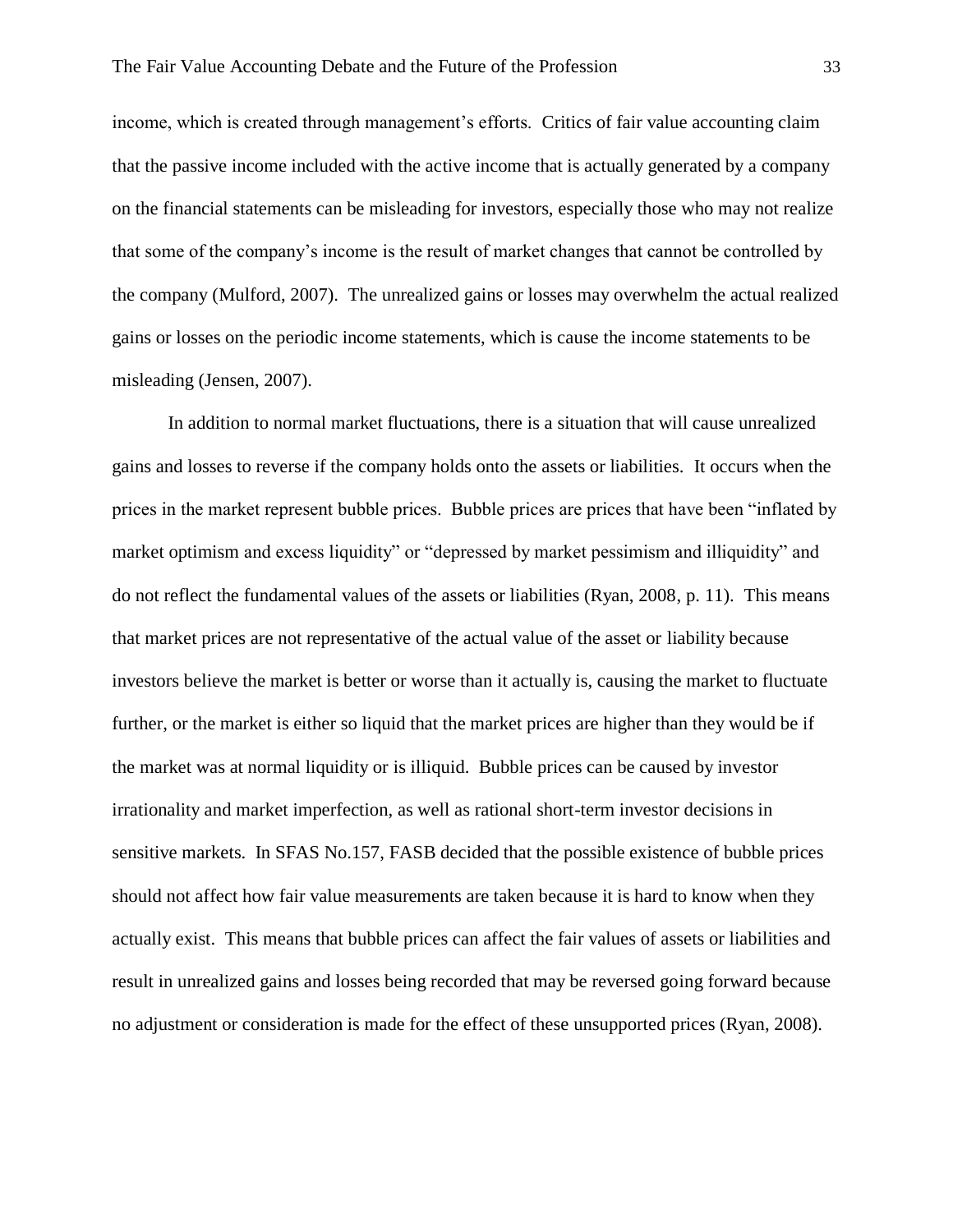**Information volatility.** Another criticism of fair value accounting is that it may introduce increased volatility of information into the financial statements. Research conducted by the International Accounting Standards Board (IASB) in 2004 identified three potential sources of information volatility that could be introduced by fair value accounting. The first potential source of volatility is changes in the underlying economic conditions and markets, which are reflected in the changes of the fair value itself. The volatility in the financial statement information caused by fair value can make the information less relevant and less reliable for investors. Information volatility is most observable when the economic conditions change very rapidly as they did in 2008, when many markets become illiquid. Another potential source of unpredictability is estimation error volatility. This could happen because fair value is an estimate based on a hypothetical transaction and the estimation model specifications and assumptions may incorrectly reflect reality. Fair value measurements based on Level 1 and Level 2 inputs show the most volatility when the economic conditions change rapidly because they are based on actual market inputs, whereas fair value measurements based on Level 3 inputs are most likely to have volatility related to estimation error (Ryan, 2008). The third possible source of information volatility is caused by the mixed-model volatility from requiring or allowing some assets and liabilities to be valued at fair value while others are valued at historical cost or based on other measurements (Barth, 2004).

**Imprecision.** The large amount of imprecision of the estimates in fair value accounting, especially compared to historical cost, is another weakness opponents of fair value point out in their arguments. As discussed earlier, when markets become illiquid, SFAS No. 157 states that Level 3 inputs should be used to measure fair value. These inputs are assumptions and estimates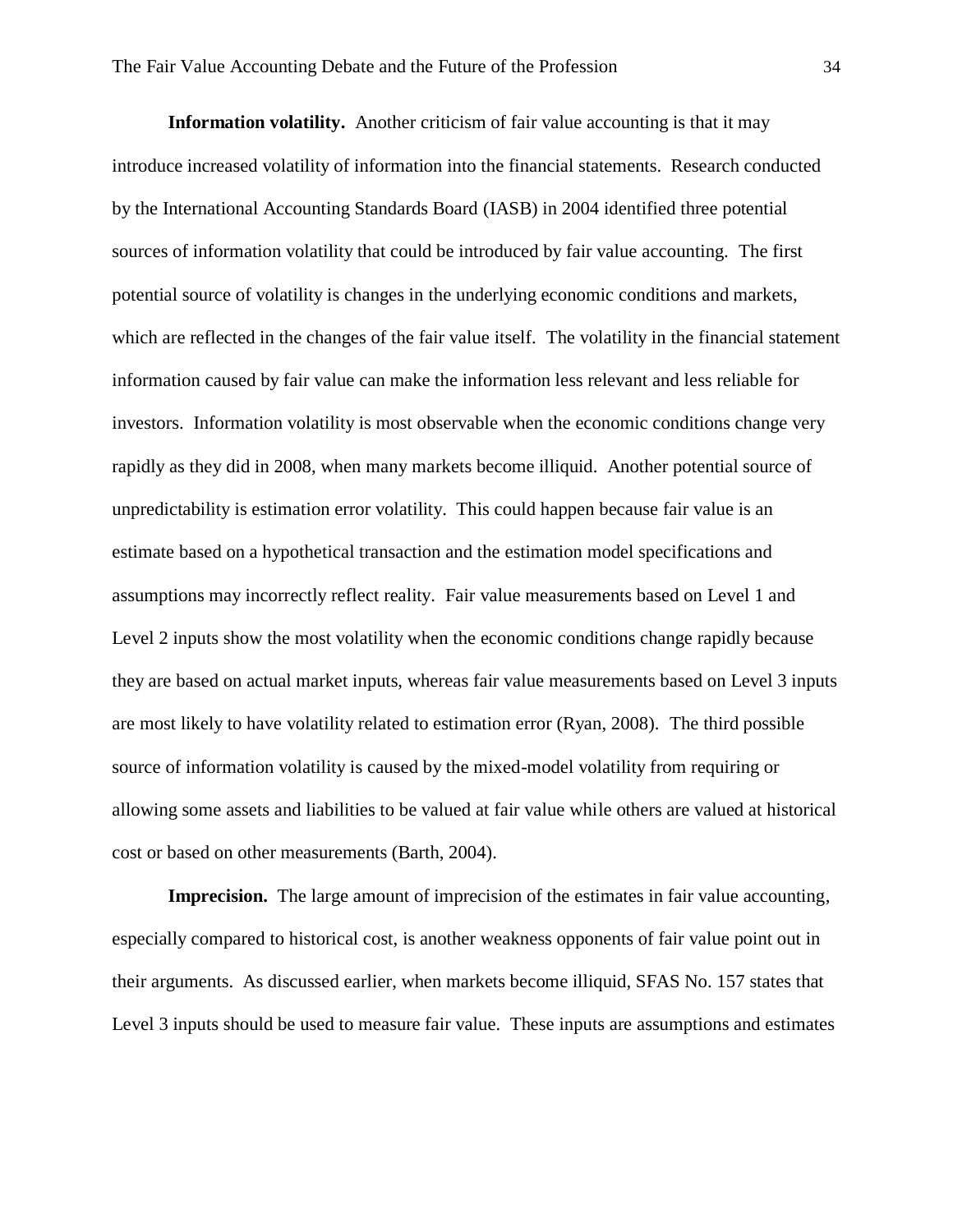made by the company that may not be very precise. Level 2 inputs also are not always very precise because prices and information for similar items rather than identical items must be used.

The imprecision of fair value accounting can lead to serious indirect costs for the companies. These indirect costs can come in the form of investors devaluing companies. Investors are likely to devalue companies when the information in the market lacks validity, causing the information provided in financial statements to not be very precise. In addition, imprecision can lead to investments in companies that result in investors' losses. A company may not have done anything to try to deceive the investors, but information available to the company when measuring fair value or the company's estimation of fair value may not have been very precise causing unexpected losses. This can make investors more wary of companies, especially the management, board of directors, and auditors. In addition, imprecise and therefore less reliable information that causes investors to lose money can lead to class action lawsuits, not only against the company, but also against the auditors and others involved in making the estimates for the measurement of fair value (Campbell, Owens-Jackson, & Robinson, 2008). Loss of investor trust and lawsuits can be very costly for companies and may cause funding problems for companies, even though they had no control over the quality of information in the market and the estimates used followed the recommendations of SFAS No. 157.

**Expensive.** Critics of fair value accounting also point out that because the fair value of assets and liabilities change almost daily, there is a high cost to ensuring that the fair value information included on the financial statements is as accurate as possible. Companies must continually figure out when they should use fair value and when to use historical cost, which level of inputs they should use for their assets and liabilities, which market is the primary market for each asset or liability to which fair value is applied, and what might change the fair value of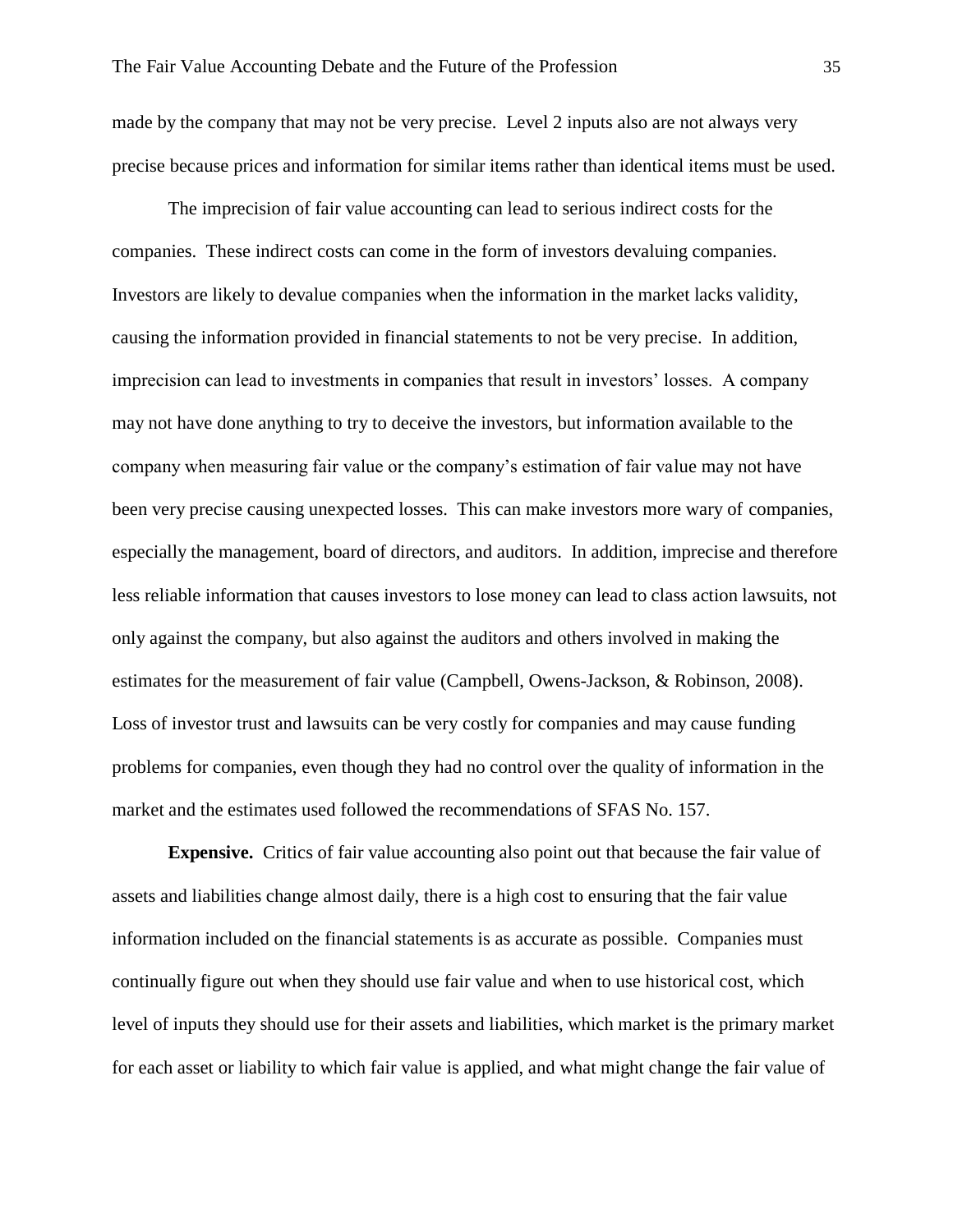the asset or liability. Because companies may not have the staff who is qualified to answer these questions, hiring consultants or additional accounting staff may be necessary for those companies.

In addition to the extra cost of the consultants and more accounting staff, companies will have to spend more on auditors' fees because companies must have external auditors provide assurance that the fair value estimates are valid. Verifying the estimates can consume a lot of the auditors' time because each level of inputs must be examined to make sure the inputs chosen and used are the ones that make sense. Level 1 and Level 2 inputs must be scrutinized to see if the market choice and the use of appraisers are valid and appropriate. Level 3 inputs will always have to be looked at in order for auditors to provide reasonable assurance that management has not manipulated the numbers and assumptions to have a more favorable outcome. Many auditors will not have enough knowledge about fair value to say if the fair value measurement is valid and will therefore have to bring in valuation experts and appraisers to determine the validity of the fair value measurements of the assets and liabilities. These expert opinions are not cheap and will have to be obtained for annual financial statements and possibly each time interim financial statements are released.

None of these expert opinions can eliminate the uncertainty around asset and liability valuations because experts often disagree about the best way to evaluate fair value. There are four fair value estimates that could be used depending on the purpose of the estimate: purchase value, selling value, auction value, and replacement value. To follow the valuation framework set by SFAS No. 157, the selling value would always have to be estimated but the other estimates may be needed if the asset must be replaced or is going to be auctioned off and must be valued based on that use (Campbell, Owens-Jackson, & Robinson, 2008). In addition, the use of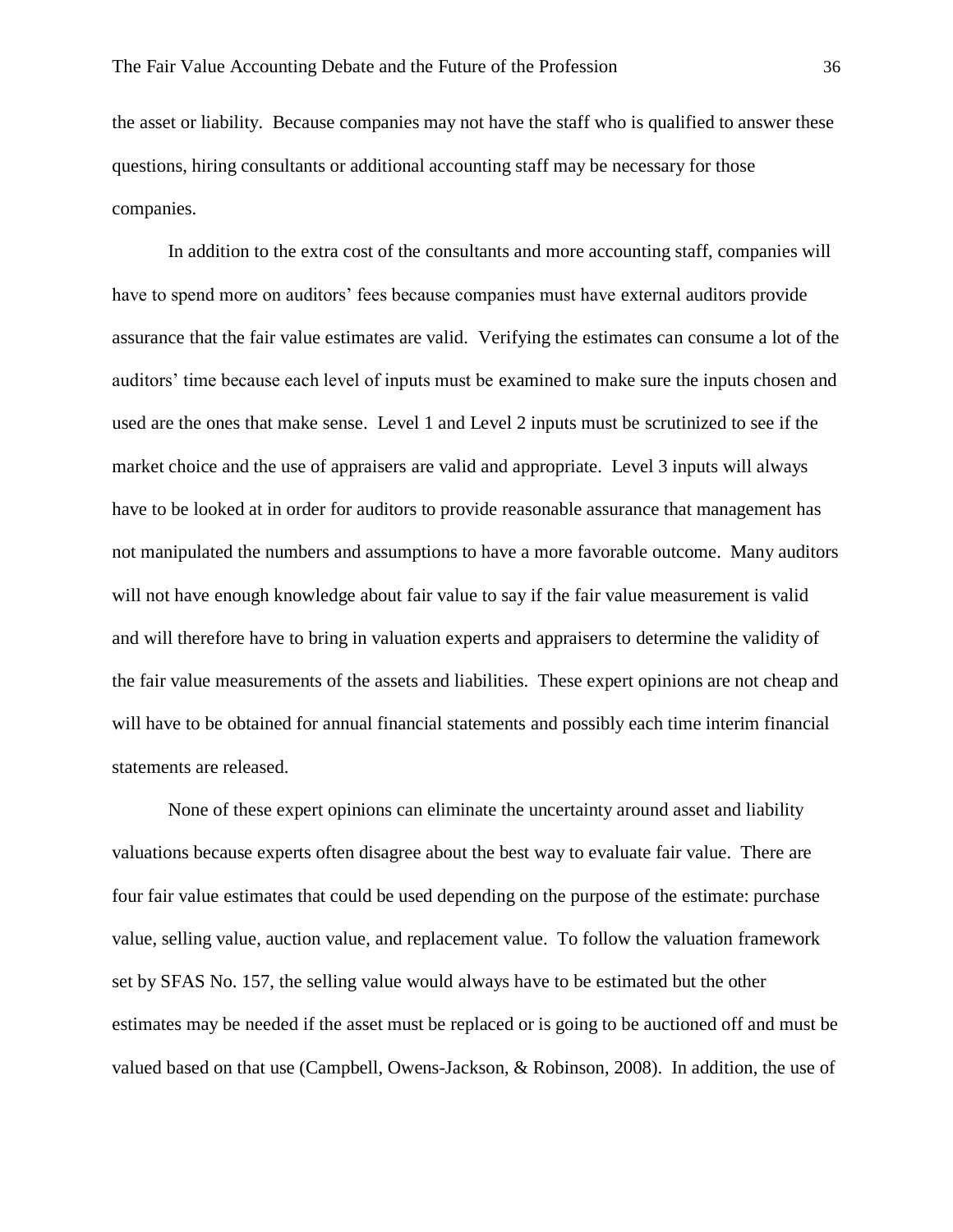appraisers will require more regulation in the appraisal industry, which could cost the companies having their assets and liabilities appraised, as well as for the taxpayers who will have to pay for the additional committees and regulatory boards to create and enforce the additional regulations. Overall, fair value accounting is a costly method to use for the companies that must use it.

**Related economic hardships.** Quite a few critics have blamed fair value for many of the economic hardships that this country has faced, including the credit crisis. Fair value was widely used in accounting before the Great Depression but was ended in 1938 by President Franklin D. Roosevelt (Cocheo, 2009). President Roosevelt ended the fair value accounting practices because they were believed to have contributed to the distress of the Great Depression as the soundness of the banking system looked worse than it really was due to fair value measurements. Because the banking system appeared so bad, fewer investments were made, which eventually led to the situation becoming as bad as it looked (Forbes, 2010).

In 1975, FASB started to slowly bring back fair value accounting by issuing SFAS No. 12: Accounting for Certain Marketable Securities (Center for Audit Quality [CAQ], 2009). In 1980s, the savings and loans industry experienced large failures. One of the primary causes of these failures is thought to have been fair value accounting practices.

In addition, fair value accounting was used in many of the accounting frauds that took place in the early 2000s, the main scam being Enron. The SEC and the Federal Reserve, among other regulatory agencies, are worried that fair value accounting could lead to more fraud being committed by companies. Management discretion is expanded by fair value accounting through the use of estimates, which can be manipulated by management to look better than reality (Campbell, Owens-Jackson, & Robinson, 2008).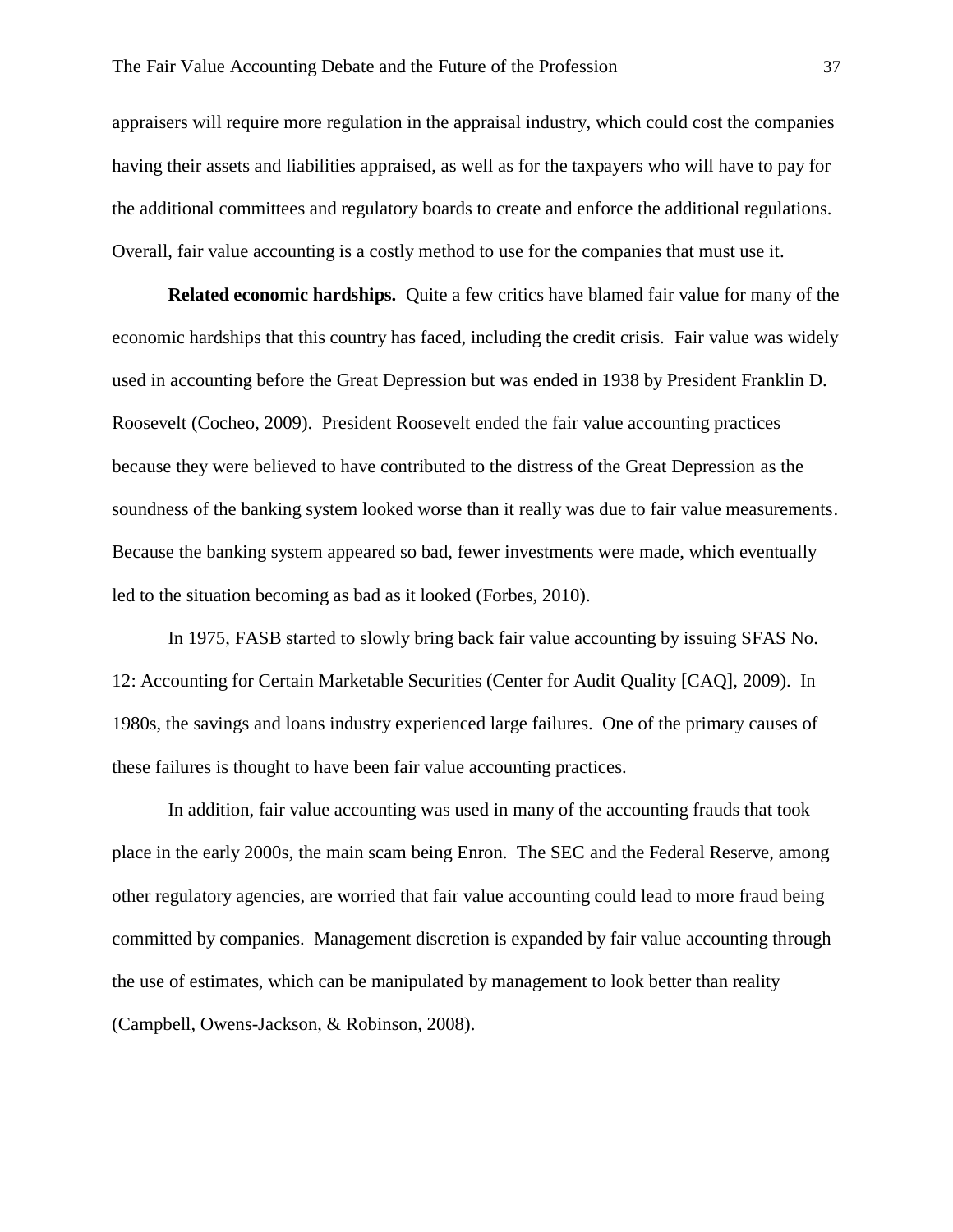Critics have blamed fair value accounting for being the cause of the most recent credit crisis. This led to Congress pressuring the FASB to release new guidelines for measuring fair value allowing greater exercise of judgment for preparers and auditors. In addition, Congress ordered the SEC to investigate the credit crisis and the role fair value accounting had played in it. The SEC concluded that fair value was not the cause of the credit crisis. Some still argue that fair value accounting had caused the credit crisis to be larger than it would have been otherwise, while others, such as Steve Forbes, still believe that fair value accounting was the cause of the crisis (Fornelli, 2009).

| <b>Opposing Arguments</b><br>Pro-cyclicality<br>Recognition of unrealized<br>gains and losses that may<br>eventually be reversed<br>Information volatility<br>Imprecision<br>Expensive<br>Related economic | <b>Supporting Arguments</b><br><b>Limitations of historical</b><br>cost accounting<br><b>Reduce the opportunities</b><br>for earnings management<br><b>Reflects how companies</b><br>operate<br><b>Information accuracy</b> |
|------------------------------------------------------------------------------------------------------------------------------------------------------------------------------------------------------------|-----------------------------------------------------------------------------------------------------------------------------------------------------------------------------------------------------------------------------|
| hardships                                                                                                                                                                                                  | <b>Relevancy</b>                                                                                                                                                                                                            |

# **Arguments in Support of Fair Value Accounting under Statement of Financial Accounting Standards No. 157**

Opponents make valid arguments that highlight the weaknesses of fair value accounting, but its proponents also make good arguments that show why it is beneficial and needed. Proponents have five main arguments, which are interrelated to an extent by the fact that fair value helps the investors and other users of financial statements understand what companies are doing with their assets and liabilities and what that means for them. The first is the limitations of historical cost accounting, which is the main alternative to fair value accounting. Secondly, supporters point out that fair value accounting practices can reduce the opportunities for earnings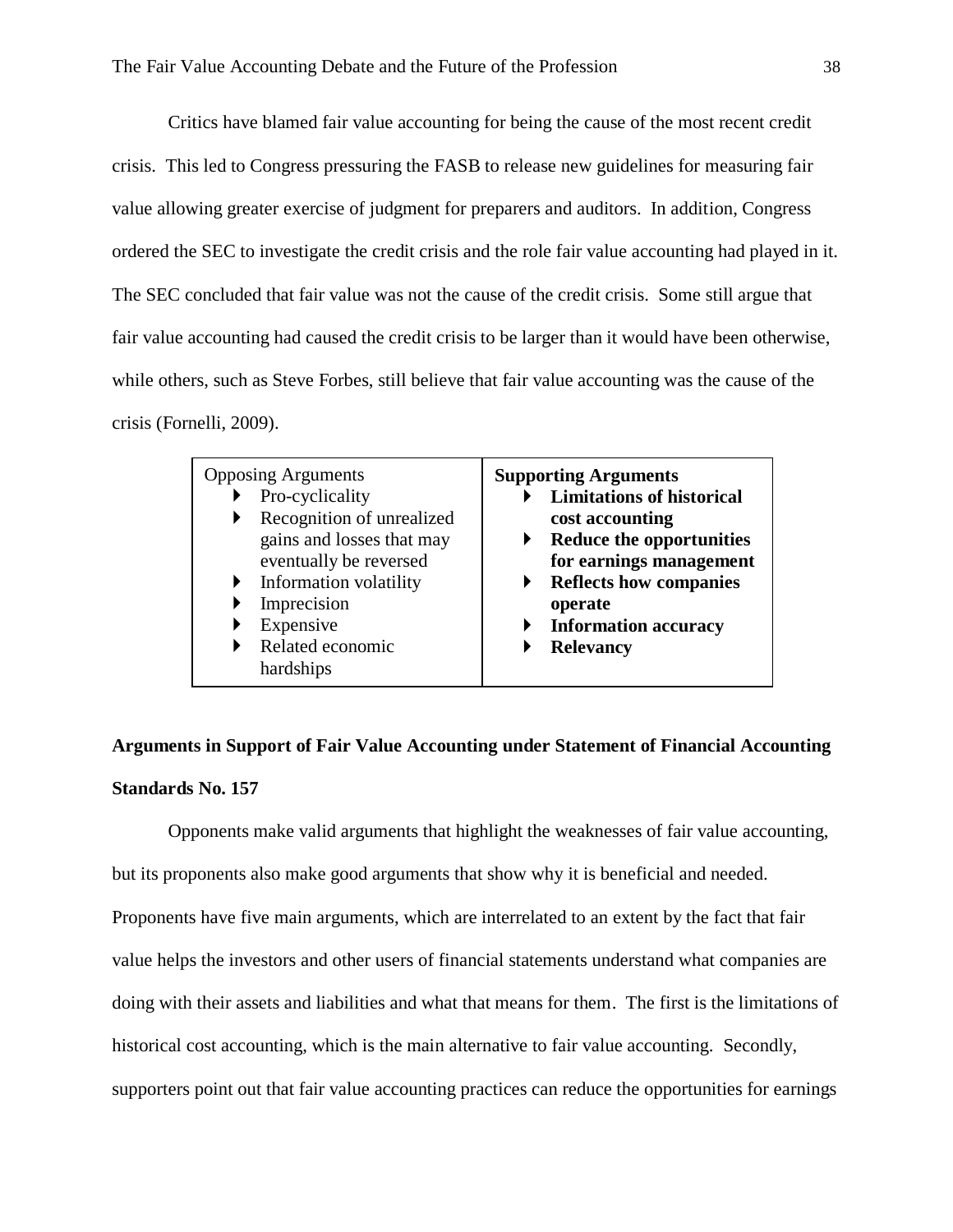management and can lead to less risky investments being made. In addition, they point out that fair value accounting reflects how companies operate. Another benefit is the accuracy of the information that is provided to investors. The final main argument in support of fair value accounting is it gives the financial statement users better insight into the current economic condition of the company, making the information provided by the statements more relevant to the users.

**Limitations of historical cost accounting.** One of the main arguments in support of fair value accounting is that the primary alternative to it, historical cost accounting, has too many limitations. As discussed above, historical cost accounting records an asset on the financial statements at the cost of the asset less any adjustments that are necessary, such as depreciation. While there are benefits to using historical cost, such as its simplicity and low administrative costs, it has many limitations.

One of the biggest issues supporters of fair value have with historical cost is that "it does not reflect the true economic value of financial instruments" and it is adjusted to reflect the true economic value in just a few situations that do not occur very often, such as when the value of the asset or liability has been permanently altered and the company can prove it (Lefebvre, Simonova, & Mihaela, 2009, p. 17). In addition, historical cost is not sensitive to changes in inflation and the purchasing power of currency. This can lead to companies overstating earnings when prices are rising and understating how much capital assets are able to maintain their value. While opponents of fair value point out that fair value measurements are based on a significant number of estimates, which can cause quite a few problems, the same can be said for the historical cost method. Historical cost uses a relatively large number of subjective estimates, such as economic life of the asset, allocations of joint and indirect costs, reserves for bad debt,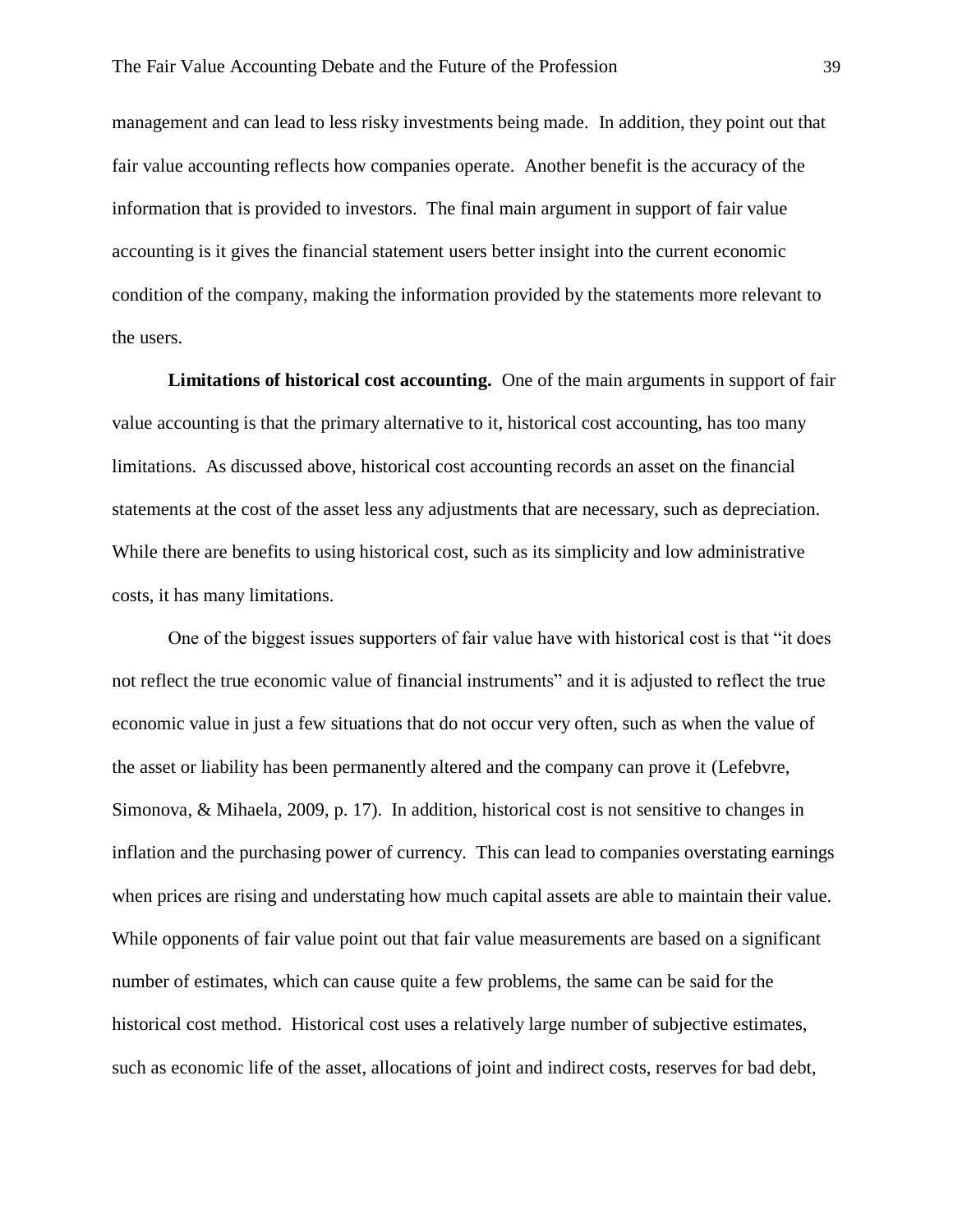and warranty liabilities, among others (Jensen, 2007). Historical cost accounting assumes that companies are going concerns, which can cause problems for companies that fall in the grey area between being a going concern and needing to liquidate. While it is generally a benefit that historical cost accounting is simple, there are many transactions that are very complex for which the historical cost method is too simplistic. An example of a complex transaction that historical cost is too simplistic to deal with is an interest rate swap in which the cost of the swap is zero but the swap creates an obligation for the company to pay large amounts of money (Campbell, Owens-Jackson, & Robinson, 2008).

In the past few decades, there has been a shift in the U.S. economy away from manufacturing towards more idea-based businesses. This has caused many of the real assets on many companies' books today to be "soft" assets. Soft assets are assets such as concepts and ideas that cannot be seen and touched, rather than physical assets that are more commonly used in manufacturing companies. These soft assets require the use of measurement techniques that are beyond the scope of historical cost accounting because soft assets are often intangible and do not have a cost when obtained. Historical cost is not as well suited to a knowledge-based economy as fair value accounting is. In addition, historical cost accounting shows book values on the financial statements that are not very relevant for investors and other users of the financial statements. This irrelevance is because there is usually a large difference between the market value of a company, such as the New York Stock Exchange numbers, and the amount of net assets on the financial statements. The market value of a company can be five times higher than the book value of the assets on the financial statements or higher. In addition, companies can manage income through selective realization of cumulative unrealized gains and losses on assets and liabilities (Ryan, 2008). With such a big difference in the values of a company, the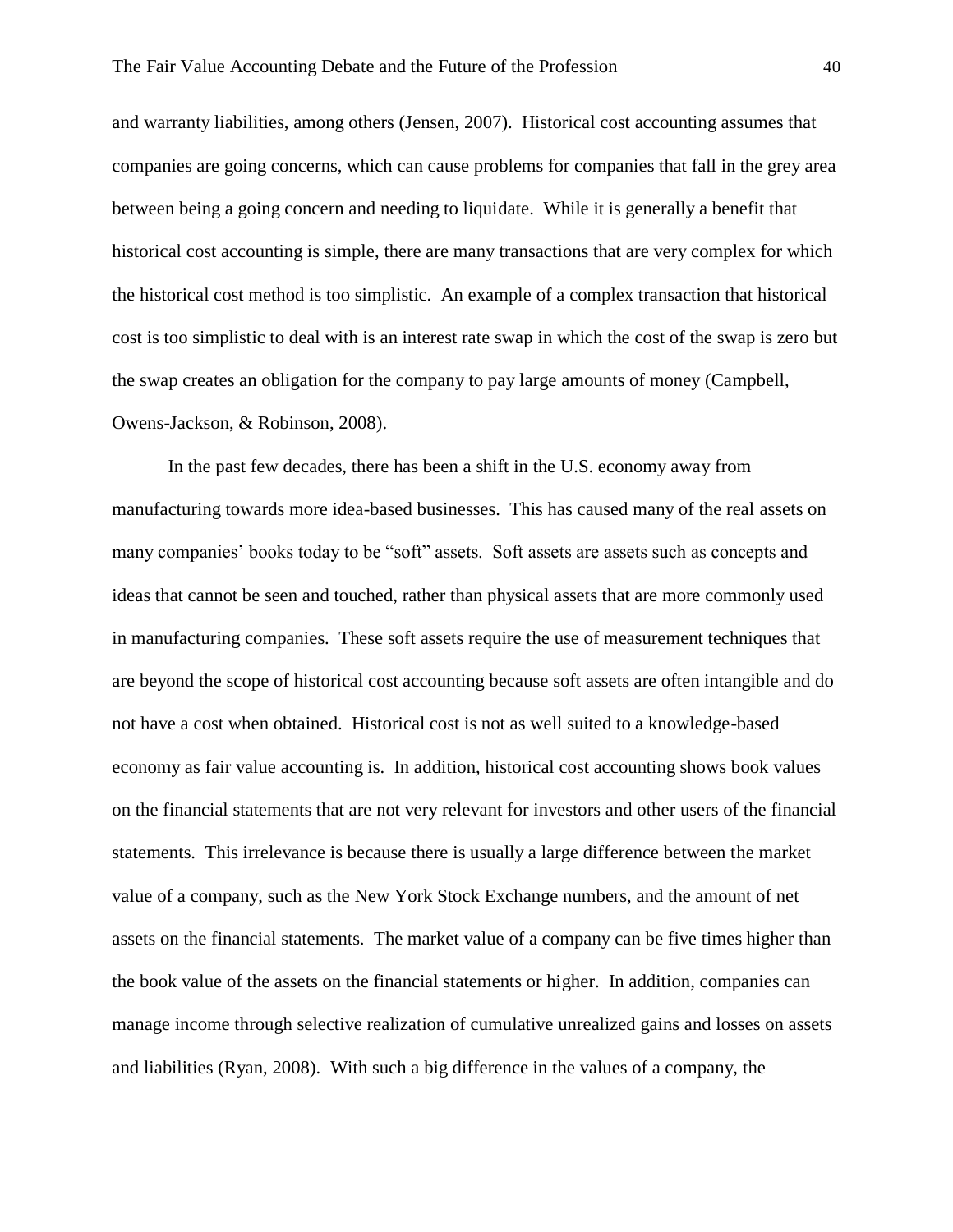information in the financial statements is often irrelevant (Campbell, Owens-Jackson,  $\&$ Robinson, 2008). While both fair value and historical cost accounting have strengths and weaknesses, supporters of fair value accounting argue that historical cost accounting has too many weaknesses to continue to be the appropriate option to use on financial statements, especially because the situations that show weaknesses of historical cost accounting are where the strengths of fair value accounting are the greatest.

**Reduce the opportunities for earnings management.** Supporters of fair value accounting argue that it can reduce the opportunity for earnings management and may lead to companies making less risky investments. As mentioned in the previous paragraph, companies can manage net income by choosing to realize gains or losses in the current period that were unrealized in previous periods by selling assets or transferring liabilities when it is known that sale will result in a gain or a loss. If a gain results, it makes net income higher if the company was unable to generate the profits expected by financial analysts. If a loss results from the transaction, it can reduce net income if the company does not want investors to expect such high returns in the future. This can be beneficial to the company, but can also hide the economic realities of the company's operations from investors and users of the financial statements.

Fair value limits companies' ability to do manage net income because gains and losses on assets and liabilities must be reported in the period in which they occur, instead of when the company chooses to realize them through completing a transaction (Ryan, 2008). This helps prevent investors from being misled by financial statements that make it appear as if the company is in good financial health when, in reality, the company is suffering from financial problems. Some people argue that while SFAS No. 157 limits the subjectivity involved in the measurement of assets and liabilities, it is still not enough to stop unscrupulous managers from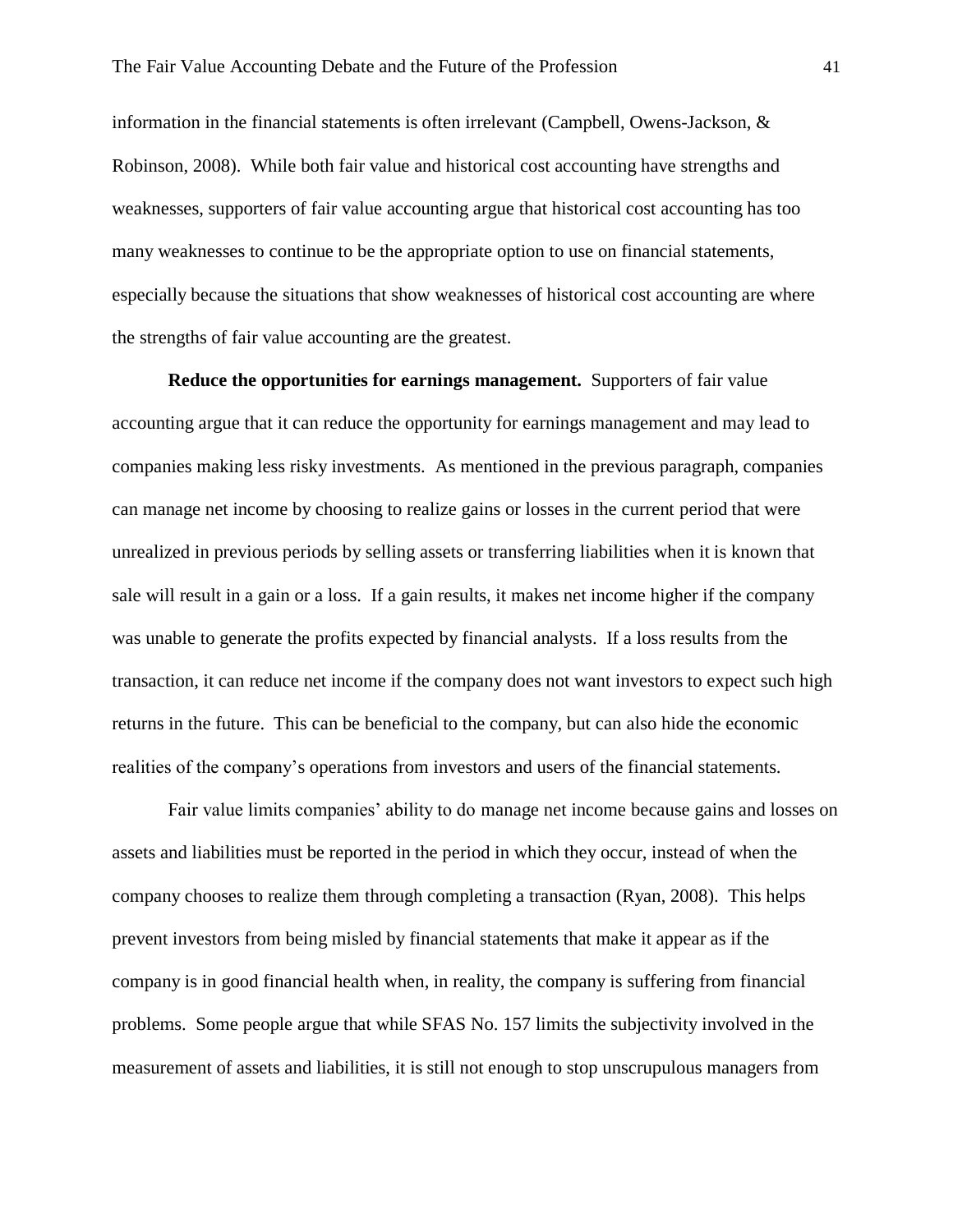playing financial numbers games (Mulford, 2007). This is something that FASB is continuing to work on limiting as much as possible.

Another benefit of fair value accounting and the recognition of gains and losses in the period they occur is that it may lead to companies choosing to make less risky investments because they know that they must mark the values of their assets to the market values (Moyer, 2008). This means that if high risk investments are chosen by a company, there is more risk for large losses if the investment does not work out, which will have to be recognized on the company's financial statements. Recognizing these large losses will allow the investors to fully understand the risk of investing in that company. If investors are afraid they will suffer large losses on their investment in a company, they will not be as likely to invest in the company. If companies are afraid of losing investors, the companies will choose to make less risky investments, which may lead to less companies suffering from large losses if an investment market collapses like in the recent credit crisis.

**Reflect how companies operate.** Another argument used by proponents of fair value accounting is that it reflects how companies, especially financial institutions, operate. Financial institutions often operate by making investments in markets and rely on the market changes to generate value for the company. Using fair value accounting can show on the financial statements how the investments are working for the company and what the economic situation of the company is (Nally, 2010). In addition, companies focus on how much value can be generated by their assets and liabilities. Fair value allows the users of the financial statements to focus on measuring value and value creation. Therefore, fair value accounting reflects on the financial statements the information used by the companies to make operating decisions.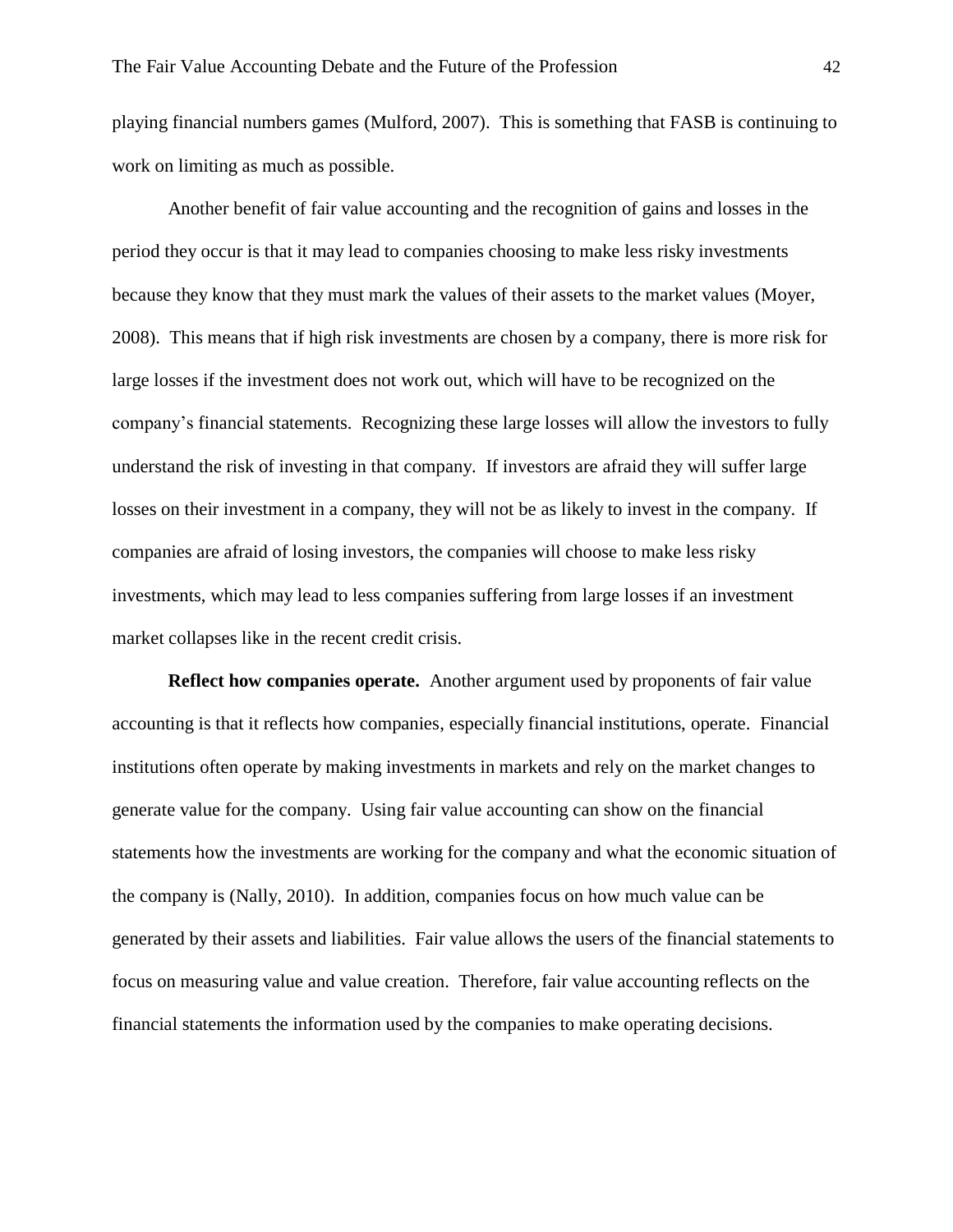**Information accuracy.** The accuracy of the information provided in financial statements when using fair value accounting and the transparency it provides is another benefit proponents point out in their arguments. While there are problems with the measurement of fair value, especially when using Level 3 inputs, overall, the measurement of fair value provides information about the value of assets and liabilities and accurately reflects the market and economic conditions. Only a small proportion of U.S. companies' assets and liabilities are measured using Level 3 inputs (Campbell, Owens-Jackson, & Robinson, 2008).

The use of fair value provides additional transparency in the financial statements by showing accurate up-to-date measurements of the exit market values of the assets and liabilities. While opponents of fair value accounting argue that it is too imprecise and can result in measurement errors, especially when the markets are illiquid, a suspension or elimination of fair value will reduce transparency and cause even more inconsistencies and problems for users of the financial statements, especially in illiquid markets (Center for Audit Quality [CAQ], 2009). In addition, the companies can use disclosures in the notes of the financial statements to explain the judgments that were made that influenced the measurements of the value of the assets and liabilities (Center for Audit Quality [CAQ], 2009). Many disclosures are already required that do this, as mentioned above. These disclosures can assist investors and other users in understanding what inputs were taken into account in the measurements and how they may or may not have affected the values included in the financial statements.

**Relevancy.** The final main argument of proponents is that the use of fair value accounting allows for better insight into the economic reality of companies by reporting amounts that are more relevant, accurate, timely, and comparable than other alternatives. This is especially true now that SFAS No. 157 provides one consistent definition and framework for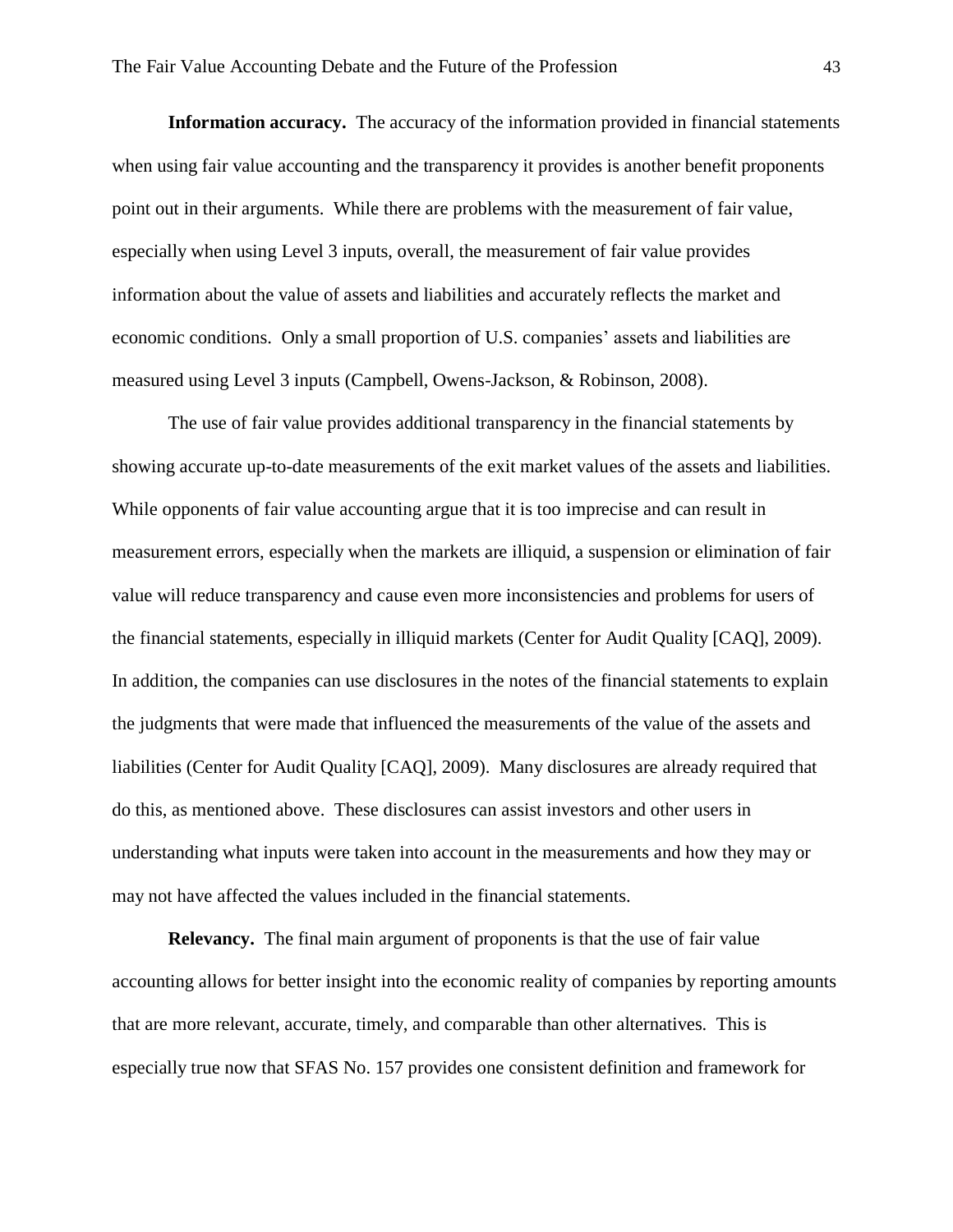measuring fair value. In order for fair value to be the appropriate choice for accounting measurement of certain assets and liabilities, it is important that it is relevant to what the investor community is looking for and adjusts over time to the changes in the investor community. Supporters say that FASB and fair value accounting are doing just that with the issuance of SFAS No. 157 and SFAS No. 159. The main purpose of financial reporting is "to portray the underlying economic position of the company and reflect the genuine economic fluctuation of the business cycle" (Lefebvre, Simonova, & Mihaela, 2009, p. 18). Fair value does this by reporting values that are updated on a regular and ongoing basis. Because the values of assets and liabilities are re-estimated at every reporting date, any valuation errors can and should be corrected at the next reporting date to continue to reflect the fluctuations in the business cycle. In addition, the gains and losses that must be recognized each reporting period indicate the economic events that investors may want additional disclosures about or that they might not have been aware of if other measurement alternatives were used. This adds to the transparency of the companies.

Each side of the fair value debate has very strong opinions about how the fair value issues should be dealt with. The arguments against fair value accounting focus on the weaknesses of fair value, such as its tendency to be pro-cyclical, its high cost and large amounts of imprecision, and the relationship between fair value and many times of economic hardship in this country. The arguments in favor of fair value accounting emphasize the serious limitations to historical cost accounting, fair value can reduce opportunities for managing earnings, and fair value best addresses the needs of investors and other financial statement users by providing transparency through relevant and reliable information.

**Debate over Fair Value Option of Statement of Financial Accounting Standards No. 159**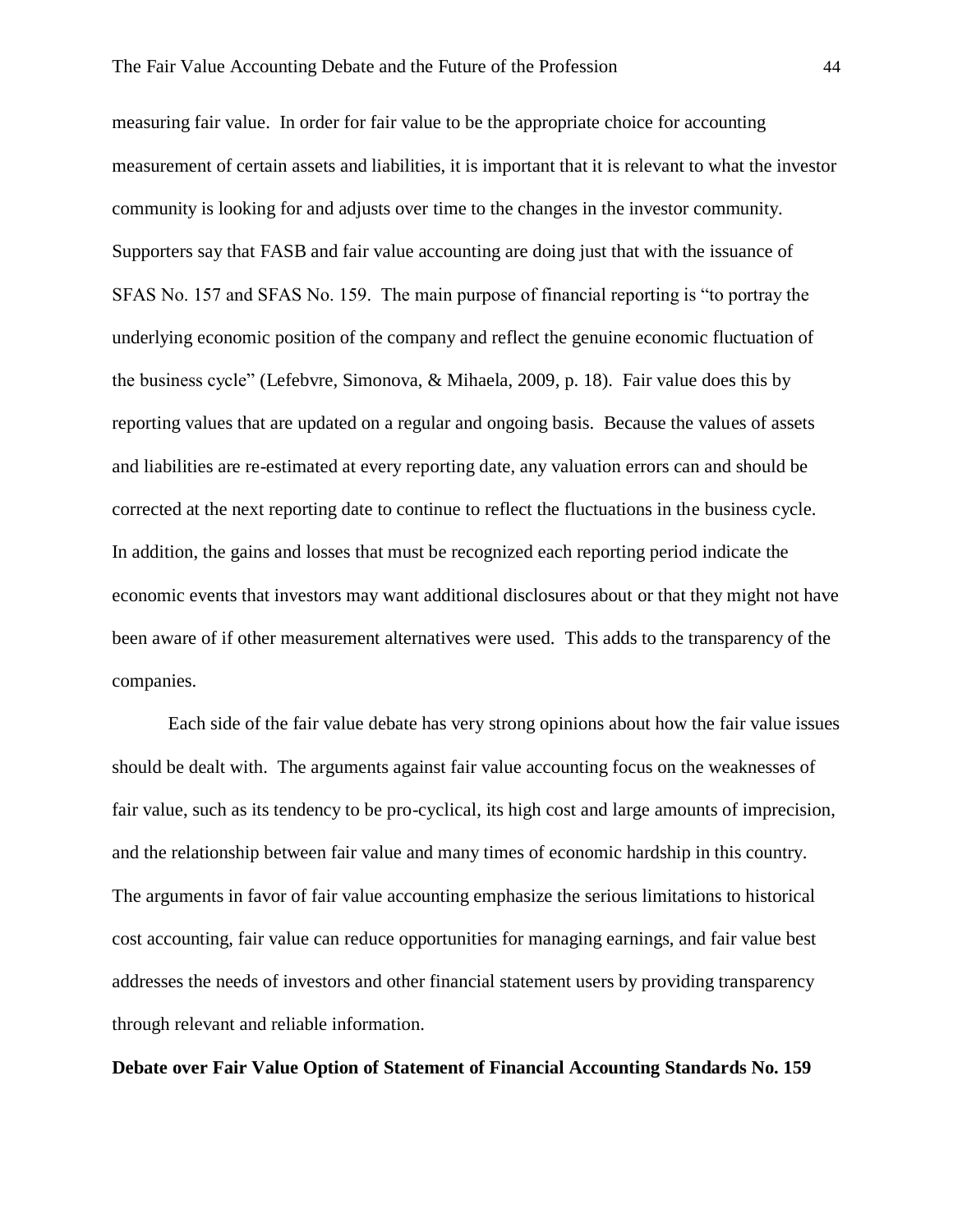While the debate over fair value accounting has focused primarily on the effects of the fair value definition and measurement framework provided by SFAS No. 157, there has been some controversy surrounding the fair value option of SFAS No. 159.

While there are significant benefits associated with the fair value option, such as expanded fair value measurements, the opportunity to mitigate earnings volatility to some extent, and the achievement of further convergence with the IASB, there are valid arguments that have been made against the fair value option that must be taken into consideration.

The biggest problem with the fair value option is that it is optional. By allowing companies to choose whether or not to apply fair value accounting practices to different assets and liabilities, inconsistencies in financial reporting may develop between otherwise similar companies. Two of the five members of FASB issued dissenting opinions as part of SFAS No. 159. Thomas Linsmeier, who was appointed to FASB in July 2006, believed that providing the fair value option to companies would allow those companies to report significantly less earnings volatility than they were actually exposed to. If the fair value of an asset of liability increased or decreased and the company does not elect the fair value option for that item, the reported earnings will not reflect the true earnings volatility the company was exposed to. In addition, the option makes it harder and more costly for users of the financial statements to compare financial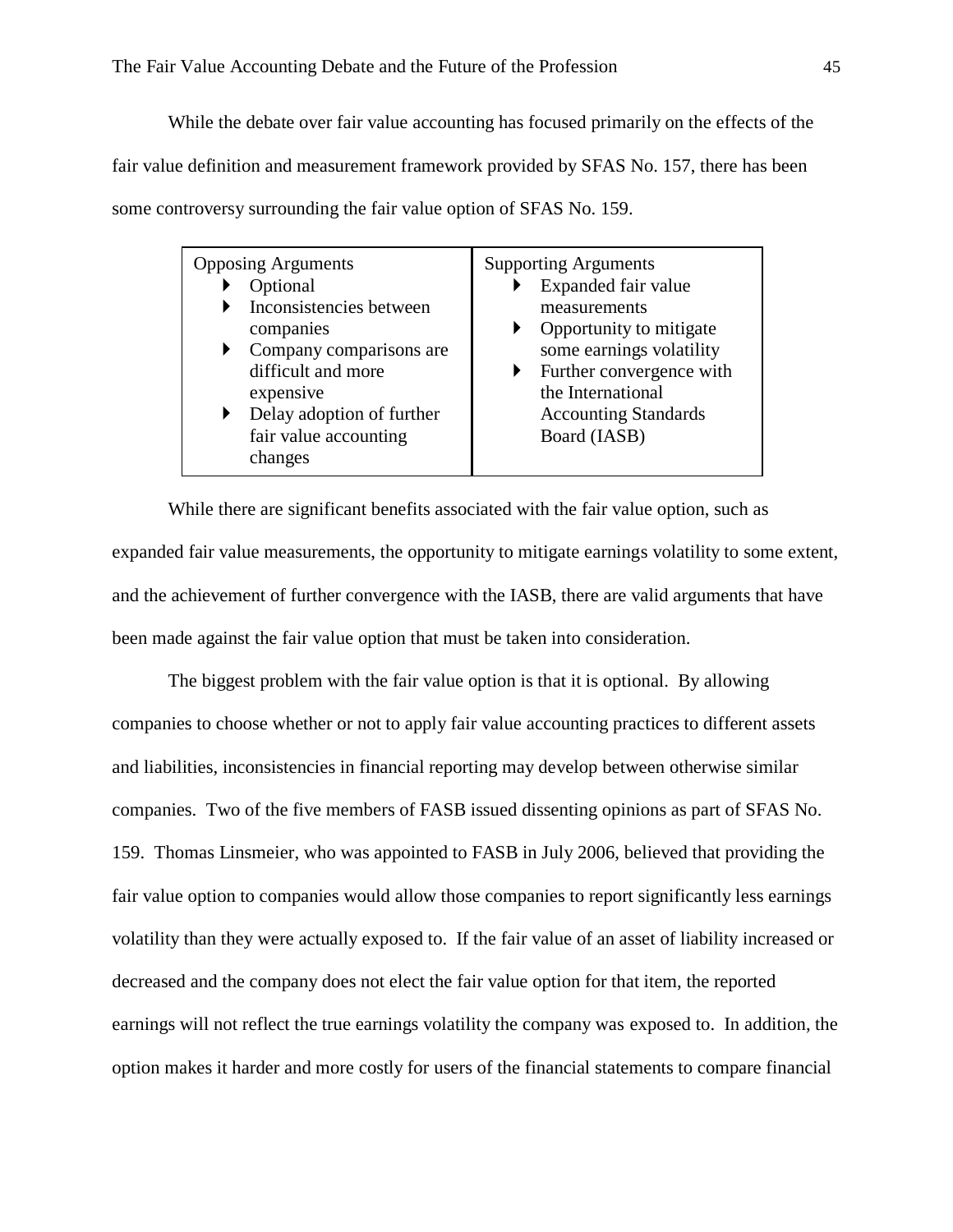statements of different companies because similar assets may be measured using different measurement bases. The other dissenting FASB member was Donald Young, who was appointed to FASB in January 2005. Young argued that SFAS No. 159 would not improve financial reporting because the availability of the option would likely delay the adoption of consistent fair value measurements on financial statements, it impairs consistency and comparability of the financial statements, it can produce misleading financial reporting, and its benefits do not justify the increased cost to the users of the financial statements. Young said that the fair value option reduces understandability and increases costs for users of the financial statements (FASB, 2007). Another problem with the fair value option is that it could lead to cherry-picking which items are measured with fair value accounting. This could result in more confusing financial statements and could reduce comparability between companies (Jensen, 2007).

While considering the debate over fair value, it is important to keep in mind that there have always been debates over different accounting rules and these debates will continue into the future. The recent debate over fair value has been going on since before the credit crisis started but has intensified in the last few years (Fornelli, 2009). While each side has valid points that must be taken into consideration going forward, it is important to realize why fair value accounting has made a comeback after being ended in 1938.

One debate that had an influence on the push toward fair value accounting is the debate over historical cost accounting. As previously discussed, neither fair value accounting nor historical cost accounting are perfect. The debate over historical cost led to FASB to look into implementing more fair value accounting to resolve some of the problems faced with historical cost.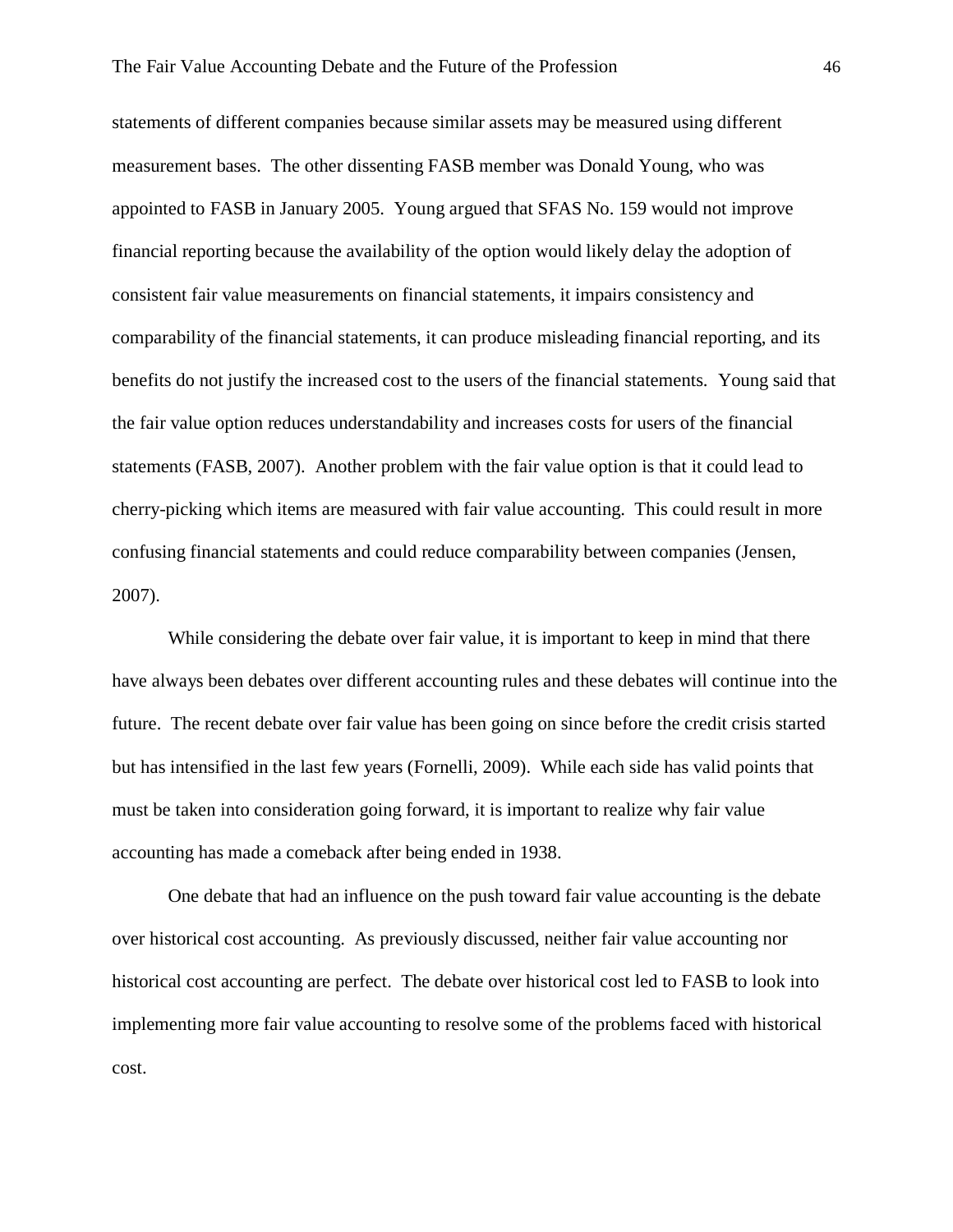Another reason there has been a push to use fair value accounting more in US GAAP is because of the planned convergence with the International Financial Reporting Standards (IFRS), which applies fair value in more situations than current US GAAP (Freshfields Bruckhaus Deringer LLP, 2009). As the convergence approaches, FASB has been working to adjust US GAAP to be similar to IFRS.

In addition to the historical cost debate and the convergence with IFRS, the past few decades have seemed to be a good time to reintroduce fair value accounting into the accounting standards because there has been more focus put on showing companies' true economic situations and provide transparency in the financial statements, especially after the frauds and scams of the early 2000's. Overall, throughout the recent debate, there has been widespread support of fair value accounting.

#### **Actual Use by Fortune 500 Companies**

Now that the concepts behind SFAS No. 157 and SFAS No. 159 have been discussed and the different sides of the current fair value debate have been presented, it is time to look at fair value accounting in context for actual companies to better understand the realities of fair value accounting when in use. In order to understand the application of fair value accounting and measurements, an examination of the most recent financial statements for some of the 2010 Fortune 500 companies was done. The Fortune 500 companies are ranked annually by Fortune magazine based on gross revenues (Fortune Magazine, 2010). The Fortune 500 list was chosen as the population for the research because the list includes companies from many different industries with various backgrounds and accounting histories, allowing for a diversified sample. It is important to consider how the fair value accounting statements affect companies in the different industries because certain ones, such as the financial and banking industries, were hit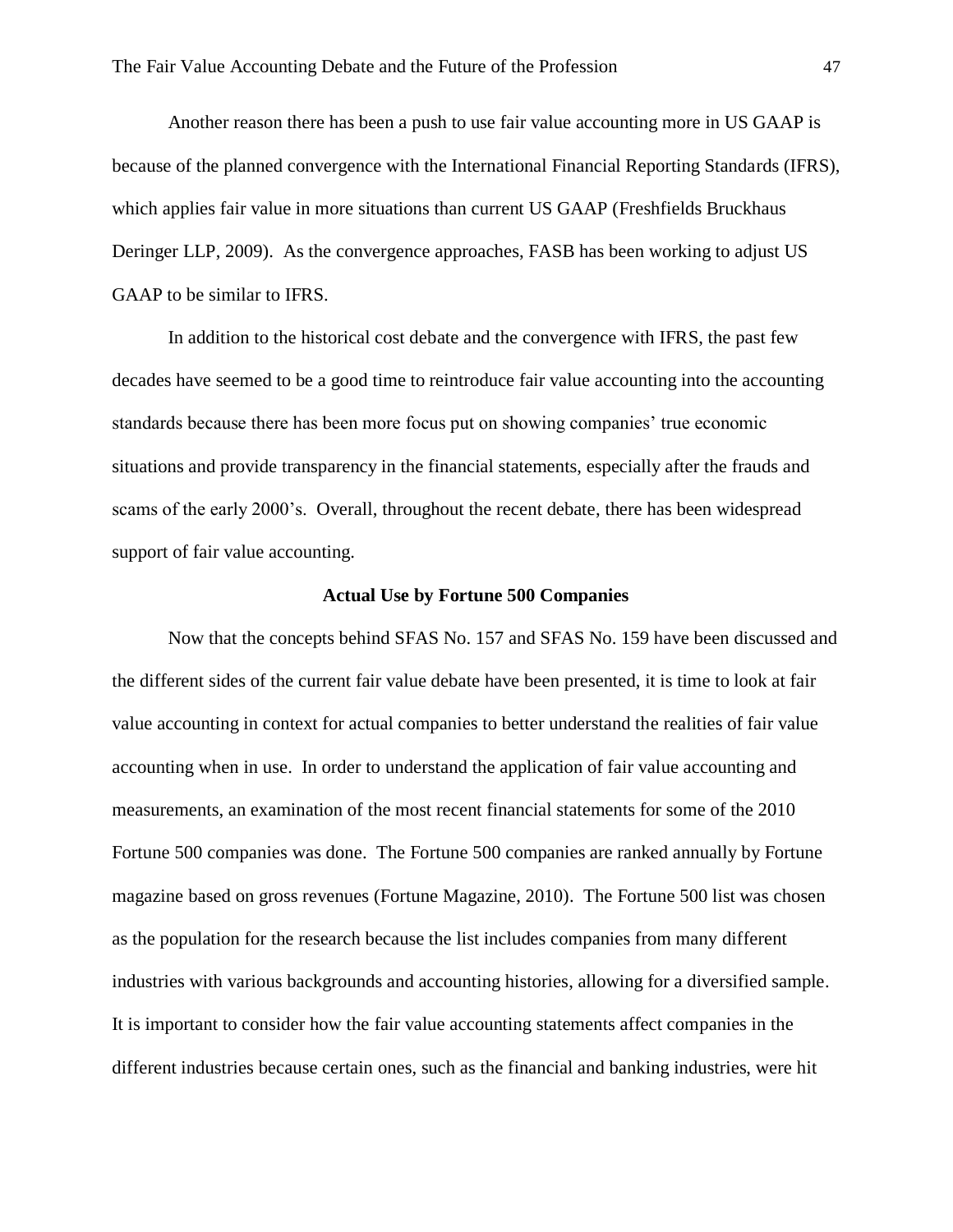harder than others by the credit crisis as a result of fair value accounting requirements and practices.

# **Sampling Method**

After obtaining a list of the top 500 companies of 2010, a sample of 50 companies was selected. A sample size of 50 was chosen because it provided for an examination of 10% of the population and would be a big enough sample to be representative of the population without being overly inefficient. To generate the sample, the list of the 2010 Fortune 500 companies was entered into a Microsoft Excel worksheet. The sampling data analysis tool was used to randomly generate a list of the 50 companies whose financial statements would be examined. The resulting sample included companies from many different industries, from manufacturing companies to retail chains to financial institutions. In addition, the companies are located in many different states across the country, as well as in different countries for some. The companies ranged from the second highest ranking company on the Fortune 500 list, Exxon Mobil Corporation, to Fiserv, Inc., which was ranked as number 491 on the list of 500 companies. These large differences between the companies in the sample showed the full range of the application of fair value accounting and the effect of it for a company based on the company's unique characteristics and operations. The following 50 companies made up the sample for this research: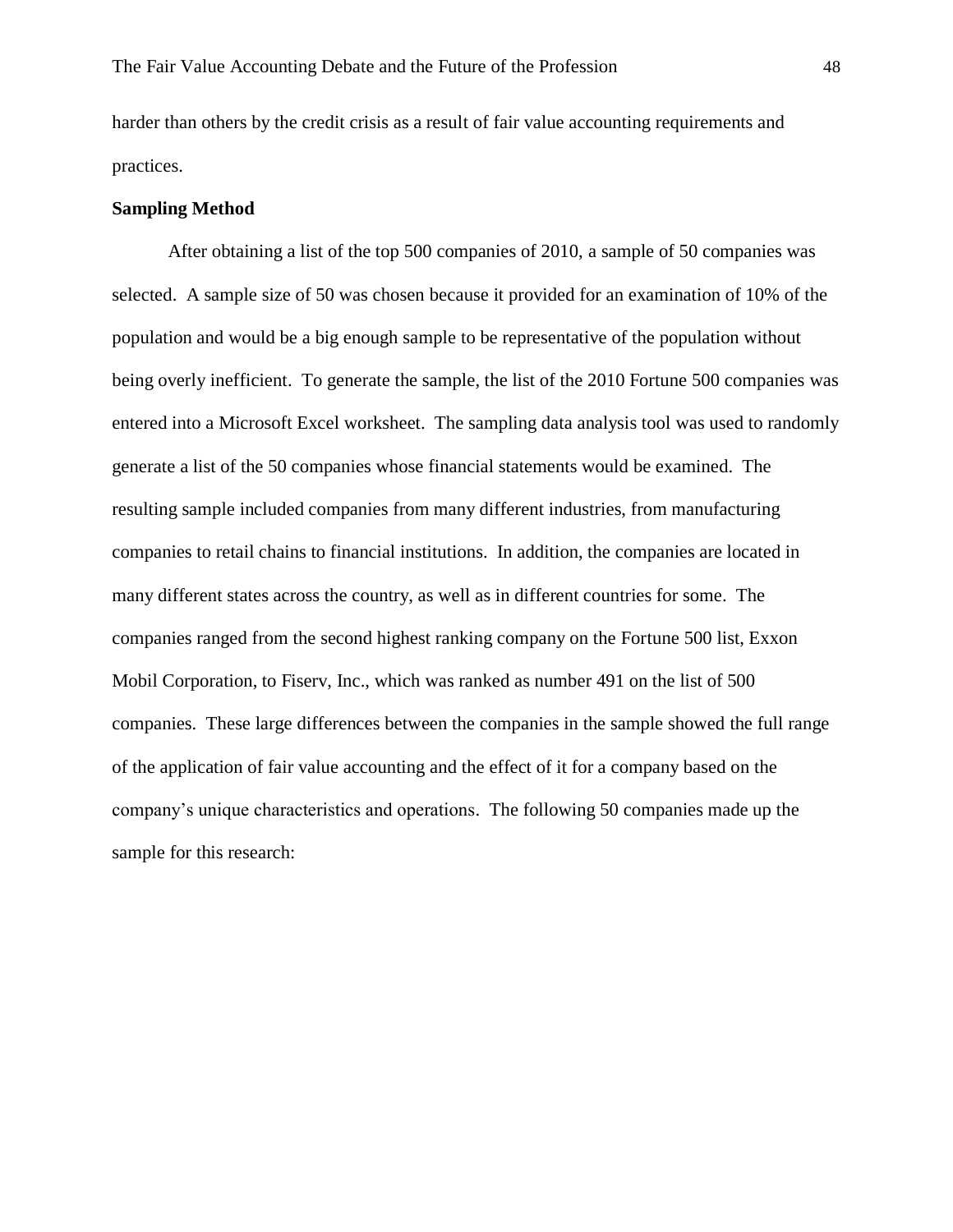| <b>Abbott Laboratories</b>             | <b>Genuine Parts Company</b> | Owens-Illinois, Inc.             |  |  |
|----------------------------------------|------------------------------|----------------------------------|--|--|
| Baxter International Inc.              | Gilead Sciences, Inc.        | PACCAR Inc                       |  |  |
| Becton, Dickinson and Company          | Hertz Global Holdings, Inc.  | Pepco Holdings, Inc.             |  |  |
| <b>Broadcom Corporation</b>            | The Home Depot, Inc.         | PetSmart, Inc.                   |  |  |
| <b>Cablevision Systems Corporation</b> | Illinois Tool Works Inc.     | Pitney Bowes Inc.                |  |  |
| The Charles Schwab Corporation         | JPMorgan Chase & Co.         | Principal Financial Group, Inc.  |  |  |
| CHS Inc.                               | Johnson Controls, Inc.       | Progress Energy, Inc.            |  |  |
| Citigroup Inc.                         | KeyCorp                      | Rite Aid Corporation             |  |  |
| The Clorox Company                     | Kimberly-Clark Corporation   | Smith International, Inc.        |  |  |
| Corning Incorporated                   | The Kroger Co.               | Time Warner Cable Inc.           |  |  |
| Davita Inc.                            | Macy's, Inc.                 | Tyson Foods, Inc.                |  |  |
| <b>Eastman Chemical Company</b>        | Marathon Oil Corporation     | <b>Union Pacific Corporation</b> |  |  |
| Ecolab Inc.                            | Microsoft Corporation        | United Stationers Inc.           |  |  |
| <b>Edison International</b>            | <b>Monsanto Company</b>      | Winn-Dixie Stores, Inc.          |  |  |
| <b>Exxon Mobil Corporation</b>         | The Mosaic Company           | XTO Energy Inc.                  |  |  |
| Fiserv, Inc.                           | Nucor Corporation            | Yum! Brands, Inc.                |  |  |
| Gamestop Corp.                         | Omnicare, Inc.               |                                  |  |  |

After the sample was generated, each company's financial statement was obtained online. A company's financial statements are included in the company's 10-K, which is an annual report released by public companies that gives an overview of the company, its activities for the year, and detailed financial data for the company's fiscal year-end. A 10-K is required by the SEC for each company that has issued public shares of stock under the Securities and Exchange Act of 1933. Each 10-K is made electronically available to the public on the SEC website. Using the EDGAR tool on the website, a search of company filings by the name of the company in the sample or by the company's ticker symbol for the New York Stock Exchange was completed. Once the proper company was identified out of the list of companies with similar names to the Fortune 500 company in the sample, the company's 10-K was located and an examination of the financial statements and the notes to the financial statements was done. The notes to the financial statements are where companies disclose the information about the decisions and accounting policies used to create the financial statements. Often, the companies identified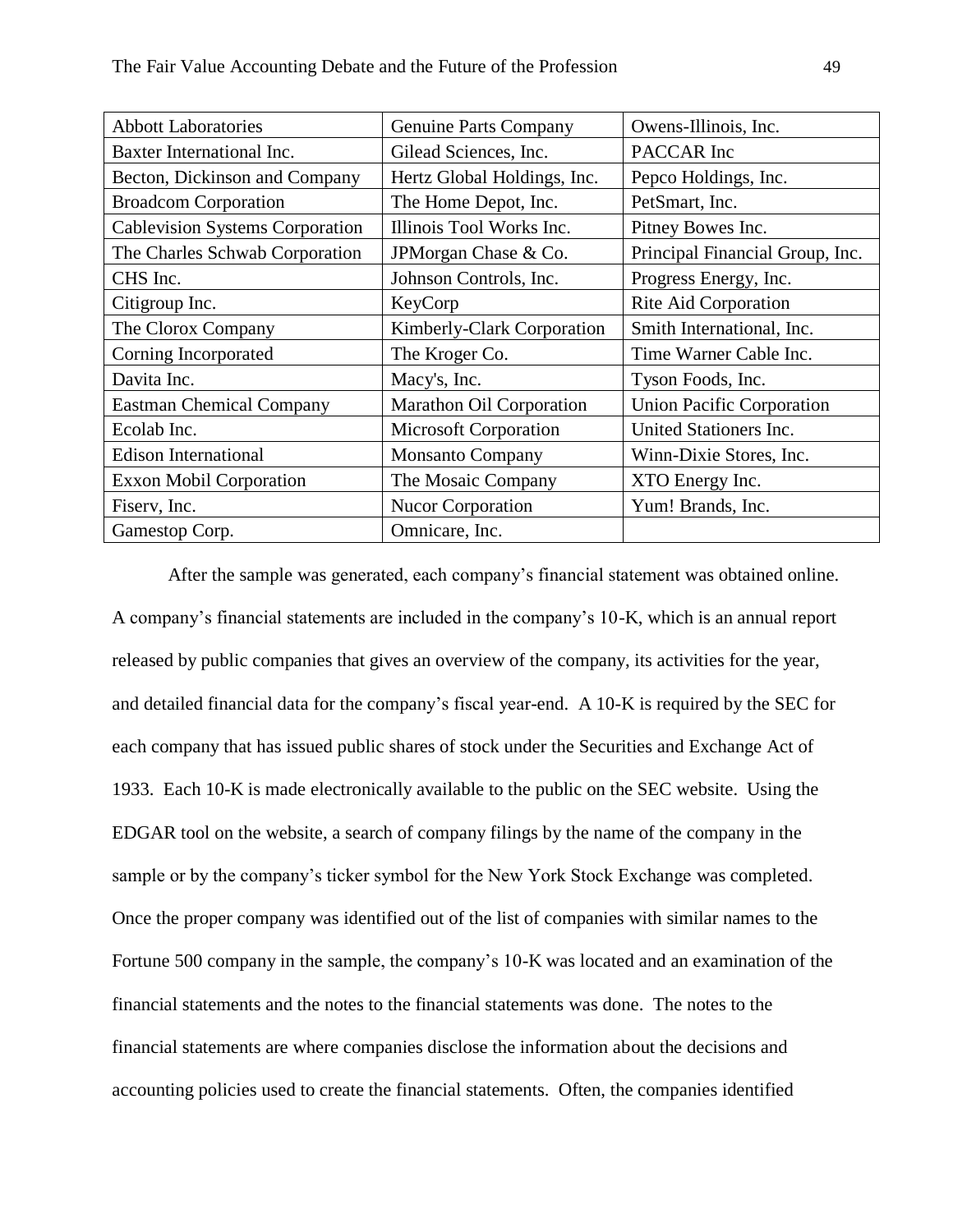whether or not they used fair value accounting in the first note to the financial statements. In addition, there was often a separate note dedicated to fair value accounting policies adopted by the companies. The examination of the financial statements focused on if the company uses fair value accounting, if the fair value option has been elected by the company for any of its assets and liabilities, what assets and liabilities fair value measurements have applied to, what level in the fair value hierarchy established by SFAS No. 157 the fair value assets and liabilities fall into, and if there has been any material impact on the company's financial statements as a result of adopting fair value measurements.

# **Research Results**

The results of this research were surprising considering the magnitude of the fair value accounting debate. Every company looked at used the fair value hierarchy established in SFAS No. 157, which is not surprising because companies were required to start applying it to all fiscal years beginning after November, 15, 2007, with optional early adoption available. The majority of the companies in the sample began applying the hierarchy to financial assets and liabilities that are recognized or disclosed at fair value on a recurring basis in their 2008 fiscal years. A year later, they applied the hierarchy to nonfinancial assets and liabilities that are recognized or disclosed at fair value on a nonrecurring basis, as permitted by SFAS No. 157.

The majority of companies in the sample use the fair value hierarchy to measure financial assets and liabilities as well as nonrecurring measurements for nonfinancial assets and liabilities. These financial assets and liabilities include derivative financial instruments, such as foreign exchange contracts and interest rate swaps, marketable securities, and short-term investments, as well as the plan assets for the employee benefit plan at each company. The nonfinancial assets and liabilities recognized and disclosed at fair value include impairments on long-term assets.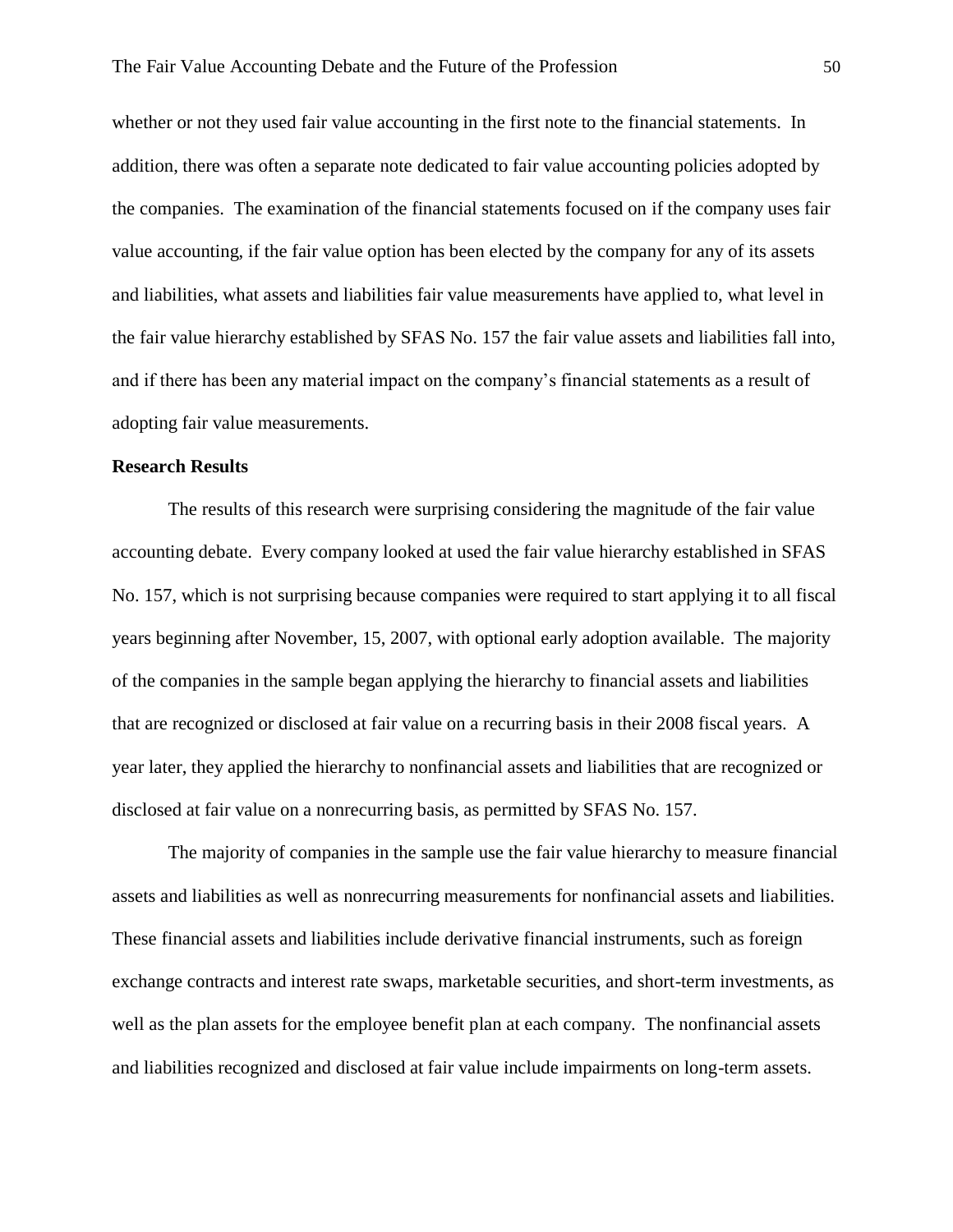Each company's notes regarding the application of the fair value hierarchy must include disclosures explaining which level of inputs were used in the measurement of fair value for each type of asset or liability. Many used tables like the one below from Gilead Sciences, Inc, which lists the assets and liabilities being measured at fair value and categorizes them by the level in the hierarchy that the inputs used in the measurement fall into.

|                                                  | December 31, 2009 |                          |  |           |  |                   |              |           |
|--------------------------------------------------|-------------------|--------------------------|--|-----------|--|-------------------|--------------|-----------|
|                                                  |                   | Level 1                  |  | Level 2   |  | Level 3           |              | Total     |
| Assets:                                          |                   |                          |  |           |  |                   |              |           |
| Debt securities:                                 |                   |                          |  |           |  |                   |              |           |
| U.S. treasury securities                         | \$                | 289,790 \$               |  |           |  | $\qquad \qquad -$ | $\mathbf{f}$ | 289,790   |
| U.S. government sponsored entity debt securities |                   |                          |  | 877,638   |  |                   |              | 877,638   |
| Municipal debt securities                        |                   | انت                      |  | 433,474   |  |                   |              | 433,474   |
| Corporate debt securities                        |                   | التسنة                   |  | 783,282   |  |                   |              | 783,282   |
| Residential mortgage-backed securities           |                   | $\longrightarrow$        |  | 112,972   |  |                   |              | 112,972   |
| Student loan-backed securities                   |                   | $\overline{\phantom{a}}$ |  |           |  | 104,823           |              | 104,823   |
| Other debt securities                            |                   |                          |  | 74,297    |  | 839               |              | 75,136    |
| Total debt securities                            |                   | 289,790                  |  | 2,281,663 |  | 105,662           |              | 2,677,115 |
| Equity securities                                |                   | 3,470                    |  |           |  |                   |              | 3,470     |
| Derivatives                                      |                   |                          |  | 26,198    |  |                   |              | 26,198    |
|                                                  |                   | 293,260                  |  | 2,307,861 |  | 105,662           |              | 2,706,783 |
| Liabilities:                                     |                   |                          |  |           |  |                   |              |           |
| Derivatives                                      |                   |                          |  | 47,688    |  |                   |              | 47,688    |

#### **Table 1: Adapted from Gilead Sciences, Inc 10-K, 2010, p. 92.**

The majority of companies examined, including Gilead Sciences, Inc, had more Level 2 assets and liabilities than Level 1 or Level 3 assets and liabilities, in terms of dollar amounts measured. In order to determine the most highly utilized level for each company, the dollar amounts of fair value assets and liabilities was added up for each hierarchy level. The level with the highest dollar value for each company was noted and the following comparison resulted. Of the sample, 34 companies, 68%, had more dollars of Level 2 assets and liabilities than the other levels in the hierarchy. Level 1 inputs were used to measure more dollars of assets and liabilities than Level 2 or Level 3 inputs by 13 of the 50 companies, 26%, in the sample. Three companies, 6%, had more assets and liabilities in terms of dollar value measured using Level 3 inputs than using inputs from the other levels. The chart below compares the level in the fair value hierarchy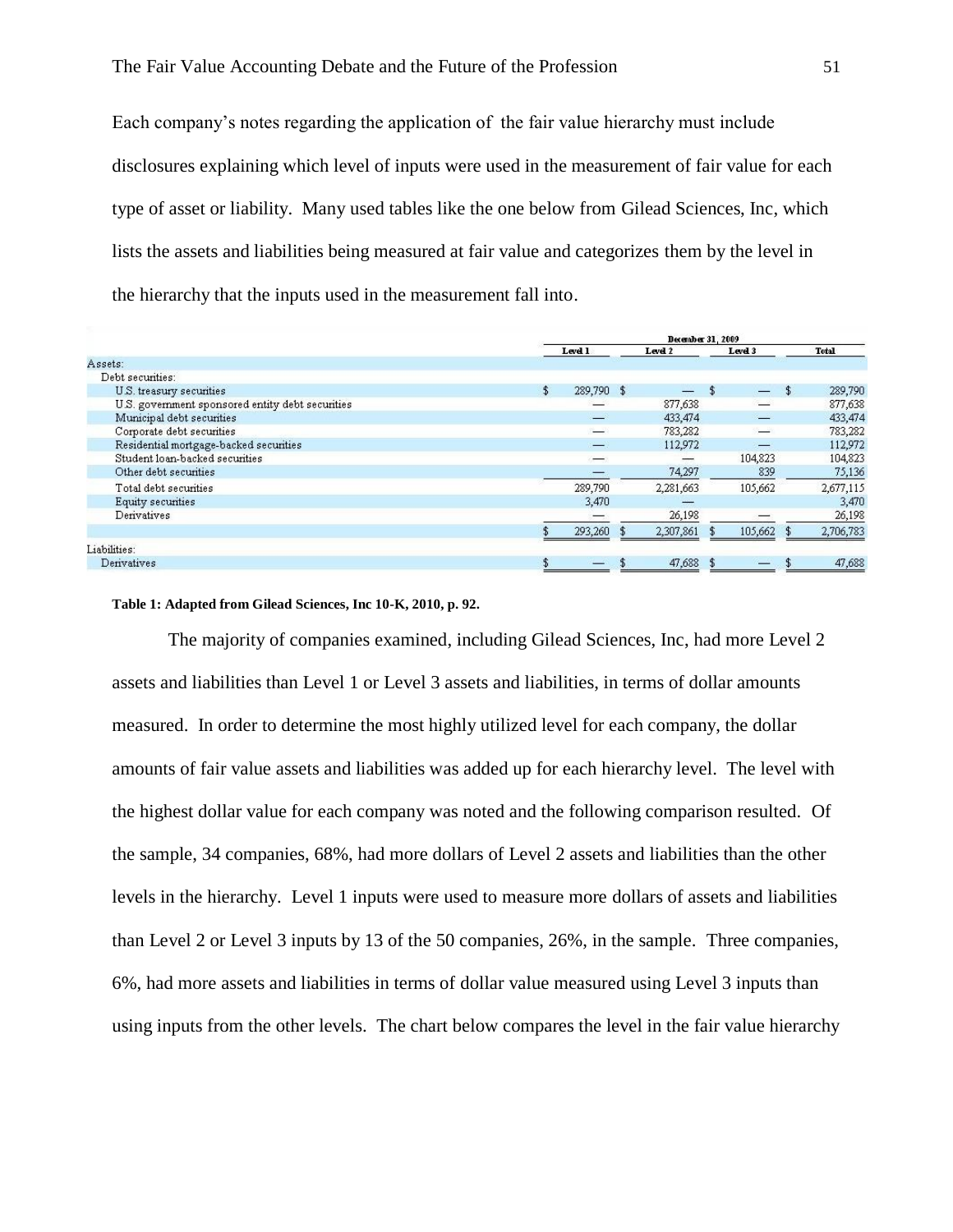that had the highest dollar value for each company's assets and liabilities measured at fair value for the companies in the sample.





The use of Level 2 inputs over the other levels is logical. Usually, it is difficult to find assets and liabilities that are identical to the assets and liabilities a company is valuing at fair value, but there are many assets and liabilities that are similar to the fair value assets and liabilities of a company. Therefore, it makes sense that Level 2 inputs are more highly used than Level 1 inputs. Because there are often a lot of similar assets and liabilities in the markets, the use of Level 3 inputs is typically not needed.

The above graph includes both assets and liabilities in the comparison, so the amounts of fair value assets and the amounts of liabilities for each hierarchy level were also compared separately. The dollar values of assets for each level of the hierarchy for each company in the sample were totaled using the fair value tables from the 10-Ks, as shown in the following table.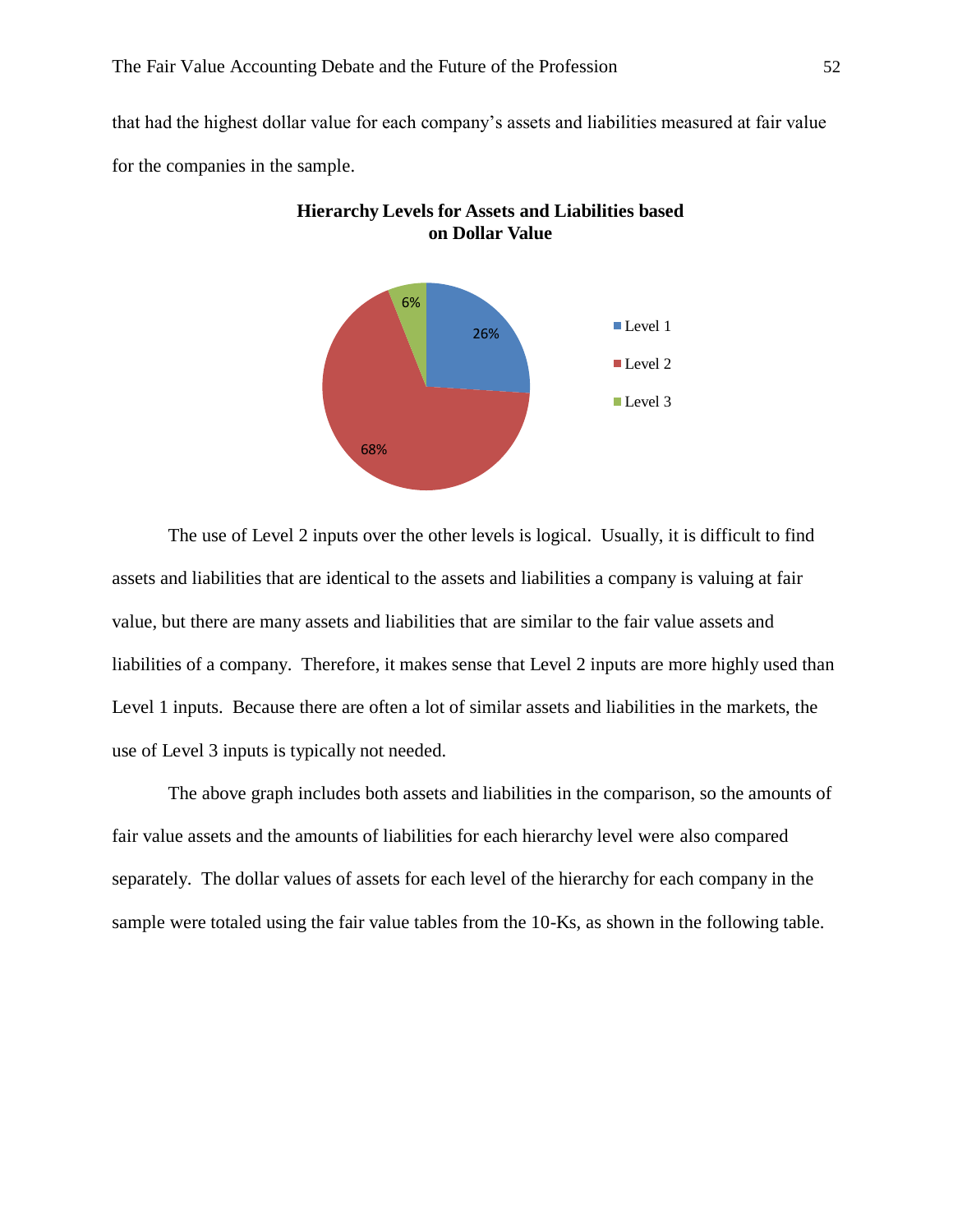## The Fair Value Accounting Debate and the Future of the Profession 53

|                                                  | December 31, 2009 |                   |  |           |  |                          |                |              |
|--------------------------------------------------|-------------------|-------------------|--|-----------|--|--------------------------|----------------|--------------|
|                                                  |                   | Level 1           |  | Level 2   |  | Level 3                  |                | <b>Total</b> |
| Assets:                                          |                   |                   |  |           |  |                          |                |              |
| Debt securities:                                 |                   |                   |  |           |  |                          |                |              |
| U.S. treasury securities                         | \$                | 289,790 \$        |  |           |  | $\overline{\phantom{0}}$ | $\mathfrak{L}$ | 289,790      |
| U.S. government sponsored entity debt securities |                   |                   |  | 877,638   |  |                          |                | 877,638      |
| Municipal debt securities                        |                   | $-$               |  | 433,474   |  |                          |                | 433,474      |
| Corporate debt securities                        |                   | السنة             |  | 783,282   |  |                          |                | 783,282      |
| Residential mortgage-backed securities           |                   | $\longrightarrow$ |  | 112,972   |  |                          |                | 112,972      |
| Student loan-backed securities                   |                   |                   |  |           |  | 104,823                  |                | 104,823      |
| Other debt securities                            |                   |                   |  | 74,297    |  | 839                      |                | 75,136       |
| Total debt securities                            |                   | 289,790           |  | 2,281,663 |  | 105,662                  |                | 2,677,115    |
| Equity securities                                |                   | 3,470             |  |           |  |                          |                | 3,470        |
| Derivatives                                      |                   |                   |  | 26.198    |  |                          |                | 26,198       |
|                                                  |                   | 293,260           |  | 2,307,861 |  | 105,662                  |                | 2,706,783    |
| Liabilities:                                     |                   |                   |  |           |  |                          |                |              |
| Derivatives                                      |                   |                   |  | 47,688    |  |                          |                | 47,688       |

**Table 2: Adapted from Gilead Sciences, Inc 10-K, 2010, p. 92.** 

The amounts for each hierarchy level for each company were entered into an Excel spreadsheet.

The Level 1, 2, and 3 assets were totaled separately: \$84,854,900, \$165,910,700, and

\$12,515,500, respectively. These amounts were divided by the total amount of assets valued at

fair value, \$263,281,100, to find the proportionate amounts for assets measured using Level 1, 2,

and 3 inputs. As the following graph shows, out of the total fair value assets, 32% were

measured using Level 1 inputs, 63% using Level 2 inputs, and 5% using Level 3 inputs,

proportionally.



The same procedure was followed for fair value liabilities. The Level 1, 2, and 3 liabilities added to \$947,900, \$27,183,300, and \$1,675,200, respectively and \$29,806,400 in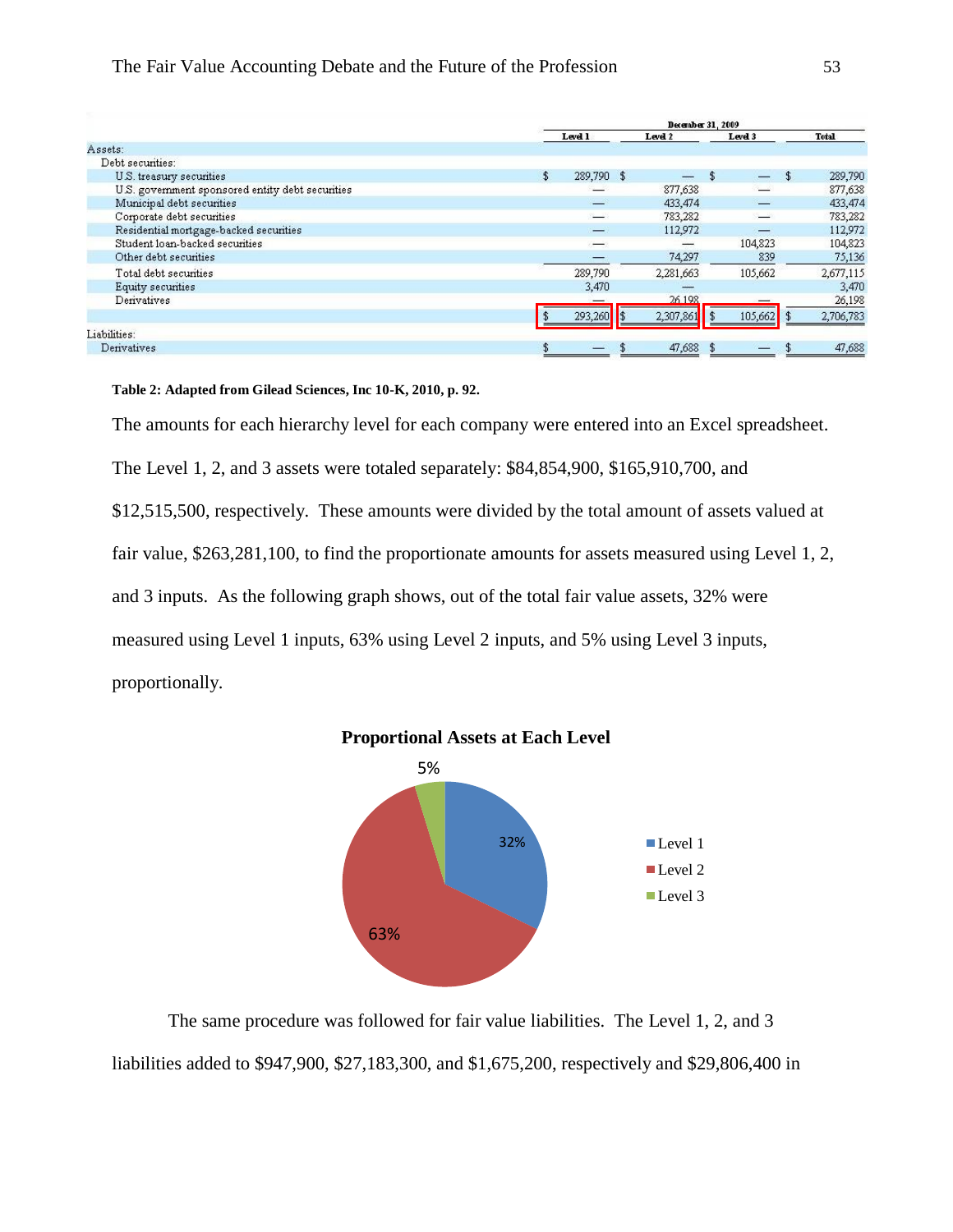total. Proportionally, 3% of the total fair value liabilities were measured using Level 1 inputs, 91% using Level 2 inputs, and 6% using Level 3 inputs, as shown in the graph below.



These three graphs show that Level 2 inputs are by far the most frequently used measurement inputs. For assets, Level 1 inputs are the next highest inputs and Level 3 inputs are not frequently used, by comparison. This is expected because there are many fair value assets that have markets for identical assets, such as shares of stock. Therefore, Level 3 inputs are not necessary for as many of the measurements. For liabilities, Level 3 inputs are used more than Level 1 inputs. This also makes sense because there are not many liabilities with identical terms and conditions as other liabilities.

While the majority of companies used Level 2 inputs to measure many of their fair value assets and liabilities, they also used the other levels in the hierarchy to value other assets and liabilities. Gilead Sciences, Inc is an example of a company with different assets valued with all the different levels of the hierarchy. On the other hand, some companies only used one or two of the three levels to measure their assets and liabilities. These differences shown in the graphs above between the levels used by each company are the result of each company being in a different industry with assets and liabilities that have different uses, markets, and values.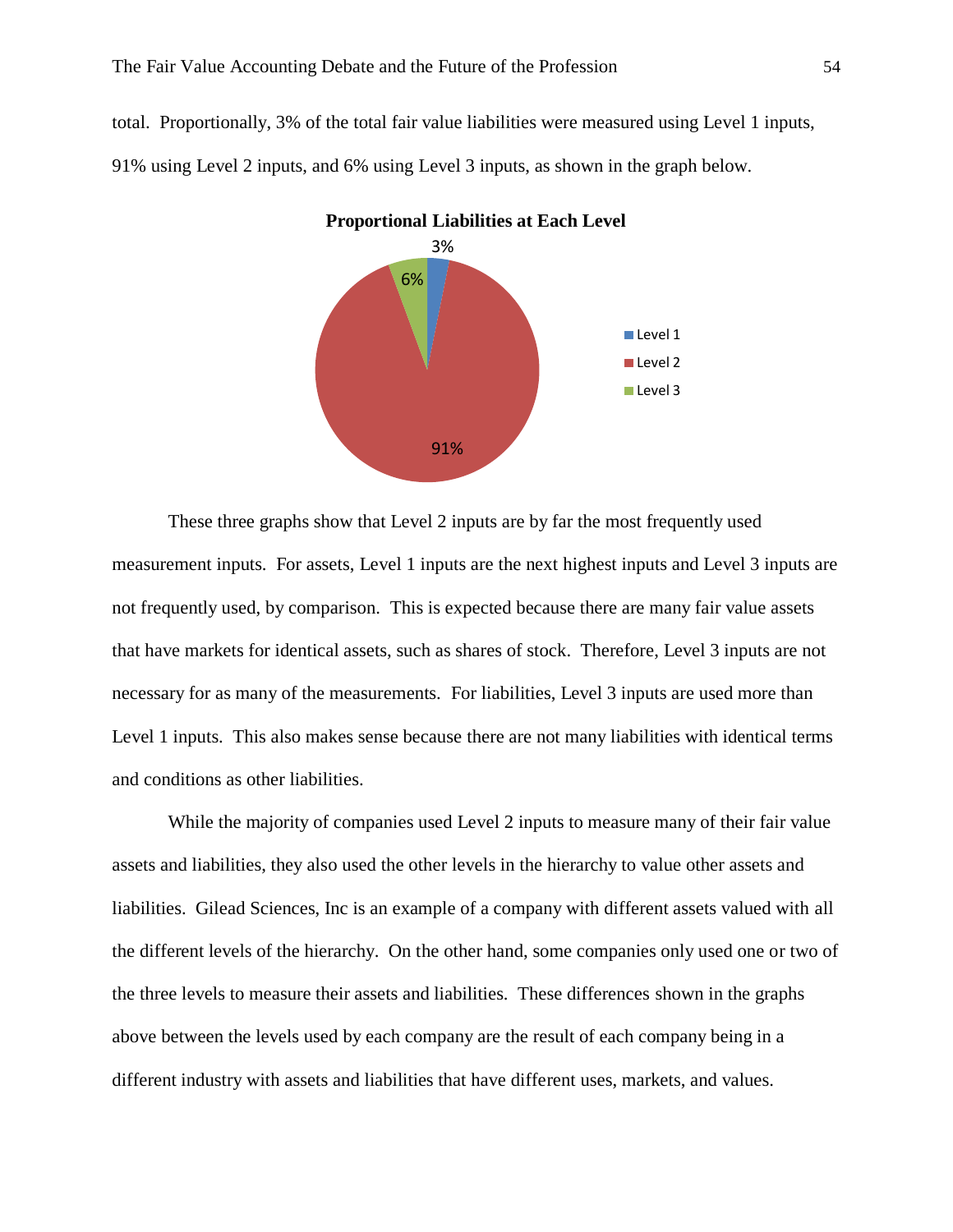

| Data                 | <b>Level 1</b> | Level 2       | Level 3      | <b>Total</b>  |
|----------------------|----------------|---------------|--------------|---------------|
| <b>Manufacturing</b> | \$33,714,900   | \$34,636,700  | \$1,112,500  | \$69,464,100  |
| <b>Retail</b>        | \$336,000      | \$218,000     | \$50,000     | \$604,000     |
| Wholesale            | \$121,000      | \$1,699,000   | \$2,000      | \$1,822,000   |
| <b>Services</b>      | \$50,683,000   | \$129,357,000 | \$11,351,000 | \$191,391,000 |

The above graph and table show the fair value asset dollar values for the assets valued at fair value for four general industries that make up the sample: manufacturing, retail, wholesale, and services. While all industries have assets valued using each level of inputs, Level 2 inputs are the most frequently used, except for in the retail industry. Level 3 inputs are the least used out of the three levels. The service industry includes the financial institutions of the sample and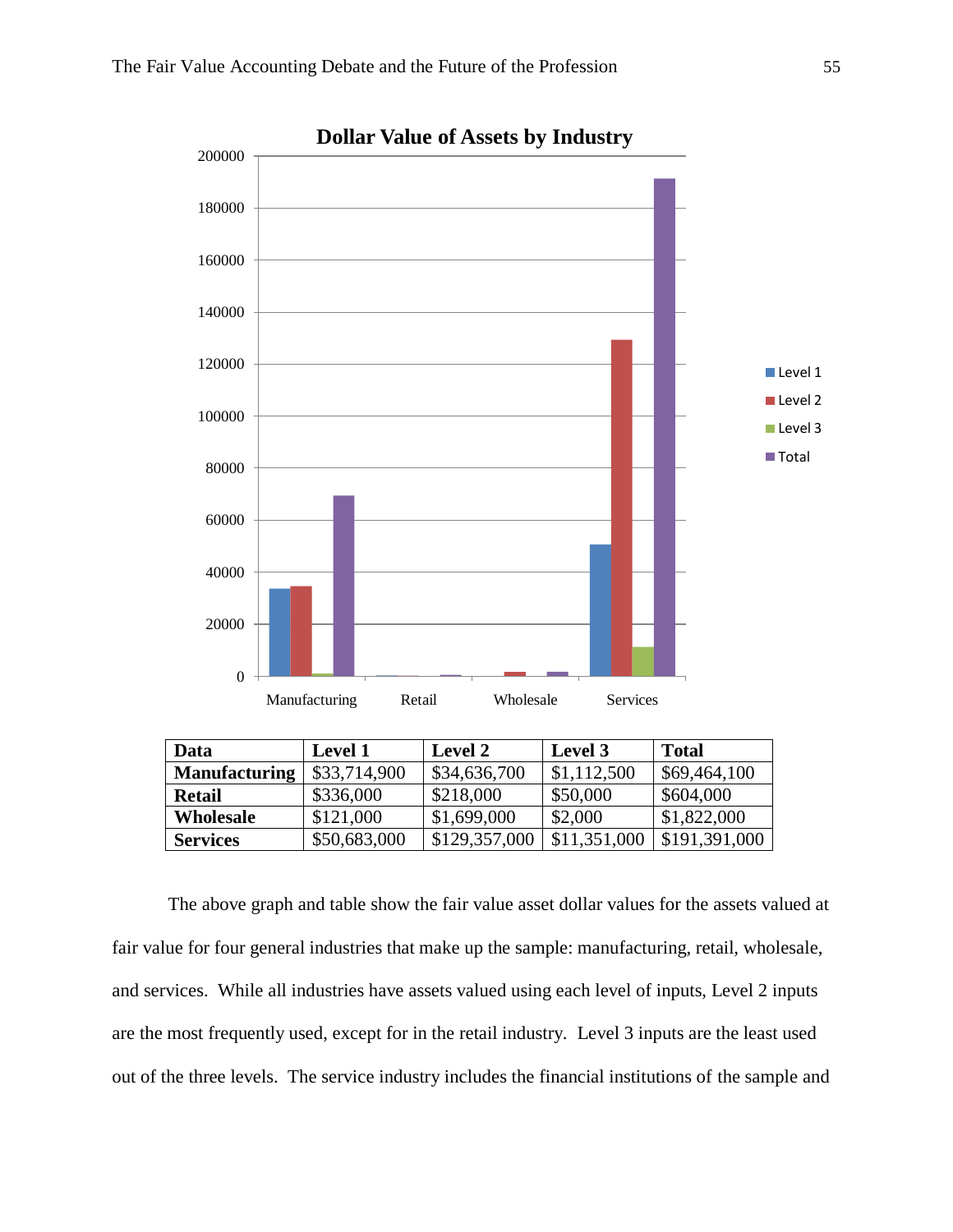has the highest amount of assets valued at fair value. This is expected because those companies would logically have the most financial assets out of all the companies in the sample.

The same information and graphs were done for the liabilities valued at fair value, as follows.



| Data                 | <b>Level 1</b> | <b>Level 2</b> | Level 3   | <b>Total</b> |  |  |
|----------------------|----------------|----------------|-----------|--------------|--|--|
| <b>Manufacturing</b> | \$664,900      | \$17,598,300   | \$821,200 | \$19,084,400 |  |  |
| Retail               | \$0            | \$40,000       | \$33,000  | \$73,000     |  |  |
| Wholesale            | \$27,000       | \$838,000      | \$0       | \$865,000    |  |  |
| <b>Services</b>      | \$256,000      | \$8,707,000    | \$821,000 | \$9,784,000  |  |  |

Like the fair value assets, Level 2 inputs were the most used inputs for measuring fair value liabilities. Unlike with assets, Level 3 inputs were used more frequently than Level 1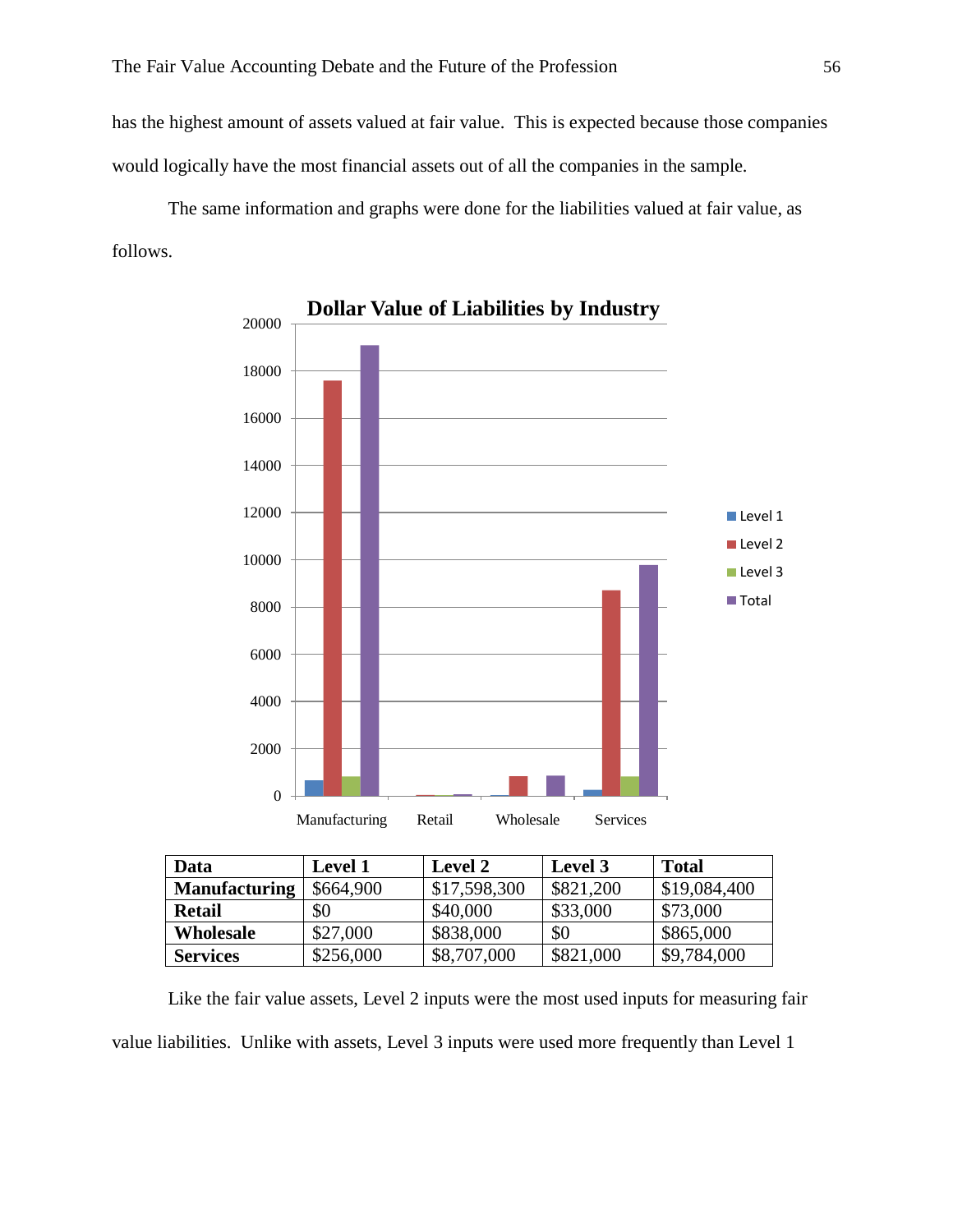inputs. The manufacturing industry had the highest dollar value of fair value liabilities, which makes sense because that industry borrows more money to finance larger capital projects.

The importance of all these differences in hierarchy level usage is that while the majority of companies did use Level 3 inputs to measure some of their assets and liabilities, only 6% of the sample had the highest total dollar value of assets and liabilities out of the three hierarchy levels in Level 3. In addition, for most companies that had the highest dollar value associated with Level 1 or Level 2 assets and liabilities, the Level 3 assets and liabilities had the lowest dollar value out of the three levels. This shows that, while it is important to resolve the problems associated with Level 3 measurements soon because most companies use Level 3 measurements, the problem with measurement estimates may not be as bad as opponents of fair value claim it is. This is because observable inputs are used more than unobservable inputs, in terms of dollar amounts measured. Another important detail mentioned in the financial statement notes of the companies in the sample is that there were no material changes in the financial statements due to the application of fair value measurements when implemented. In addition, none of the companies' notes to the financial statements identified any material gains or losses specifically caused by fair value measurements in the fiscal year the financial statements were created to summarize.

In addition to examining the hierarchy level usage, a comparison of how many companies elected the fair value option was completed. Only six out of the 50 companies, 12%, in the sample had elected the fair value option for some of their assets and liabilities. These companies were Abbott Laboratories, Baxter International Inc., Becton, Dickinson and Company, Citigroup Inc., JPMorgan Chase & Co., and Principal Financial Group, Inc. If this is a truly representative sample and these results are projected for the population, 60 of the 500 companies in the Fortune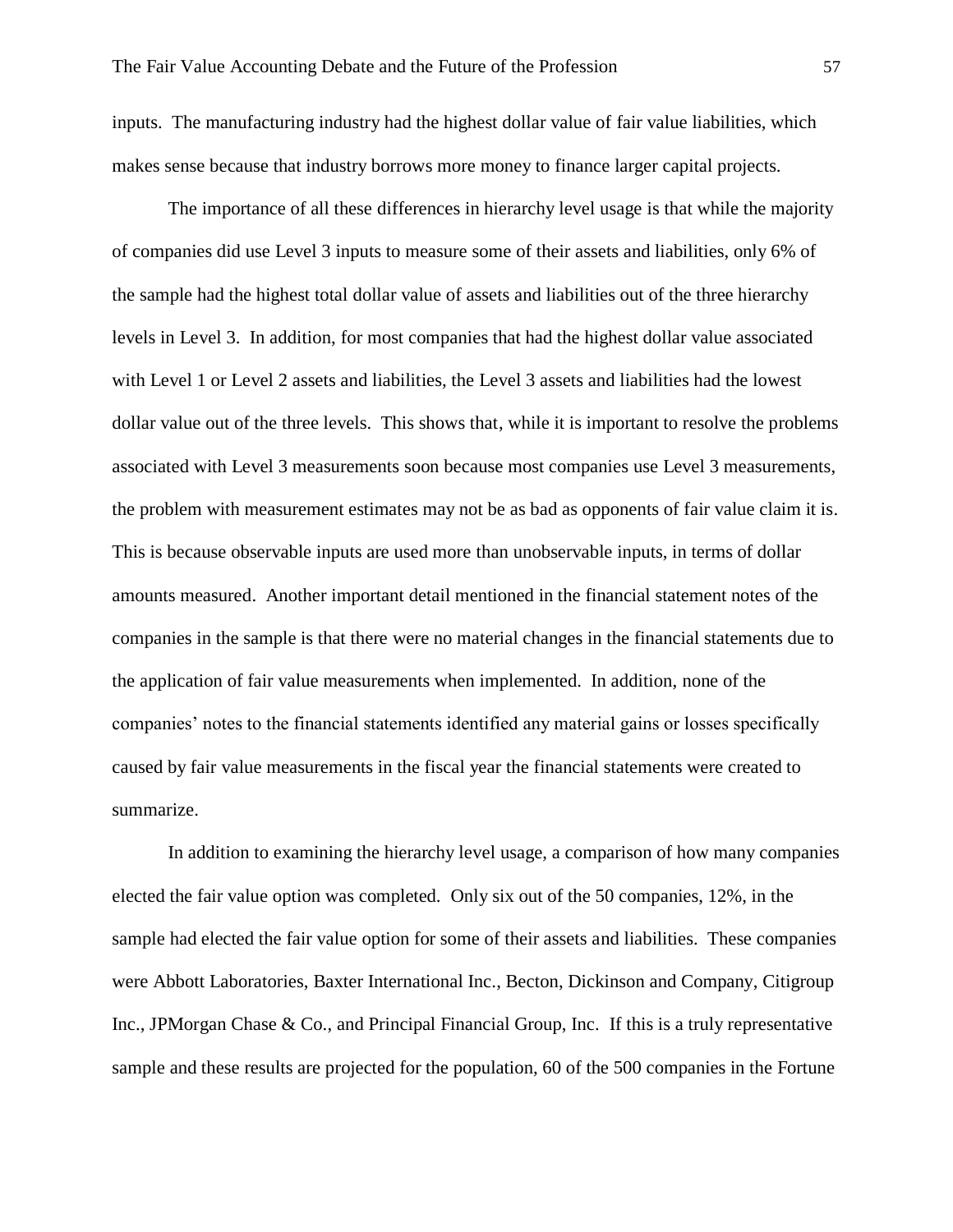500 listing have elected the fair value option. This is not very many companies, considering the fact that FASB hoped SFAS No. 159 would be a stepping stone toward the long-term goal of measuring all financial instruments at fair value and the option has been available for election since 2008. In order to reach that goal, FASB may issue a standard requiring the expansion of fair value to other assets and liabilities, rather than let companies have a choice in the application of fair value.



## **Research Conclusions**

Overall, the financial statements of these 50 Fortune 500 companies showed how fair value has been applied and how it has affected the companies. The fair value hierarchy was used in all of the financial statements as required for financial instruments and certain nonfinancial instruments. While the different levels of the hierarchy may have caused problems for companies during the credit crisis, especially Level 3, the overall dollar value of assets and liabilities measured using Level 3 inputs is relatively low compared to the dollar value of assets and liabilities measured with Level 1 and 2 inputs. This puts the debate over fair value, especially regarding Level 3 inputs, into perspective by showing that while a change is needed to make Level 3 measurements easier to understand and more relevant, it may not be as urgent or dire of a situation as opponents of fair value accounting make it sound. In addition, many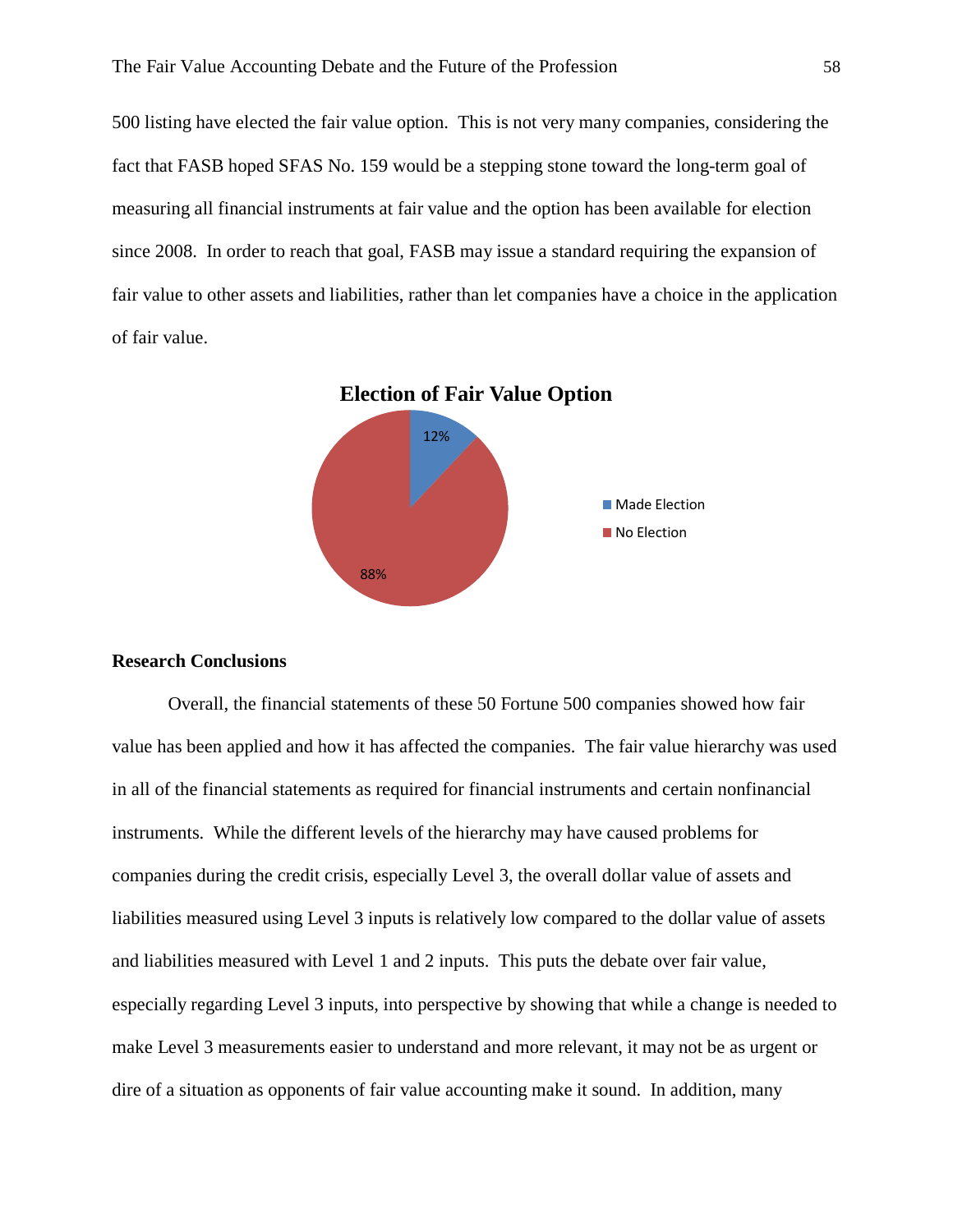companies state that the changes in the fair value of their assets and liabilities have not had a material impact on the financial statements for the most recent fiscal year. Another important finding of the examination of the companies' financial statements is that very few have elected SFAS No. 159 for eligible assets and liabilities. If FASB wants to continue on the path toward measuring all assets and liabilities at fair value in the future, something will have to be done to get more companies to measure additional assets and liabilities at fair value besides giving them the option to use fair value measurement.

## **Conclusion**

While there are some significant flaws in the current fair value accounting practice, fair value accounting is the most appropriate and relevant accounting measurement for assets and liabilities based on current investor and financial user needs. In the current times, when investors and other users of the financial statements are hesitant to trust large corporations and the financial statements, it is important that the statements reflect the realities of the current economic situation for each company. Users of the financial statements still remember the big frauds, like Enron, that occurred in the early 2000's. This can affect how much investors trust the financial statements released by corporations and audited by CPA firms. Because of this, it is important that the accounting practices allow investors to understand the underlying judgments being made and how the resulting decisions affect the numbers shown on the financial statements. Overall, it is a good thing that FASB has continued to expand the required disclosures relating to fair value measurements.

In addition, the recent credit crisis caused a great deal of problems for many companies as discussed earlier, which have led to investors being more cautious than normal. Even though fair value can be pro-cyclical and can result in a number of problems for companies and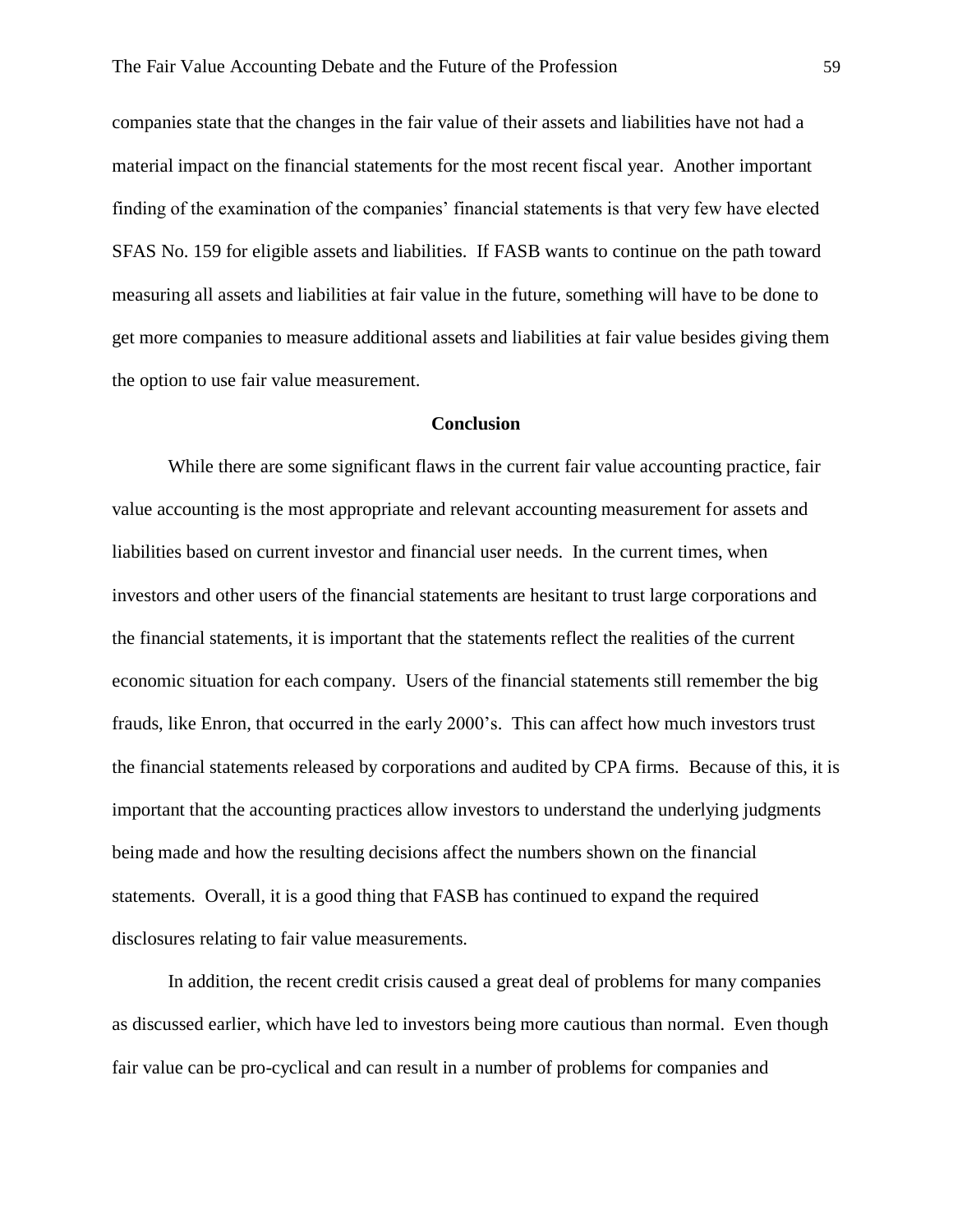investors, the relevance and transparency provided by fair value accounting compensates for these instabilities in financial statements. Critics of fair value accounting who believe that fair value accounting is to blame for the recent credit crisis are not necessarily correct. Fair value accounting was not one of the primary causes of the crisis, though it did contribute to how severe the crisis was. The issuance of SFAS No. 157 and SFAS No. 159 came at a bad time, but it showed the weaknesses that exist in those statements. Other weaknesses that need to be addressed are the inconsistencies and confusion related to Level 3 inputs. FASB has already helped with these problems with the issuance of FSP No. FAS 157-4: Determining Fair Value When the Volume and Level of Activity for the Asset or Liability have Significantly Decreased and Identifying Transactions that are Not Orderly, but additional guidance may be necessary. Going forward, FASB must continue to address the problems with fair value accounting in order for it to truly be the correct choice for asset and liability measurement accounting policy. But based on the amendments and changes FASB has made to fair value accounting in the past three years since the issuance of these two statements, fair value accounting weaknesses will be addressed and there will be further expansion of fair value accounting that will benefit companies and users of the financial statements in the long run.

The other part of fair value accounting practices that must be addressed in the future is the fair value option established by SFAS No. 159. The fair value option will most likely prove to be counterproductive in the long run. The fair value option is a good idea in theory because it allows companies to have more transparent financial statements if they choose and can simplify some of the work and valuations that the companies must do in some circumstances. But, in practice, the fair value option will most likely lead to more inconsistencies and confusion about the financial statements. With some companies measuring certain assets and liabilities at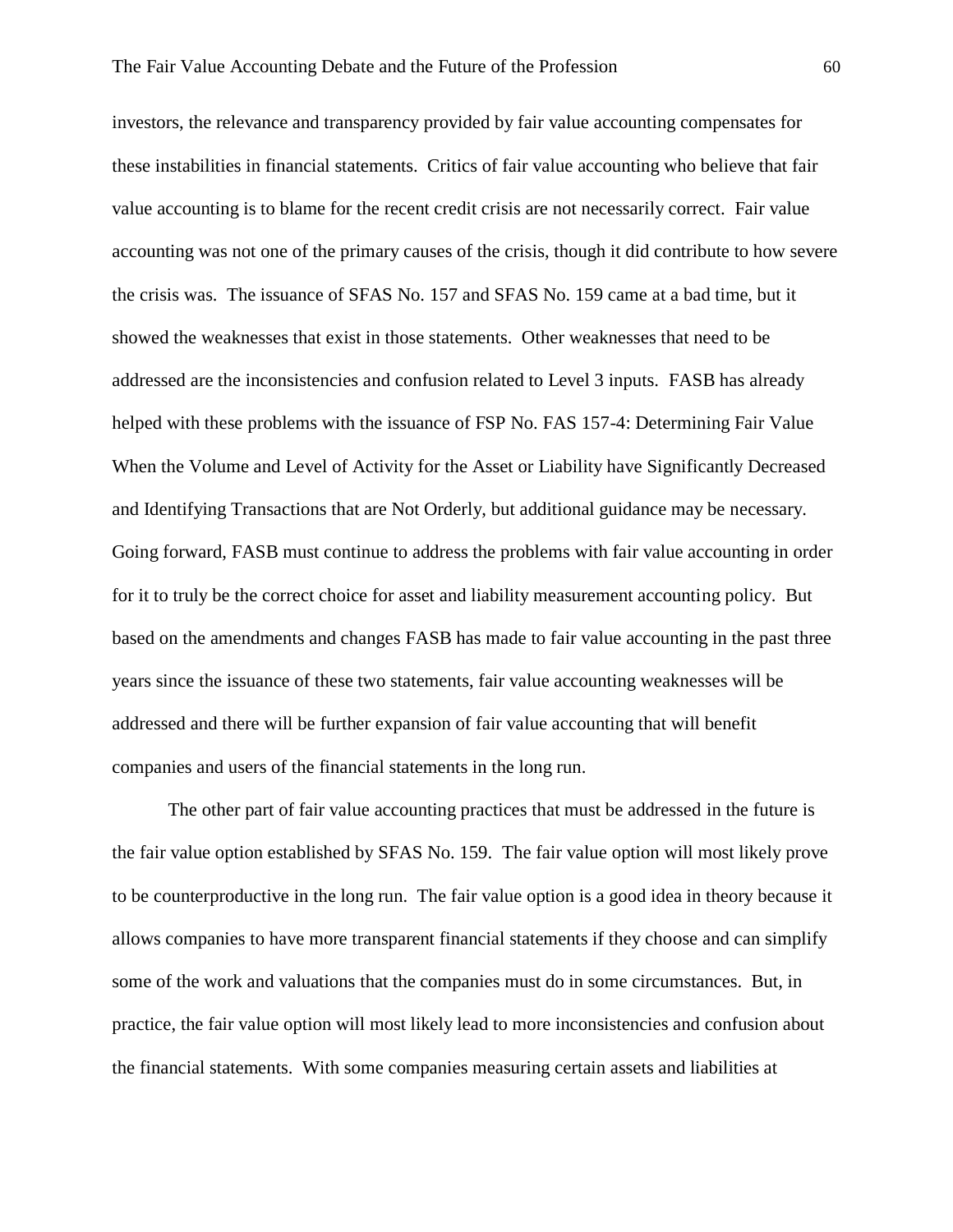historical cost and others using fair value, the financial statements will be hard for users to compare and evaluate without extensive knowledge and expertise dealing with accounting practices. In addition, not many companies in the research sample had elected the option, which means that the expansion of fair value accounting that was supposed to result from the option is not materializing as expected. The fair value option should become a required measurement within the next decade, so that the cost to users of the financial statements and the inconsistencies are limited to a short period of time.

Based on the research conducted for this thesis paper, fair value accounting should continue to be used and expanded in the U.S. After becoming familiar with the recent fair value accounting statements issued by FASB, looking at each side of the fair value debate and weighing the arguments of each side, and examining actual financial statements to see the affect fair value accounting has had on companies, the conclusion is reached that, although fair value accounting may not be the easiest or most convenient measurement for companies to use, it is the most relevant measurement basis to apply to the valuation of assets and liabilities. There are many weaknesses that must be addressed if fair value is to become the prominent measurement basis for financial assets and liabilities in U.S. accounting, but FASB has been working to fix some of the problems and will continue to work toward solutions that will be beneficial to companies and the users of the financial statements. After examining the financial statements of different companies, it appears that while fair value accounting has an influence on the earnings reported by the companies, the influence has not been material to the financial statements.

But, the research in this thesis paper was limited to publicly available information and general level financial statement information, so it is not known how many issues the companies researched have actually had with generating the fair value measurements and following the fair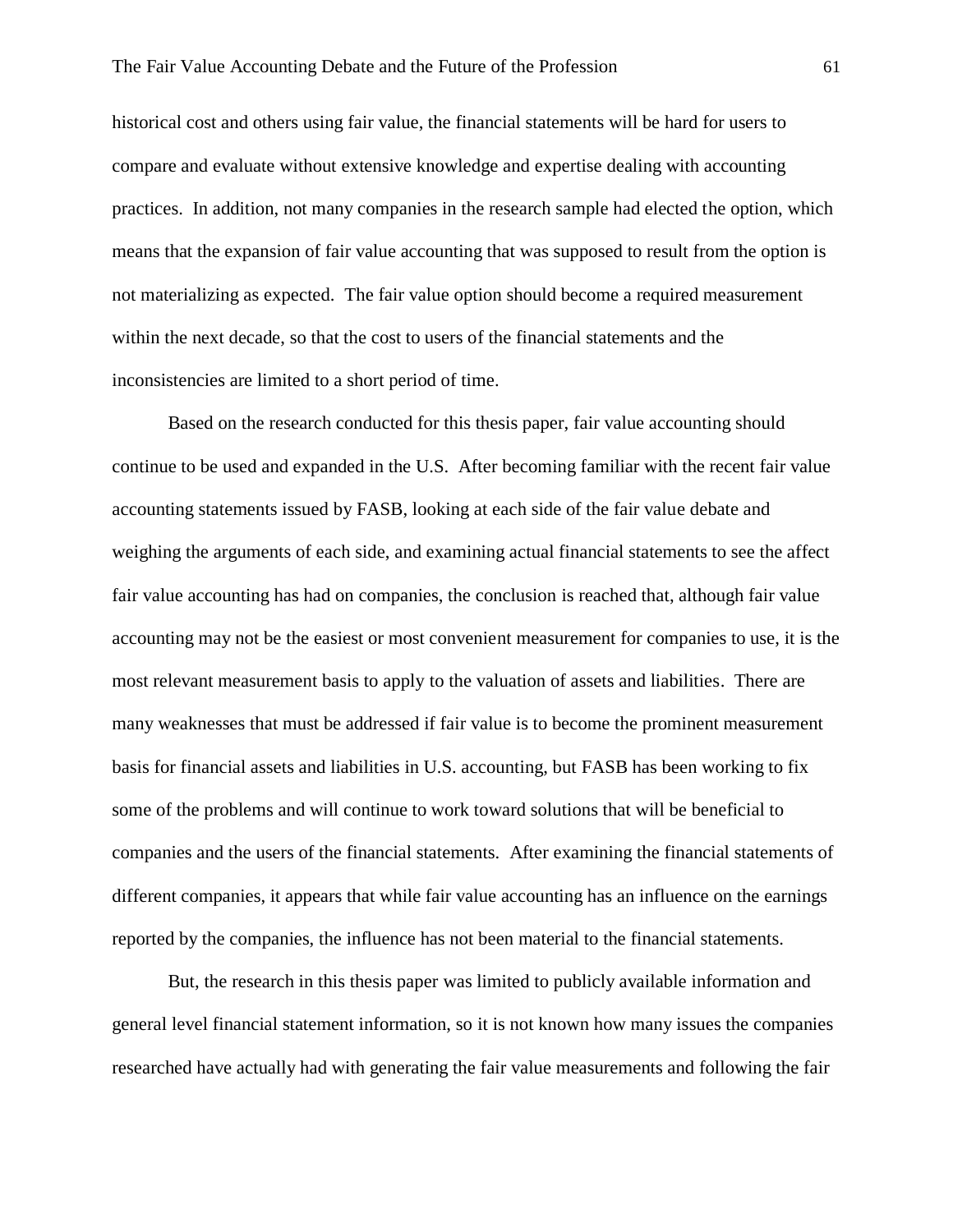value hierarchy. Only publicly-held companies were included in the research, so it is important to look into the effects of fair value accounting on private companies going forward. Private, smaller companies may be affected differently by the fair value requirements because those companies may not have the resources necessary to easily comply with the requirements. In addition, only the most recent financial statements released by those companies were examined. As a result, the financial statements that would have been more heavily affected by the credit crisis were excluded from this research. Looking forward, more research needs to be done to figure out how best to clarify fair value accounting requirements in order to make the expansion of fair value accounting as efficient and effective as possible. If amendments continue to be made to fair value accounting and new statements are issued in order to provide more guidance about the measurement practices used and provide more transparency through additional disclosures, the major problems experienced in the credit crisis can be reduced, if not eliminated, before the same problems are experienced in the next economic downturn.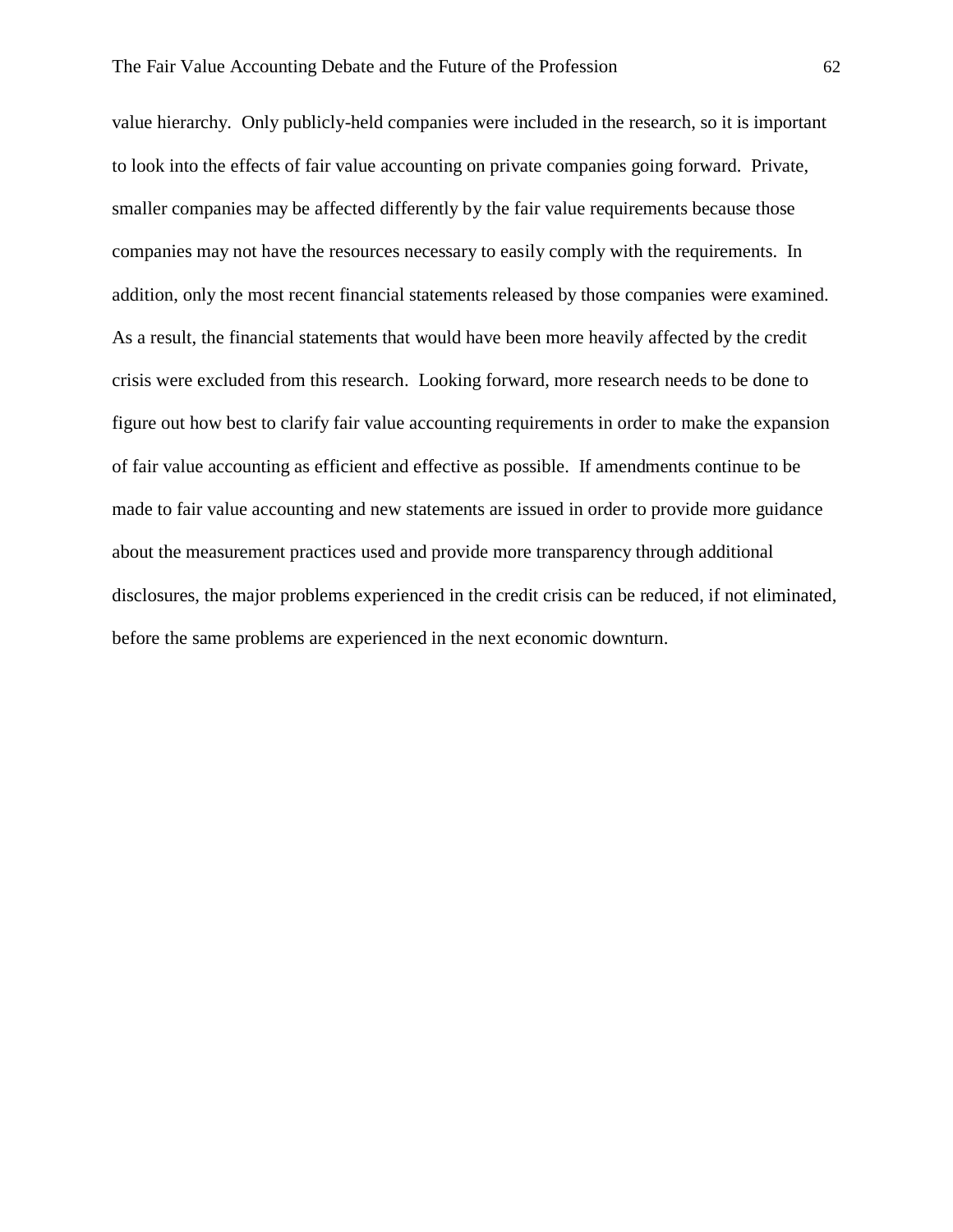#### **References**

- American Institute of Certified Public Accountants [AICPA]. (2006). FAQs about fair value accounting. Retrieved from http://www.aicpa.org/MediaCenter/fva\_faq.htm
- Barth, M.E. (2004). *Fair values and financial statement volatility*. International Accounting Standards Board. Retrieved from http://www.iasb.org/NR/rdonlyres/721AD4A0-42BB-4A09-9A91-140D27D65B84/0/FairValuesandFinancialStatementVolatility.pdf
- Campbell, R.L., Owens-Jackson, L.A., & Robinson, D.R. (2008). Fair value accounting from theory to practice: implementation of sfas no. 157 will be tumultuous, painful, and require significant adjustment for u.s. accounting professionals. *CBS Money Watch*, Retrieved from http://findarticles.com/p/articles/mi\_hb6421/is\_2008\_July/ai\_n29449490/pg\_6/?tag=content; col1
- Center for Audit Quality. (2009). *Fair value accounting fact sheet.* Retrieved from http://www.thecaq.org/newsroom/pdfs/CAQ\_Fair\_Value\_Accounting\_Fact\_Sheet.pdf
- Cocheo, S. (2009). Fdr nixed mark-to-market accounting in the late 30s. *ABA Banking Journal*, Retrieved from http://www.ababj.com/hidden-page/fdr-nixed-mark-to-market-accounting-inthe-late-30s.html
- Financial Accounting Standards Board [FASB], (2006a). Statement of financial accounting standards no. 157: fair value measurements (SFAS No. 157). Retrieved from http://www.fasb.org/cs/BlobServer?blobcol=urldata&blobtable=MungoBlobs&blobkey=id& blobwhere=1175820931833&blobheader=application%2Fpdf
- Financial Accounting Standards Board [FASB]. (2006b). Summary of statement no. 157. Retrieved from http://www.fasb.org/st/summary/stsum157.shtml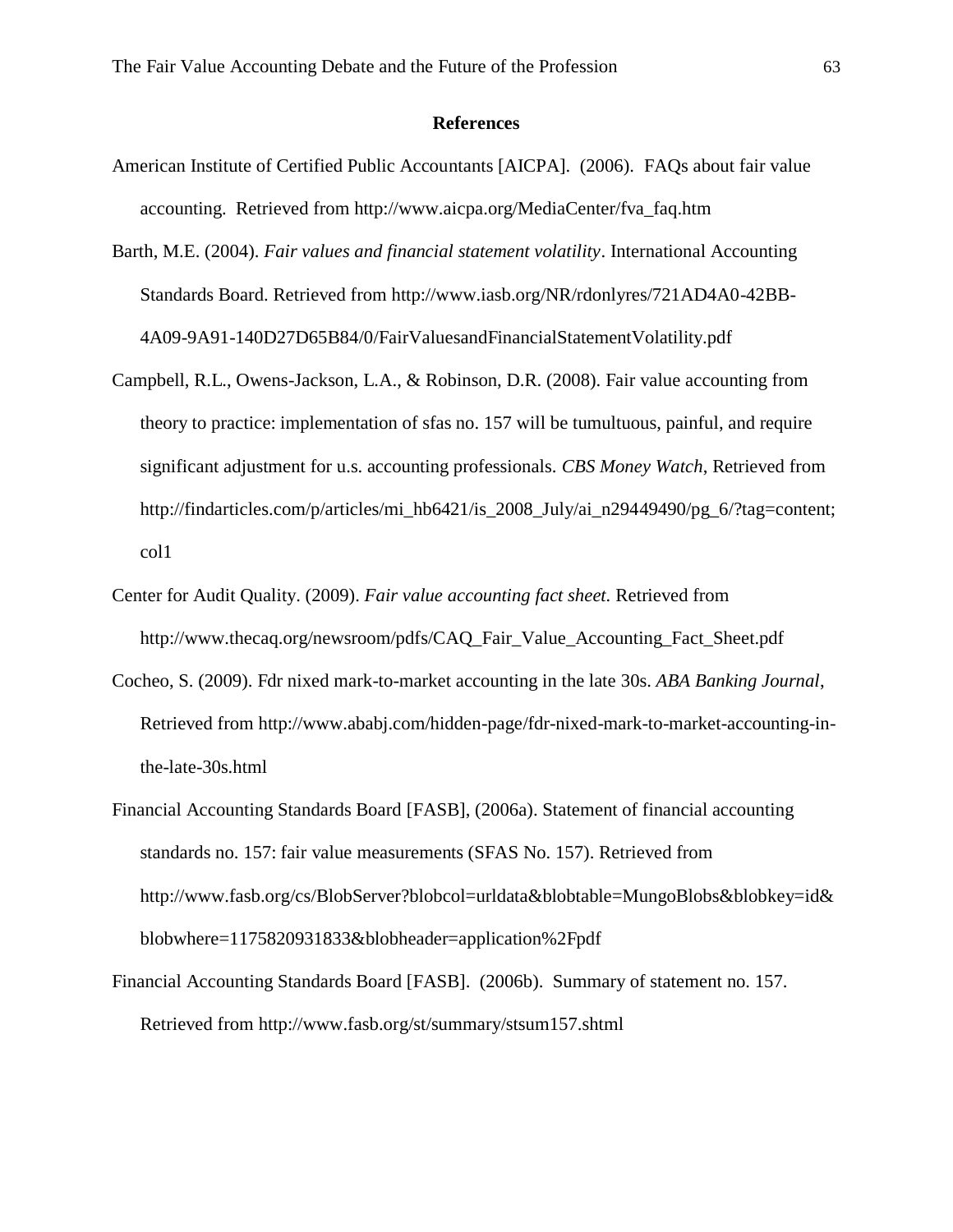Financial Accounting Standards Board [FASB], (2007). Statement of financial accounting standards no. 159: the fair value option for financial assets and financial liabilities (SFAS No. 159). Retrieved from

http://www.fasb.org/cs/BlobServer?blobcol=urldata&blobtable=MungoBlobs&blobkey=id& blobwhere=1175820919488&blobheader=application%2Fpdf

Financial Accounting Standards Board [FASB], (2009). FASB staff position (FSP) no. FAS 157- 4: determining fair value when the volume and level of activity for the asset or liability have significantly decreased and identifying transactions that are not orderly (FSP No. FAS 157-

4). Retrieved from

http://www.fasb.org/cs/BlobServer?blobcol=urldata&blobtable=MungoBlobs&blobkey=id& blobwhere=1175820922722&blobheader=application%2Fpdf

Financial Accounting Standards Board [FASB], (2010). Accounting Standards Update (ASU) 2010-06: improving disclosures about fair value measurements (ASU 2010-06). Retrieved from

http://www.fasb.org/cs/BlobServer?blobcol=urldata&blobtable=MungoBlobs&blobkey=id& blobwhere=1175820271238&blobheader=application%2Fpdf

Forbes, S. (Photographer). (2010). *The mark-to-market plague*. [Web]. Retrieved from http://video.forbes.com/fvn/fact-and-comment/mark-to-market-plague

Fornelli, C. (2009). The great fair-value debate. *Forbes,* Retrieved from http://www.forbes.com/2009/08/19/mark-market-accounting-leadership-governancedirectorship.html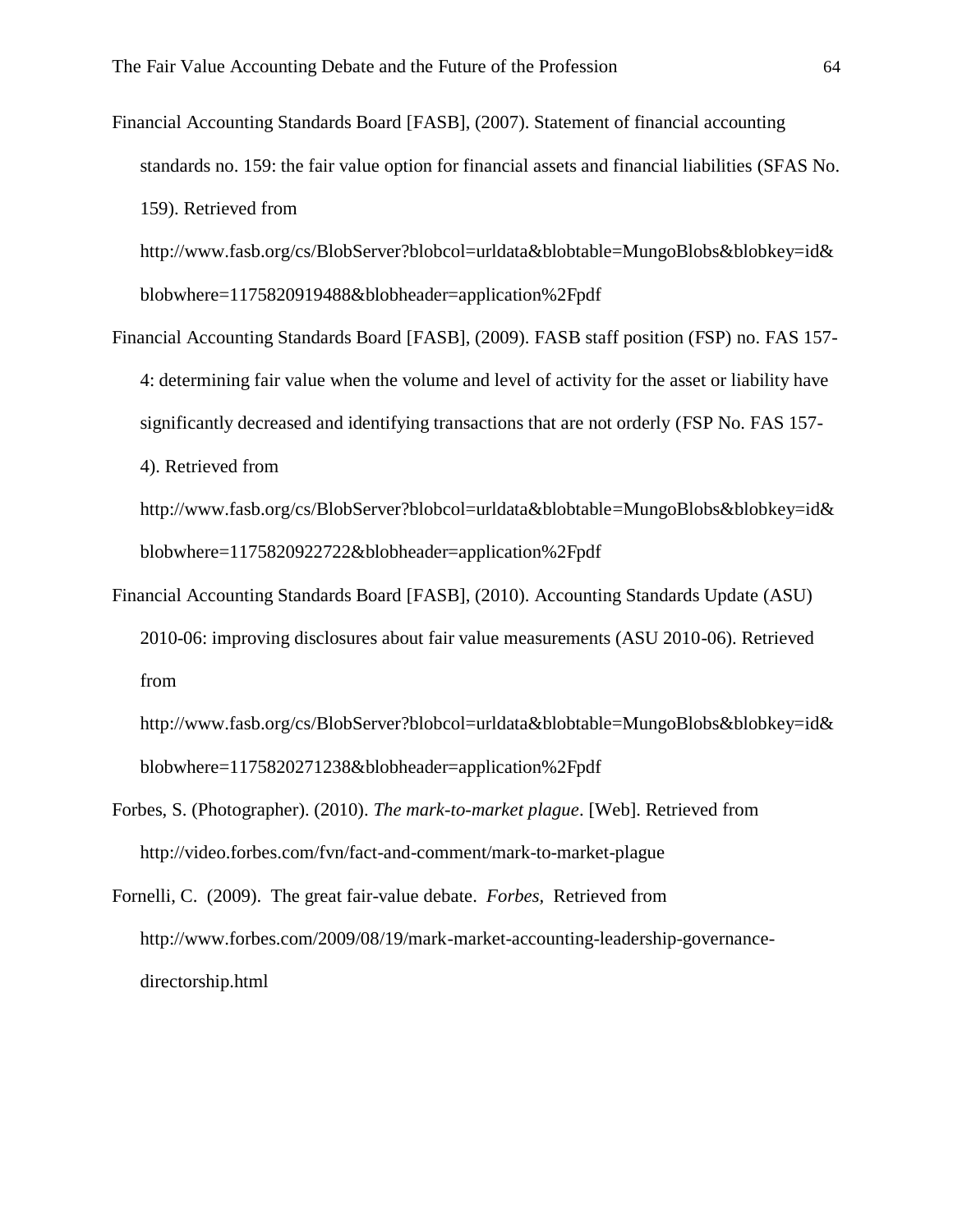Fortune Magazine. (2010, May 3). Fortune 500 2010:annual ranking of America's largest corporations. *Fortune*, Retrieved from

http://money.cnn.com/magazines/fortune/fortune500/2010/index.html

Freshfields Bruckhaus Deringer LLP. (2009). Recent changes to fair-value accounting under US GAAP and IRFS. Retrieved from

http://www.freshfields.com/publications/pdfs/2009/jan09/24930.pdf

- Gilead Sciences, Inc.(2010, March 1). Fair value hierarchy assets and liabilities [Table]. *Form 10-K*. Retrieved from
	- http://www.sec.gov/Archives/edgar/data/882095/000119312510044753/d10k.htm#toc17111  $\_11$
- Historical Cost Accounting. (2009). *Farlex Financial Dictionary*. Retrieved from <http://financial-dictionary.thefreedictionary.com/Historical+cost+accounting>
- Jensen, R. E. (2007). Fair value accounting in the USA. Retrieved from http://citeseerx.ist.psu.edu/viewdoc/download?doi=10.1.1.161.3740&rep=rep1&type=pdf
- Laux, C., & Leuz, C. (2009). *The crisis of fair value accounting: making sense of the recent debate*. Booth School of Business, The University of Chicago, Chicago, IL, Working Paper No. 33. Retrieved from http://papers.ssrn.com/sol3/papers.cfm?abstract\_id=1392645
- Lefebvre, R., Simonova, E., & Mihaela, S. (2009). Fair value accounting: the road to be most travelled. Retrieved from http://www.cga-canada.org/en-ca/ResearchReports/ca\_rep\_2009- 12 fair value accounting.pdf
- McGladrey & Pullen. (2009). Quick reference guide to the FASB codification. Retrieved from http://www.mcgladrey.com/Resource\_Center/McGladrey\_Pullen\_Quick\_Reference\_Guide\_ FASB\_Codification.pdf